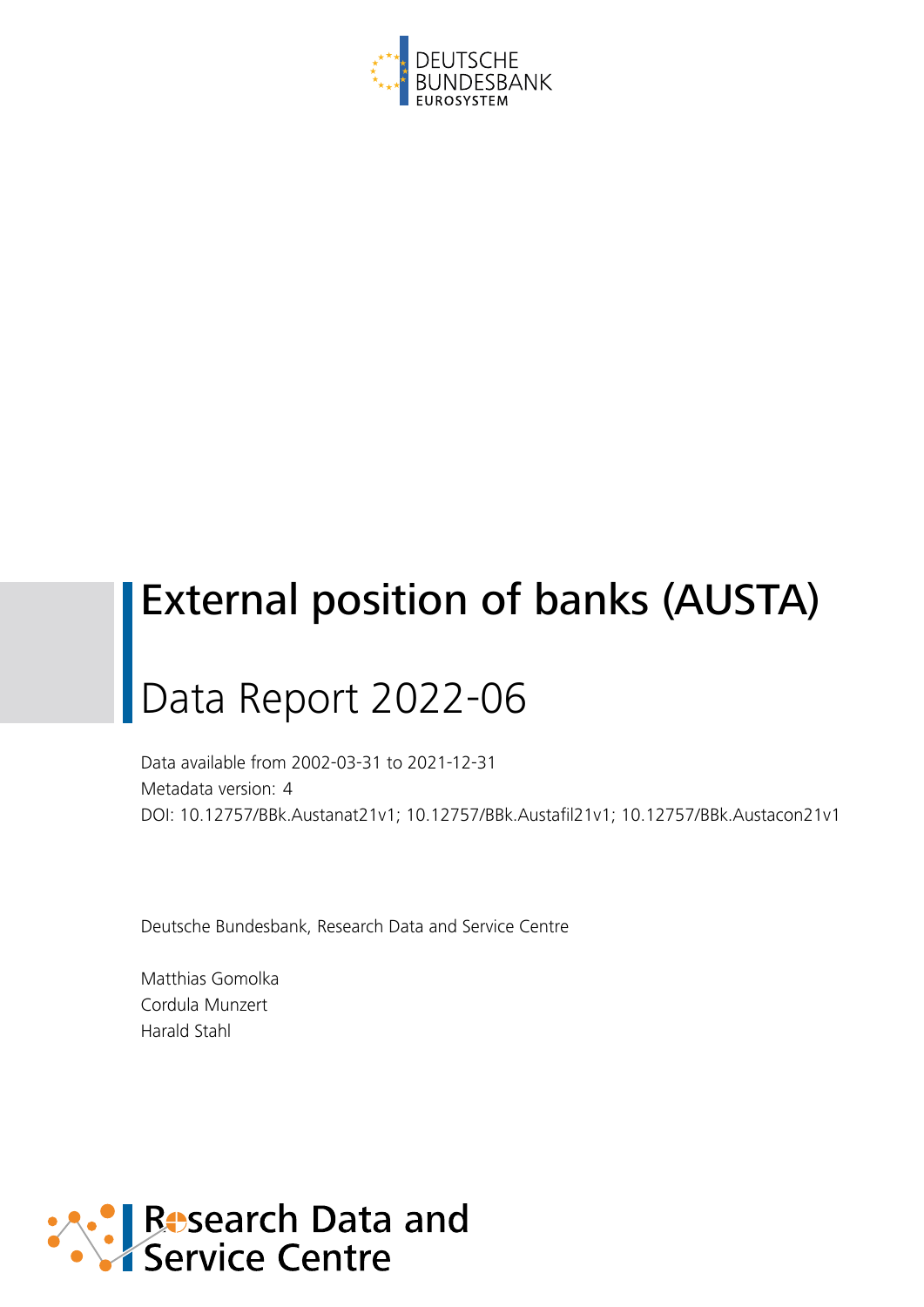$\overline{2}$ 

#### Abstract

We describe the research dataset "External position of banks (AUSTA)" using a structured metadata schema.<sup>[1\)](#page-1-0)</sup> This document consists of three sections. In the first section we describe the general properties of the dataset as a whole, such as its scope and coverage and the methods of data collection and data appraisal. The second section looks at the variable level, providing an overview and detailed tables for each variable. The last section looks at the definitions of key words. An appendix contains a synopsis of assets and liabilities for domestic banks and their foreign branches and subsidiaries.

Keywords: MFI, banks, loans, External position of banks

#### Metadata version: 4

DOI: 10.12757/BBk.Austanat21v1; 10.12757/BBk.Austafil21v1; 10.12757/BBk.Austacon21v1

Citation: Gomolka, M., C. Munzert, and H. Stahl (2022). External position of banks (AUSTA) , Data Report 2022-06 – Metadata version 4.

<span id="page-1-0"></span><sup>1</sup> The metadata scheme is derived from the "Data Documentation Initiative" (DDI, [http://www.ddialliance.org\)](http://www.ddialliance.org).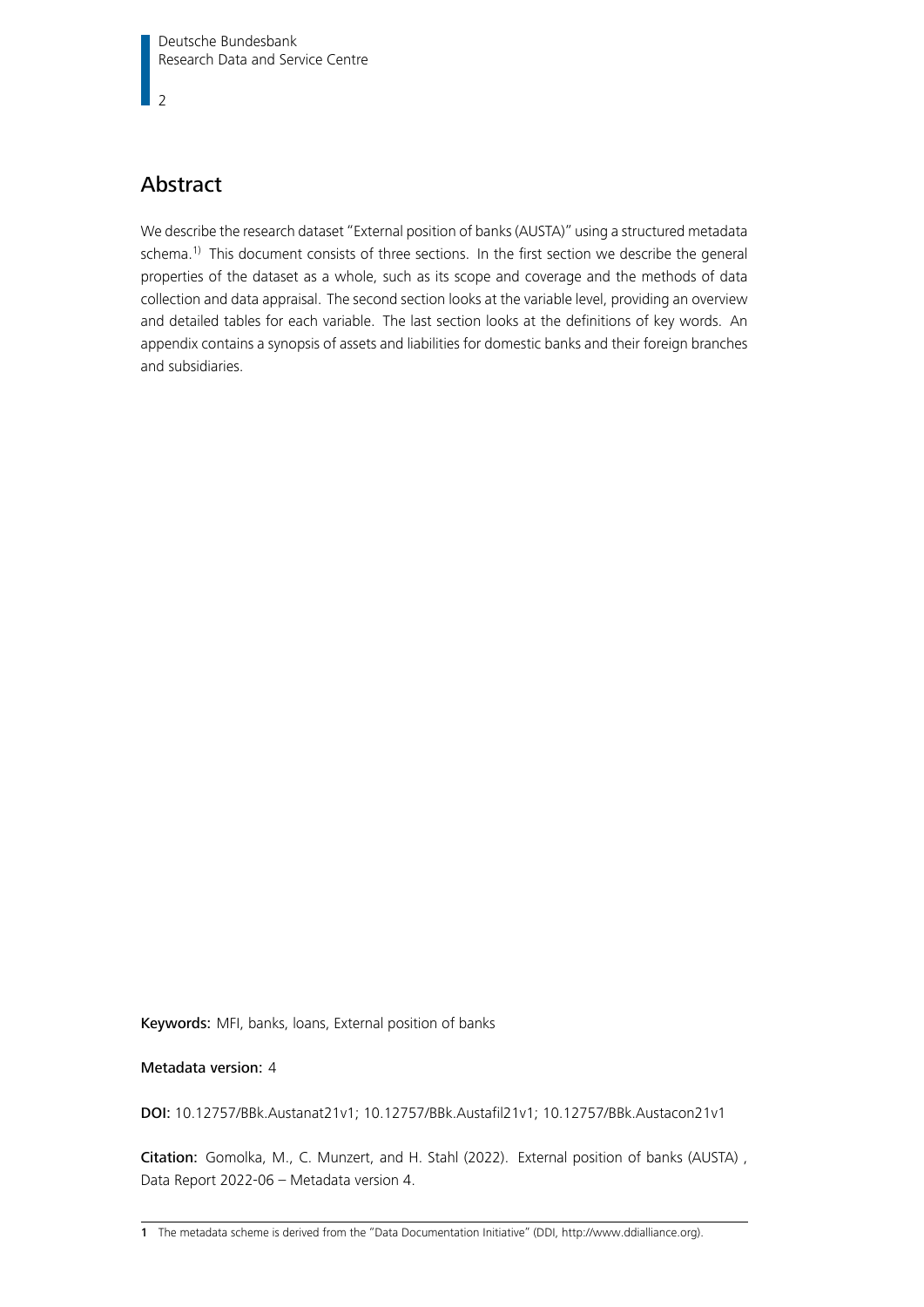### **Contents**

<span id="page-2-0"></span>

| 1 Dataset description with a subsequent state of the series of the series of the series of the series of the s                                                                                                                 | 4              |
|--------------------------------------------------------------------------------------------------------------------------------------------------------------------------------------------------------------------------------|----------------|
|                                                                                                                                                                                                                                | $\overline{4}$ |
| 1.2 Dataset scope and coverage enterpreterate and and a series of the contract of the contract of the contract of the contract of the contract of the contract of the contract of the contract of the contract of the contract | $\overline{4}$ |
| 1.3 Data collection with the contract of the contract of the contract of the contract of the contract of the contract of the contract of the contract of the contract of the contract of the contract of the contract of the c | $\overline{7}$ |
|                                                                                                                                                                                                                                | 9              |
|                                                                                                                                                                                                                                | 9              |
|                                                                                                                                                                                                                                | 10             |
|                                                                                                                                                                                                                                | 11             |
|                                                                                                                                                                                                                                | 12             |
|                                                                                                                                                                                                                                | 12             |
|                                                                                                                                                                                                                                | 14             |
|                                                                                                                                                                                                                                | 35             |
|                                                                                                                                                                                                                                | 35             |
| 2.5 Overview of variables for affiliates abroad (foreign branches and foreign subsidiaries).                                                                                                                                   | 37             |
| 2.6 Details of variables for affiliates abroad (foreign branches and foreign subsidiaries)                                                                                                                                     | 38             |
| 2.7 Overview of variables for consolidated banks (and all contained all contained and all contained and all contained and all contained and all contained and all contained and all contained and all contained and all contai | 46             |
|                                                                                                                                                                                                                                | 47             |
|                                                                                                                                                                                                                                | 53             |
|                                                                                                                                                                                                                                |                |
|                                                                                                                                                                                                                                | 53             |
|                                                                                                                                                                                                                                | 58             |
|                                                                                                                                                                                                                                | 59             |
| C Synopsis of assets and liabilities - domestic banks and affiliates entermination of a system of the Synopsis                                                                                                                 | 62             |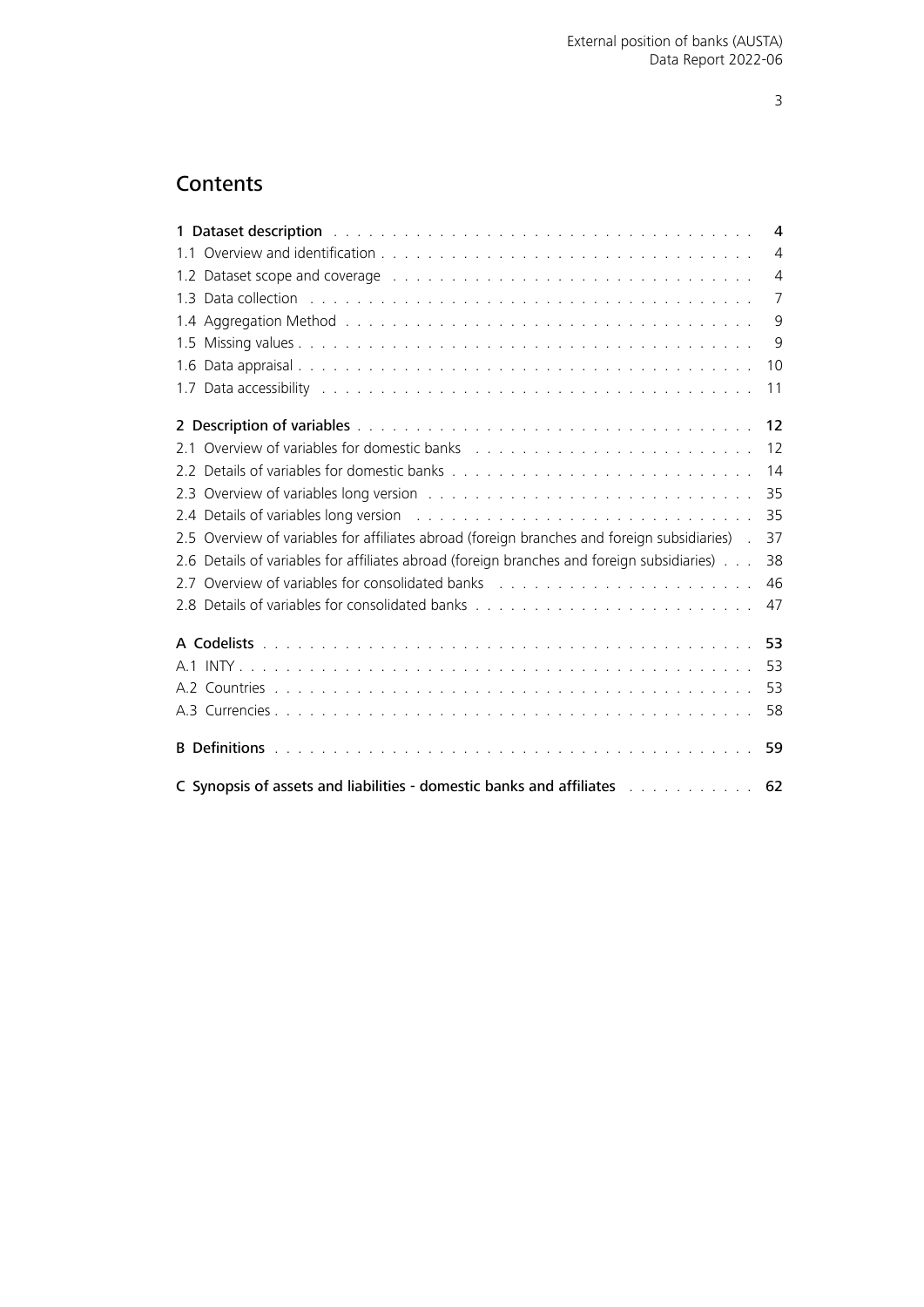#### <span id="page-3-0"></span>1 Dataset description

#### 1.1 Overview and identification

#### Title of dataset

External position of banks

#### German Title

Auslandsstatus der Banken

#### Abbreviation

AUSTA

#### Dataset Abstract

The External position of banks (MFIs) shows the assets and liabilities of the banks in Germany and their foreign branches and subsidiaries vis-à-vis non-residents on a monthly basis. It comprises the assets and liabilities of German banks vis-à-vis foreign banks, enterprises, households and governments. The microdatabase contains further breakdowns of assets by recipient country as well as by type and maturity of investment. A separate external position is compiled for the banks' domestic operations as well as for domestic institutions' foreign branches and foreign subsidiaries. These data serve the purpose of observing German banks' activities worldwide and are an important source of input when calculating both monetary and balance of payment statistics aggregates. They also contribute to the German submissions to the International Banking Statistics of the BIS.

With regard to definition and valuation of the collected positions, internationally agreed concepts such as the currently valid 6th edition of the International Monetary Fund's Balance of Payments Manual (BPM6), the Regulations on national accounts agreed at UN level (SNA 2008) as well as the European System of Accounts (ESVG 2010), which is binding for all members of the European Union, are taken into account.

#### Data ID (DOI)

10.12757/BBk.Austanat21v1; 10.12757/BBk.Austafil21v1; 10.12757/BBk.Austacon21v1

#### <span id="page-3-1"></span>1.2 Dataset scope and coverage

#### Legal framework

Banks in Germany and Foreign Branches:

- Anlage 2 zur Bundesbank-Mitteilung Nr. 8002/2014
- For Banks in Germany also a regulation of the ECB (ECB/2013/33)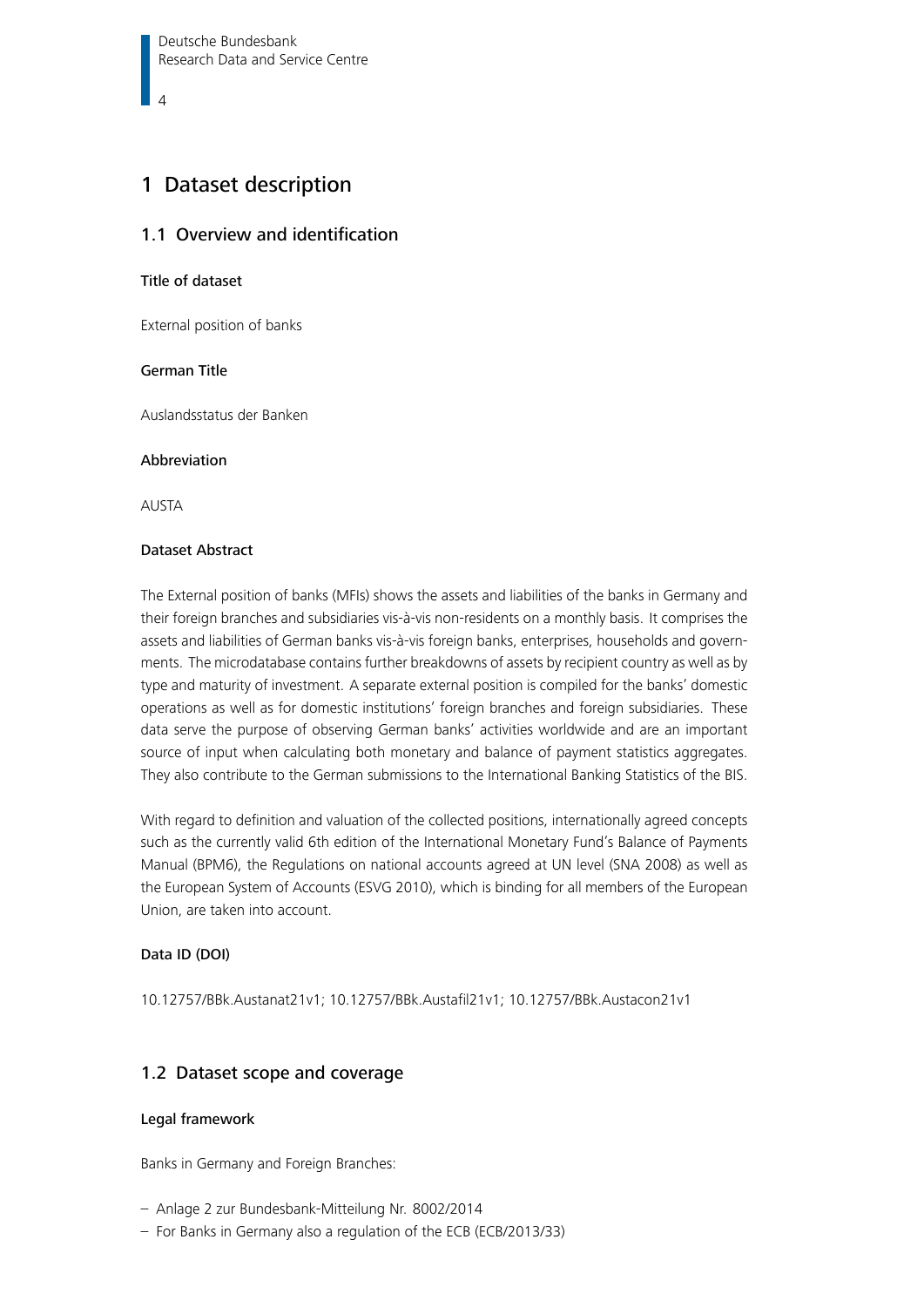Foreign Subsidiaries:

– Anlage 3 zur Bundesbank-Mitteilung Nr. 8001/2012

#### Unit of analysis

Each line in the dataset corresponds to a report of positions of a monetary financial institution vis-à-vis a certain country in a certain month in a certain original currency.

#### Time periods

03/2002 until 12/2021

#### Geographic coverage

World

#### Universe[2\)](#page-4-0)

The monthly external position report is to show all assets and liabilities vis-à-vis foreign banks, enterprises, households and general government. Moreover, positions vis-à-vis residents, in other words Germany, are to be specified as a memo item.

In principle, the assets to be shown here are to be taken from the reporting institution's books in the same way as in the report for the Monthly balance sheet statistics. In defining the individual items, the maturity classification and all general reporting issues, the guidelines on monetary financial institutions' reports for the Monthly balance sheet statistics are to be applied as appropriate.

In principle, classification of the assets and liabilities vis-à-vis individual countries and sectors reported in the external position report is determined by the country of domicile and economic sector of the immediate counterparty. Immediate counterparties comprise local affiliates for which separate books are kept; their country of domicile and the economic sector within which they fall do not necessarily have to be identical with the legal domicile and economic sector of the respective head office of the enterprise.

<span id="page-4-0"></span>Institutions subject to reporting requirements are to submit one report each for the domestic part of the institution, covering the overall external business of the institution transacted in Germany. In addition, reports for the branches abroad encompassing their external business are to be returned with the data for the branches located in the same country of domicile consolidated in a single report. Furthermore, reports on the external position of the foreign subsidiaries are to be returned, with a separate report being submitted for each subsidiary (including its branches).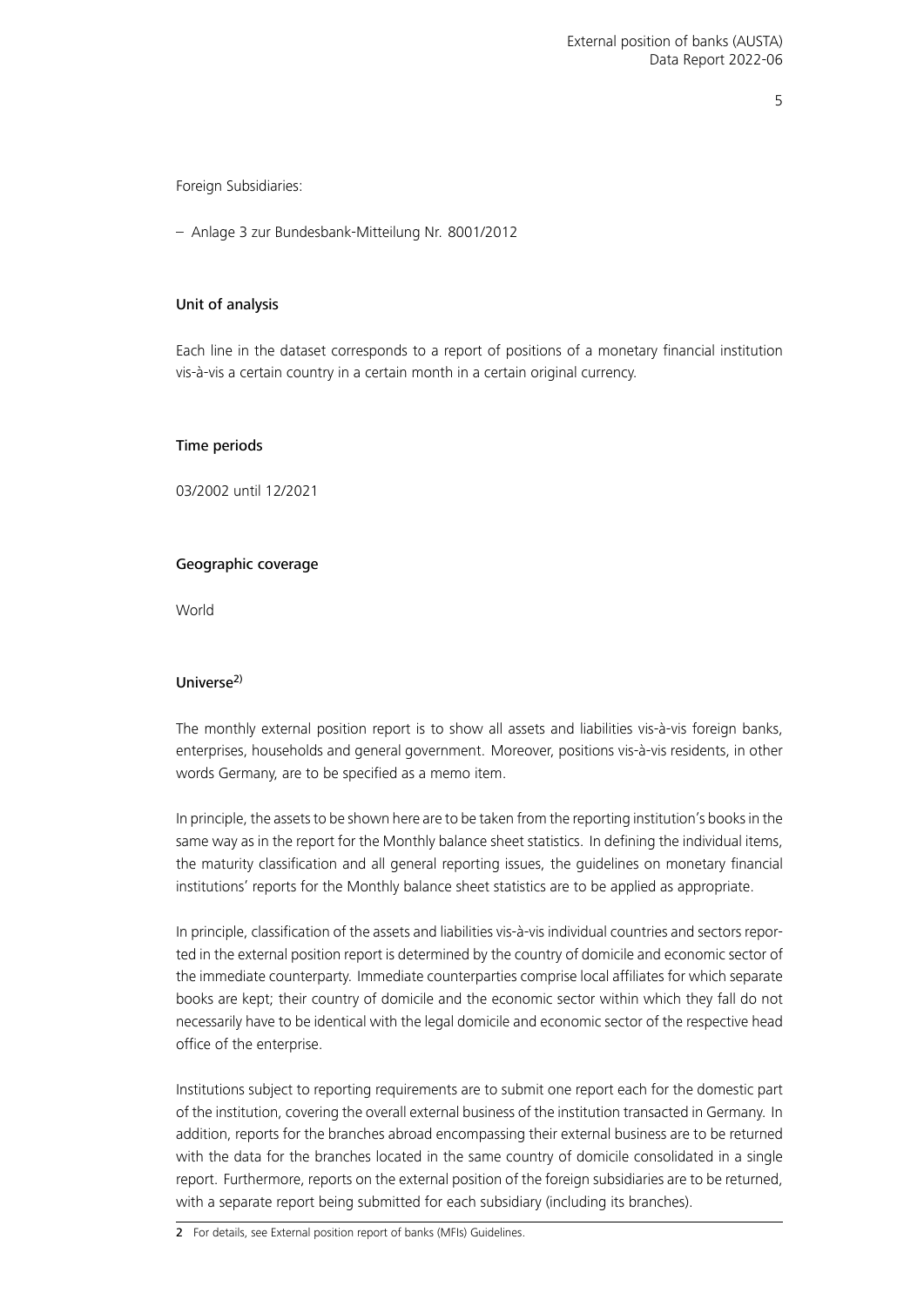In the case of banks which are required not only to submit reports for the domestic part of their institution but also for their branches abroad and/or foreign subsidiaries, the Bundesbank calculates "consolidated" external assets. As part of this consolidation, related positions contained in the domestic, branch and subsidiary reports are aggregated and any positions relating to groupaffiliated banks that are presented separately in these reports are offset against one another. The consolidated group upon which this "consolidated" external position is based therefore consists solely of bank-like institutions, in other words, the reporting domestic institution and its foreign branches and/or foreign subsidiaries which are also included in the external position report.

#### Historical changes

#### Since June 2010

Domestic banks have to report:

- Loans and advances to foreign group-affiliated banks (am207)
- Liabilities to foreign group-affiliated banks of foreign branches (am400)

Foreign branches and subsidiaries have to report:

– Loans and advances to foreign group-affiliated banks (am207)

#### Since December 2014

Domestic banks have to report:

- Loans and advances to foreign group-affiliated banks overnight money and other assets payable on demand (am171)
- Loans and advances to foreign group-affiliated banks fixed-term assets of one year or less (am172)
- Loans and advances to foreign group-affiliated banks fixed-term assets of more than one year (am174)
- Liabilities to foreign group-affiliated banks amounts owed and repayable on demand (am371)
- Liabilities to foreign group-affiliated banks fixed-term liabilities of one year or less (am372)
- Liabilities to foreign group-affiliated banks fixed-term liabilities of more than one year but not more than two years (am374)
- Liabilities to foreign group-affiliated banks fixed-term liabilities of more than two years (am375)

Foreign branches and subsidiaries have to report:

– Loans and advances to foreign group-affiliated banks overnight money and fixed term claims of one year or less of foreign branches and subsidiaries (am231)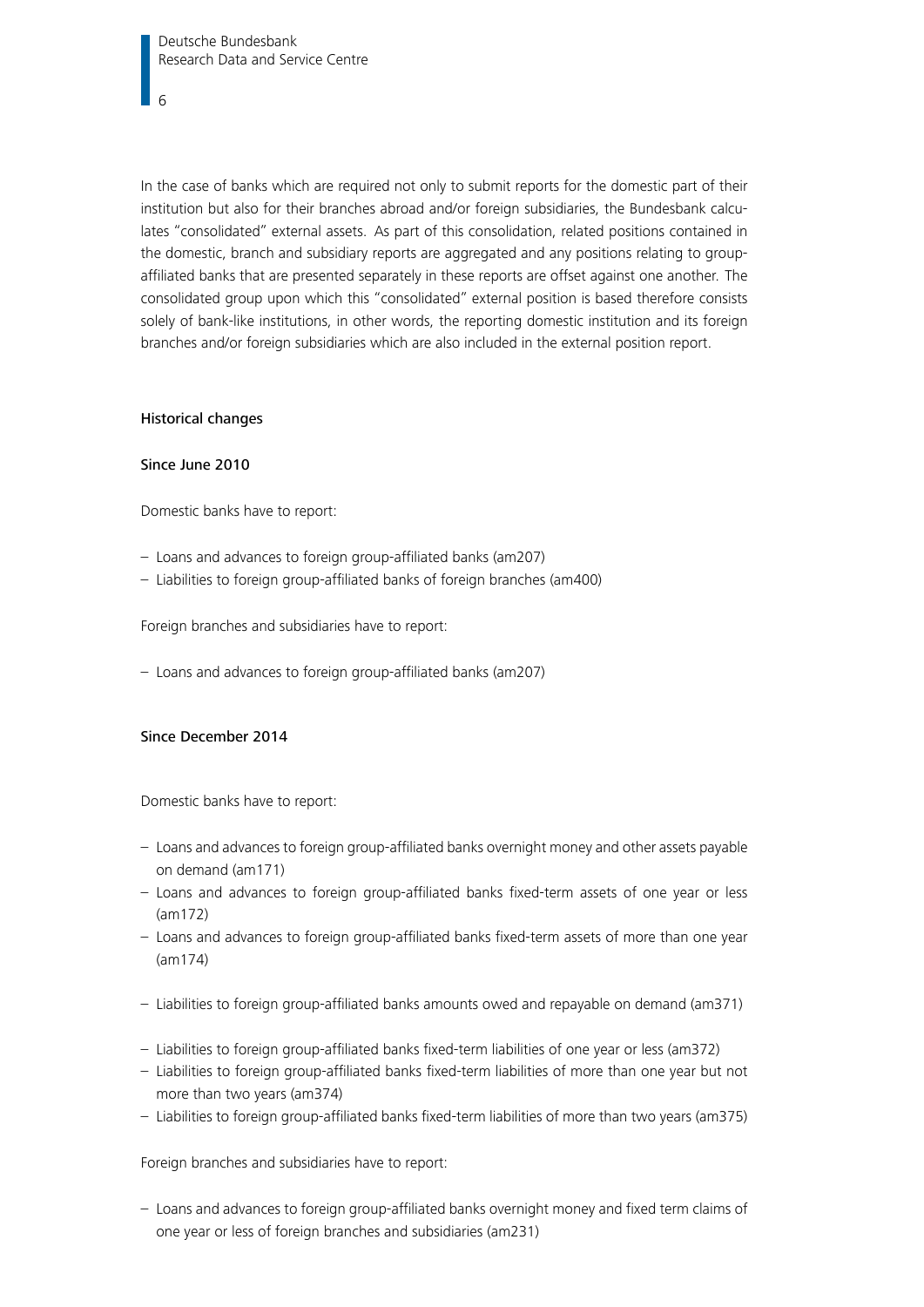– Loans and advances to foreign group-affiliated banks overnight money and fixed term claims of more than one year of foreign branches and subsidiaries (am232)

All banks:

– Domestic bank subsidiaries and their foreign branches and foreign subsidiaries are included in the definition of "group-affiliated banks."

#### Since March 2020

All banks (changes to research dataset):

- The name of the identifier has changed from 'BAID' to 'BAID\_DOM' for domestic banks, to 'BAID\_FIL' for affiliates, and to 'BAID\_CON' for consolidated banks.
- Countries are coded as two-letter code (almost iso-3166). Previously a three-digit numeric code was in use.
- No calculation of variables am207 and am400 after November 2014 by the RDSC anymore.

Domestic banks (changes to research dataset):

- Full coverage of domestic banks. Previously the dataset covered only a subsample.
- Full coverage of countries of counterparty including the total of international institutions as country of counterparty, denoted as '1A.' Previously the dataset did not cover small countries.
- Stocks are reported in original currency (EUR, USD, CHF, GBP, JPY, other (Z97)).
- A separate dataset corresponding to the coarser breakdown of affiliates is provided.
- In a further version the positions are not reported in columns (wide) but in rows (long).

#### <span id="page-6-0"></span>1.3 Data collection

#### Data collection mode

Electronic submission via ExtraNet

#### Collection frequency

Monthly

#### Supervision

- 1. All reporting agents receive a mandatory notice from the board of Deutsche Bundesbank.
- 2. Decision of the European Central Bank on non-compliance with statistical reporting require-ments (ECB/2010/10)<sup>[3\)](#page-6-1)</sup>: The ECB and the NCBs shall monitor the compliance of reporting agents

<span id="page-6-1"></span><sup>3</sup> ECB/2010/10 amended by ECB/2015/50 in 2016 and by ECB/2017/5 in 2017.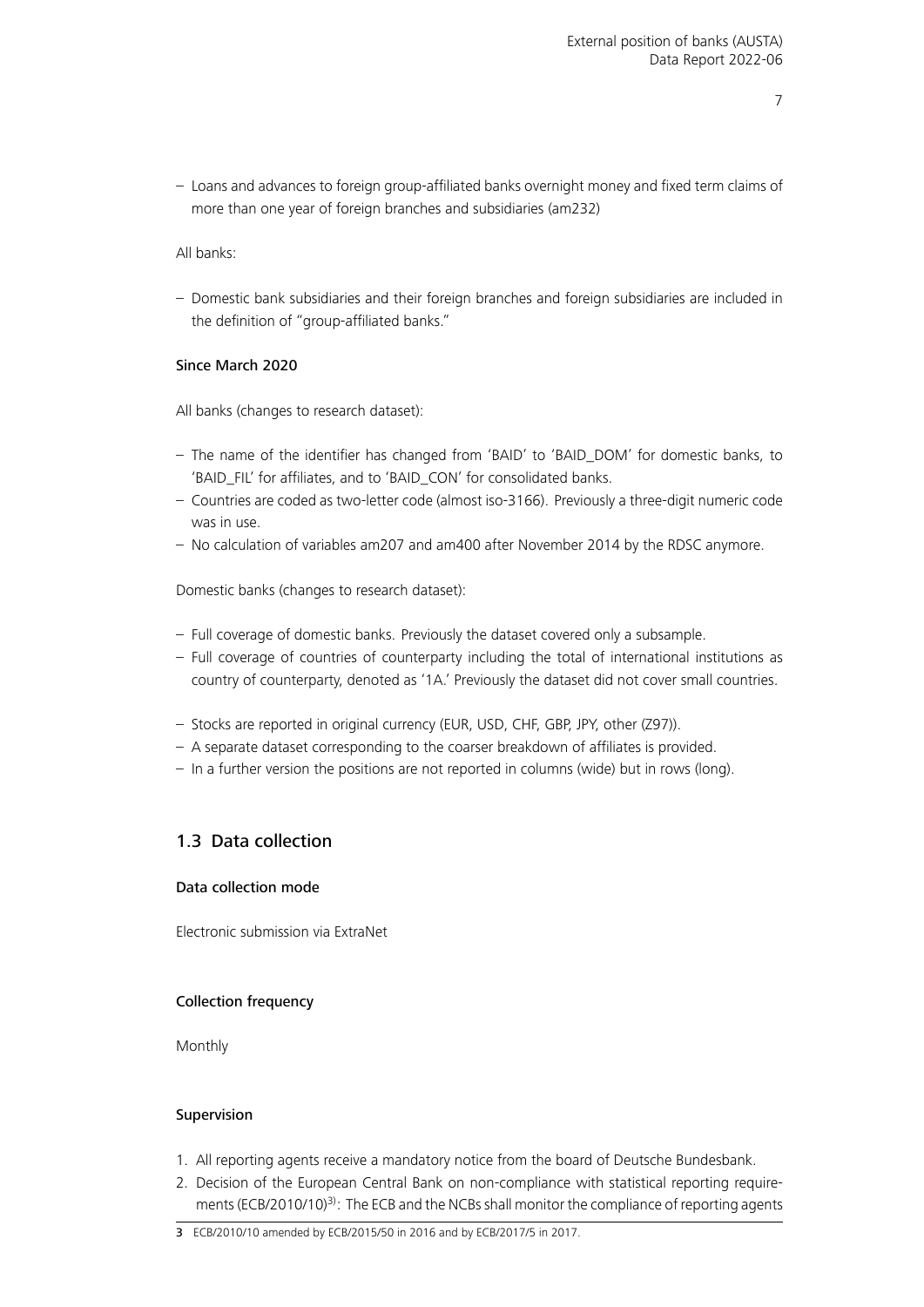with the minimum standards required to meet their reporting obligations, as set out in Annex IV to Regulation ECB/2013/33. In the event of non-compliance, the ECB and the competent NCB may decide to conduct an assessment phase and/or initiate an infringement procedure. Following an infringement procedure the ECB may impose sanctions in line with Article 7 of Regulation (EC) No 2533/98.

- 3. Annex IV of Regulation ECB/2013/13 contains minimum standards that are to be applied by the actual reporting population. These are minimum standards for:
	- transmission (timeliness and correctness of form)
	- accuracy (correctness, completeness, continuity)
	- conceptual compliance (compliance with definitions)
	- revisions (compliance with revisions procedure)
- 4. To monitor compliance with these minimum standards, the ECB has established a procedure which guarantees that common criteria are applied with respect to compliance with reporting deadlines and accuracy of statistical reporting throughout the euro area. According to this procedure, all euro-area central banks must, under certain circumstances, inform the ECB if an institution within their jurisdiction has not complied with the statistical reporting requirements. The Notice of the European Central Bank on the imposition of sanctions for infringements of balance sheet statistical reporting requirements (ECB/2010/10) sets out the principles that are followed during a sanctions procedure pursuant to the provisions of Council Regulation (EC) No 2532/98 concerning the powers of the European Central Bank to impose sanctions.

#### Data Collectors

Deutsche Bundesbank, Statistics Department (S), Monetary and Financial Statistics (S 1), External Positions of Banks (S 12)

#### Stratification

Institutes; type of institute (domestic institute, branches, subsidiary); countries; positions

#### Sample Size

Domestic banks:

– Complete

Foreign branches and subsidiaries:

– Due to technical reasons data for only 107 countries are provided.

Consolidated banks:

– Due to technical reasons data for only 106 countries are provided.

The research dataset does not include supplementary information besides positions relating to group-affiliated institutions. Further, it does neither include "Total amounts vis-à-vis foreign countries as shown in the Monthly Balance Sheet Statistics" (column 1 of the reporting form) nor "Memo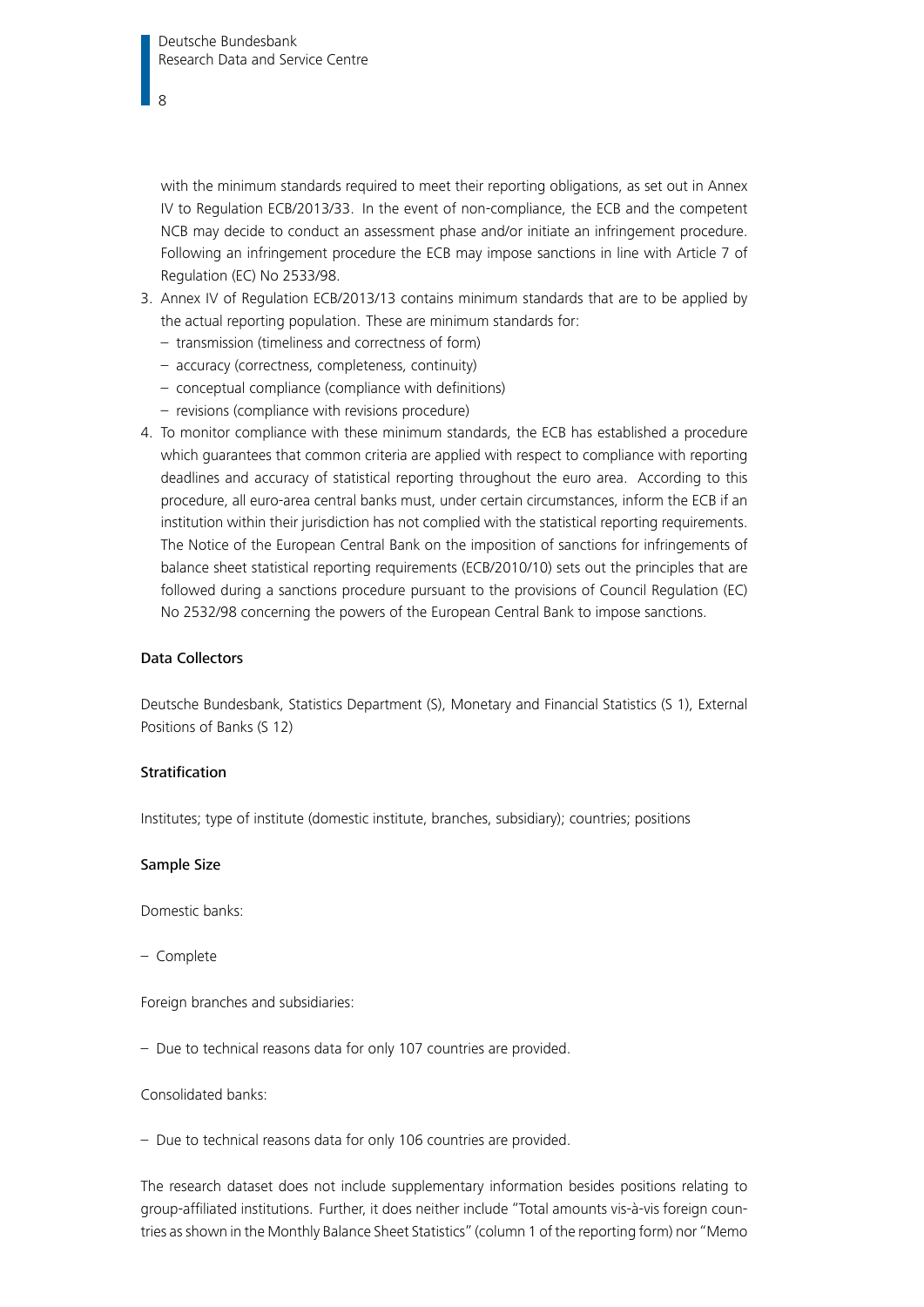item: Assets vis-à-vis Germany as shown in the Monthly Balance Sheet Statistics" (column 5 of the reporting form).

#### Response Rate

100%

#### <span id="page-8-0"></span>1.4 Aggregation Method

The Bundesbank publishes several tables for the External position of banks on its homepage [https://](https://www.bundesbank.de/en/statistics/banks-and-other-financial-corporations/banks/external-position-of-banks-mfis-/tables-793918) [www.bundesbank.de/en/statistics/banks-and-other-financial-corporations/banks/external-position](https://www.bundesbank.de/en/statistics/banks-and-other-financial-corporations/banks/external-position-of-banks-mfis-/tables-793918)-of-banks-mfis-/ [tables-793918.](https://www.bundesbank.de/en/statistics/banks-and-other-financial-corporations/banks/external-position-of-banks-mfis-/tables-793918) These published figures are aggregates of the individual data. Since the research dataset is a sample and no expansion factors are provided aggregates of the sample can differ from published figures. For example, in contrast to the published figures, the research dataset does not include positions vis-à-vis international organisations.

#### <span id="page-8-1"></span>1.5 Missing values

For technical reasons several databases of the Bundesbank require a missing value classification. In 2018 an attempt has been made to create a harmonized classification for micro data in research datasets. In the AUSTA research dataset missing values are replaced by zeros if approbriate. In these cases the type of missing value is set to "N." However, there are also reported zeros. Banks can choose whether they report in euro or in foreign currency which is then converted by the Bundesbank. Amounts have to be reported in 1,000 units of the relevant currency. If a bank reports eg in Yen it has to report even 1000 Yen. Since these are approximately 8 euro and AUSTA reports amounts in thousand Euro, the resulting amount is zero. For these zeros the type of (nonmissing value) is "A."

In the research dataset the harmonized type of missing (or non-missing) value is coded

- A normal value, non-missing (default)
- C calculated value (deterministic)
- E estimated value
- K nothing available (default)
- L data exists but not collected
- M data cannot exist
- N unreported zero amount
- P provisional value

#### If the type of missing value is N, the corresponding value in the data is set to zero.

N (unreported zero amount) is used for most missing values.

L (data exists but not collected). Since December 2014 a finer breakdown of some positions is required. The respective coarser variables end November 2014. For the finer breakdown missing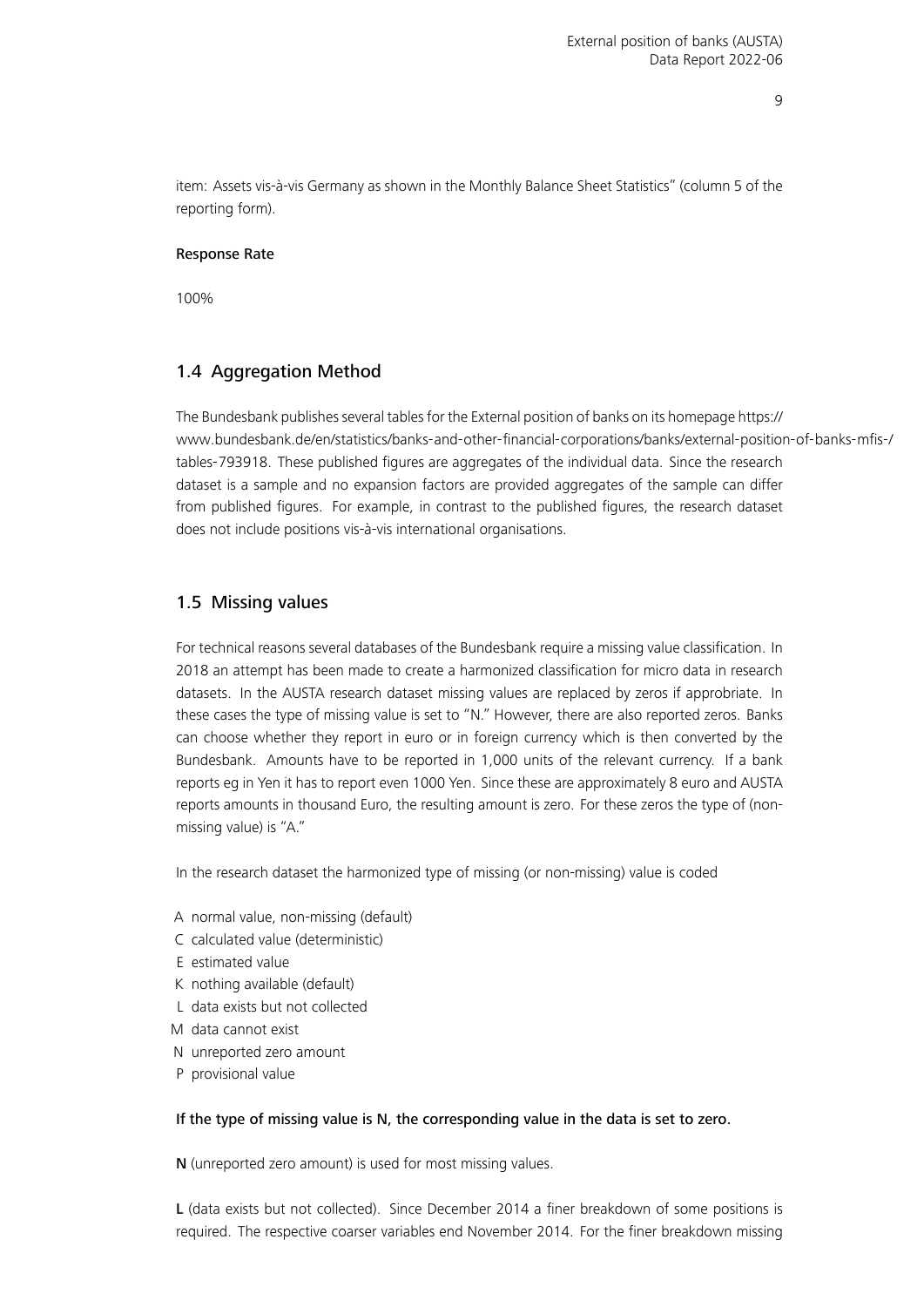Deutsche Bundesbank Research Data and Service Centre

10

values preceding December 2014 have been coded by "L" as have the coarser data after December 2014.

#### <span id="page-9-0"></span>1.6 Data appraisal

#### Quality checks

For data checking process a mixture of a bottom-up and top-down approach is used: Main focus is on bottom-up approach to guarantee high quality of micro data before aggregation. Top-down approach to check aggregate developments might lead to additional questions to reporting institutions. Reporting agents can access a spreadsheet with reconciliation formulas for verifying report compliance, separately for domestic banks, branches of foreign banks in Germany, foreign branches of German banks, foreign subsidiaries of German banks and saving and loan associations. $4$ )

Bottom-up-Checks (more than 1.000 plausibility checks are performed):

- Automated format and basic consistency checks
- Completion check
- Internal consistency checks in the external position report
- Consistency checks with Monthly balance sheet statistics
- Comparison of the reported values with the data of the previous month(s)

#### Top-down-Checks:

– Drill down of aggregated data to determine major effects on developments in the aggregate

#### Data editing

Data editing takes place during eight weeks after the reporting deadline. There are different reporting deadlines for the banks in Germany, for the branches and the subsidiaries. Action is taken in case of deviations deemed relevant.

- 1. Sending queries to the reporting institutions
- 2. Revisions in accordance with reporting institutions (in most cases a lump-sum correction in the reporting month while corrections of past months only in exceptional cases)
- 3. Aggregation
- 4. Submission to German BSI Statistics, to BoP, to IIP (only banks in Germany), to BIS (also branches and subsidiaries)

<span id="page-9-1"></span><sup>4</sup> For details, see [Forms to the external position report.](https://www.bundesbank.de/en/service/reporting-systems/banking-statistics-form-centre/external-position-report-618128)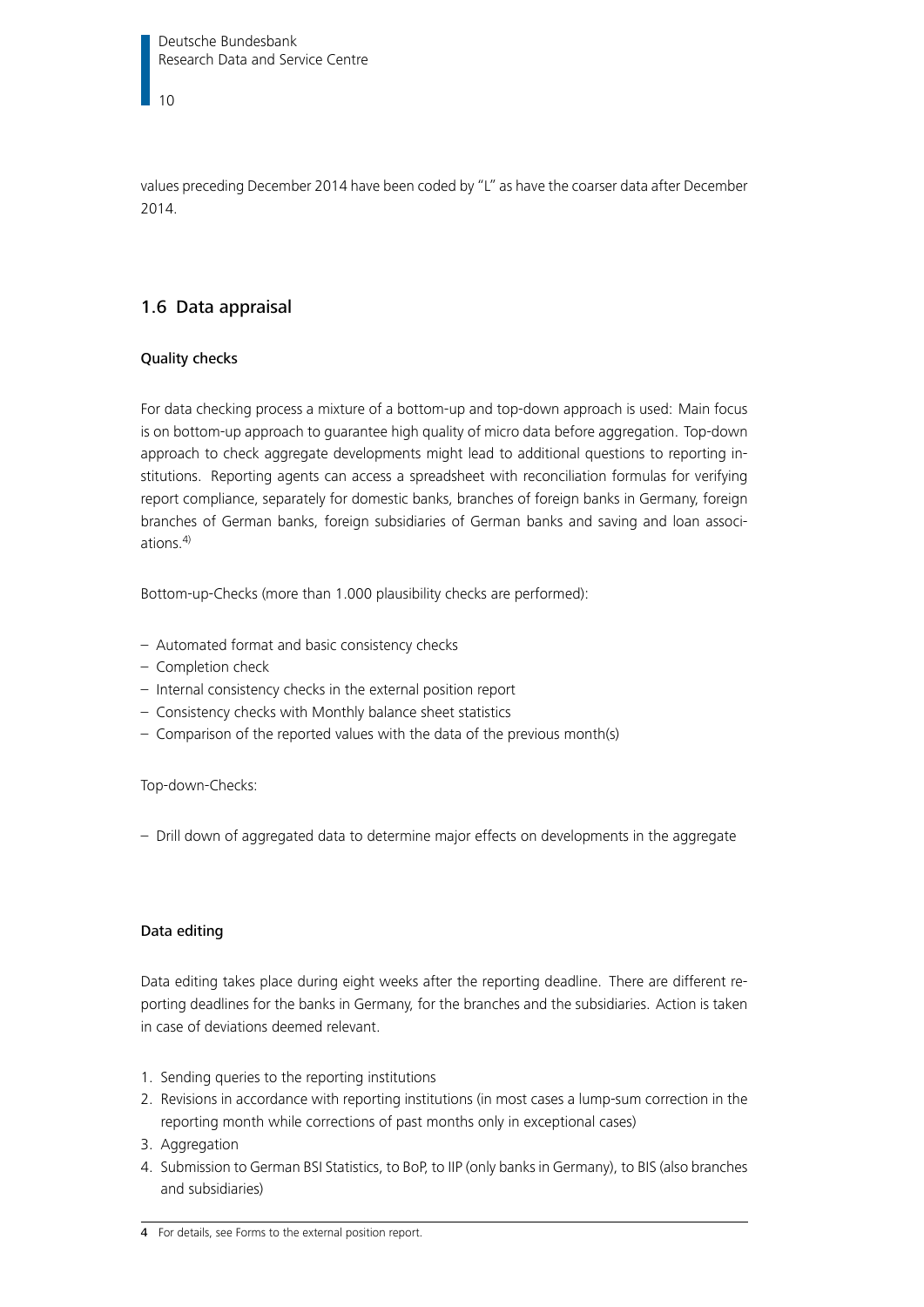#### <span id="page-10-0"></span>1.7 Data accessibility

#### Research proposal conditions

A research proposal is checked for feasibility of the research project given the research data, i.e. the suitability of the data to answer the research questions raised by the proposal. The research project must be of public interest, that is without commercial goals.

#### Institutional access conditions

The researcher must be affiliated with a research institution that clearly has a scientific, noncommercial agenda.

#### **Contact**

Deutsche Bundesbank, Research Data and Service Centre (RDSC) E-mail: [fdsz-data@bundesbank.de](mailto:fdsz-data@bundesbank.de) Homepage:<https://www.bundesbank.de/rdsc>

#### Deposit requirements

The researcher must sign a confidentiality agreement and a special contract between Deutsche Bundesbank and the research institution has to be set up. The RDSC must be informed about every document that is made available to the public that contains information derived from the provided data.

#### Citation requirements

<span id="page-10-1"></span>For any study or other document which is made available to the public and contains information derived from the provided data, the researcher is obliged to properly cite the data source as: Gomolka, M., C. Munzert, and H. Stahl (2022). External position of banks (AUSTA) , Data Report 2022-06 – Metadata version 4.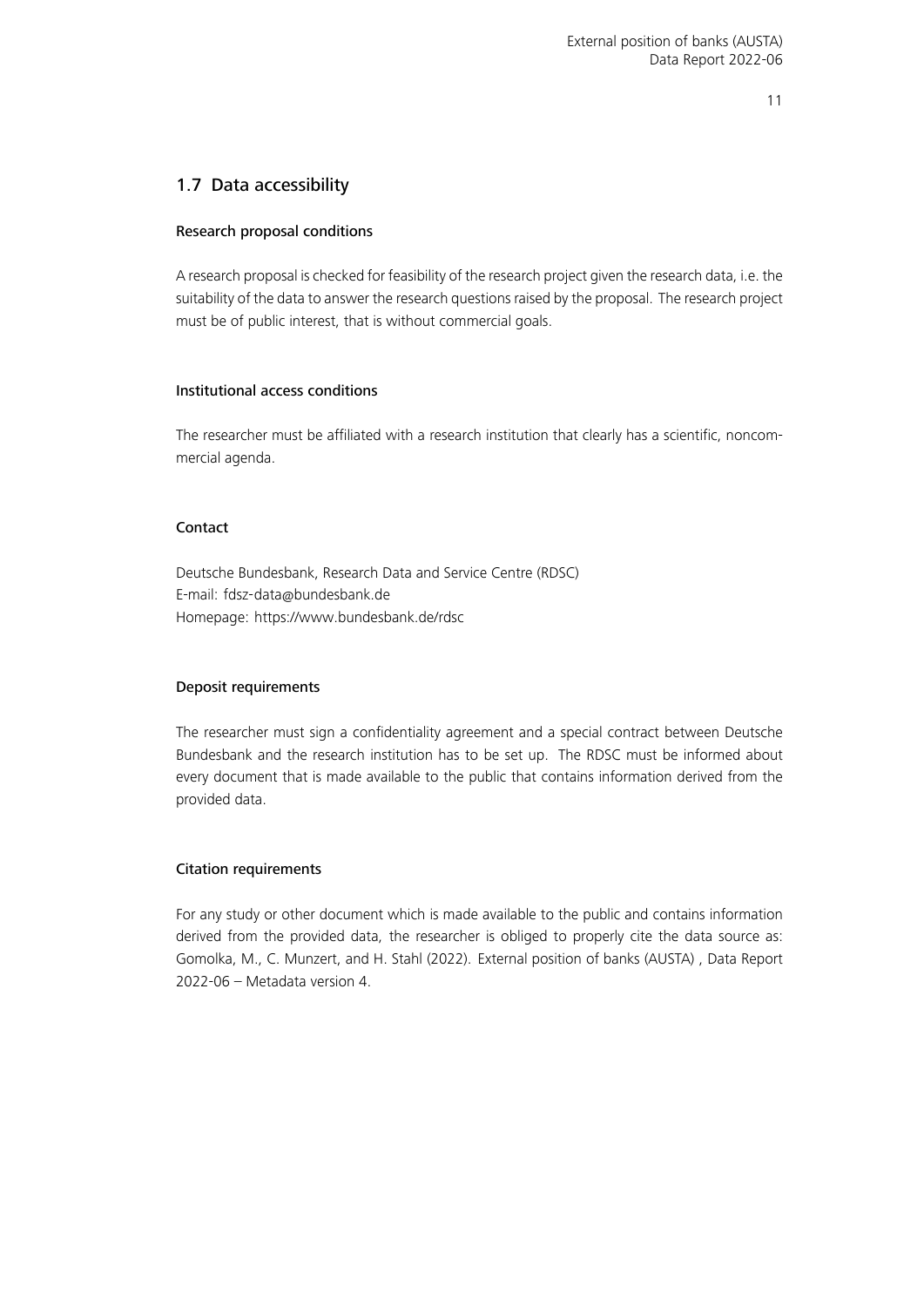## 2 Description of variables

#### <span id="page-11-0"></span>2.1 Overview of variables for domestic banks

| Name         | Label                                                                    |
|--------------|--------------------------------------------------------------------------|
| BAID_DOM     | Identifier for domestic banks                                            |
| <b>YEAR</b>  | Reference year                                                           |
| <b>MONTH</b> | Reference month                                                          |
| <b>DAY</b>   | Last day of month                                                        |
| <b>DATE</b>  | Reference date (yyyy-mm-dd) according to ISO 8601                        |
| land         | Country of counterparty (two letters)                                    |
| curr         | Original currency (three letters)                                        |
| am010        | Banknotes and coins in foreign currency                                  |
| am100        | Total external assets                                                    |
| am101        | Loan bank overnight money & other assets payable on demand               |
| am102        | Loan bank fixed-term assets $\leq$ 1y                                    |
| am104        | Loan bank fixed-term assets $> 1y$                                       |
| am105        | Loan insurance corporation overnight money & fixed-term <= 1y            |
| am106        | Loan insurance corporation fixed-term assets > 1y                        |
| am107        | Loan OFI fixed-term assets $\leq$ 1y                                     |
| am108        | Loan OFI fixed-term assets $> 1y$                                        |
| am109        | Loan nfc fixed-term assets $<= 1y$                                       |
| am110        | Loan nfc fixed-term assets $> 1y$                                        |
| am111        | Loan hh fixed-term assets $\leq$ 1y                                      |
| am112        | Loan hh fixed-term assets $> 1y$                                         |
| am113        | Loan nonprofit institutions fixed-term $\leq$ 1y                         |
| am114        | Loan nonprofit institutions fixed-term $> 1y$                            |
| am117        | Loan central government fixed-term $\leq$ 1y                             |
| am118        | Loan central government fixed-term $> 1y$                                |
| am119        | Loan other general government fixed-term $\leq$ 1y                       |
| am120        | Loan other general government fixed-term $> 1y$                          |
| am123        | Loans to foreigners                                                      |
| am124        | Foreign Treasury Bills and Treasury Discount Papers                      |
| am125        | Money market papers issued by foreign banks                              |
| am126        | Money market papers issued by foreign enterprises                        |
| am127        | Money market papers issued by foreign general government                 |
| am129        | Fixed interest securities of foreign banks, matur<=2y                    |
| am130        | Fixed interest securities of foreign banks, matur>2y                     |
| am132        | Fixed interest securities of foreign insurance corporations              |
| am133        | Fixed interest securities of foreign OFI                                 |
| am134        | Fixed interest securities of foreign nfc                                 |
| am136        | Fixed interest securities of foreign central government                  |
| am137        | Fixed interest securities of foreign gengov                              |
| am139        | Foreign shares, other securities                                         |
| am141        | Participating interests and shares in affiliated firms abroad            |
| am142        | Working capital supplied to foreign branches                             |
| am171        | Loan group-affil instit overnight money & other assets payable on demand |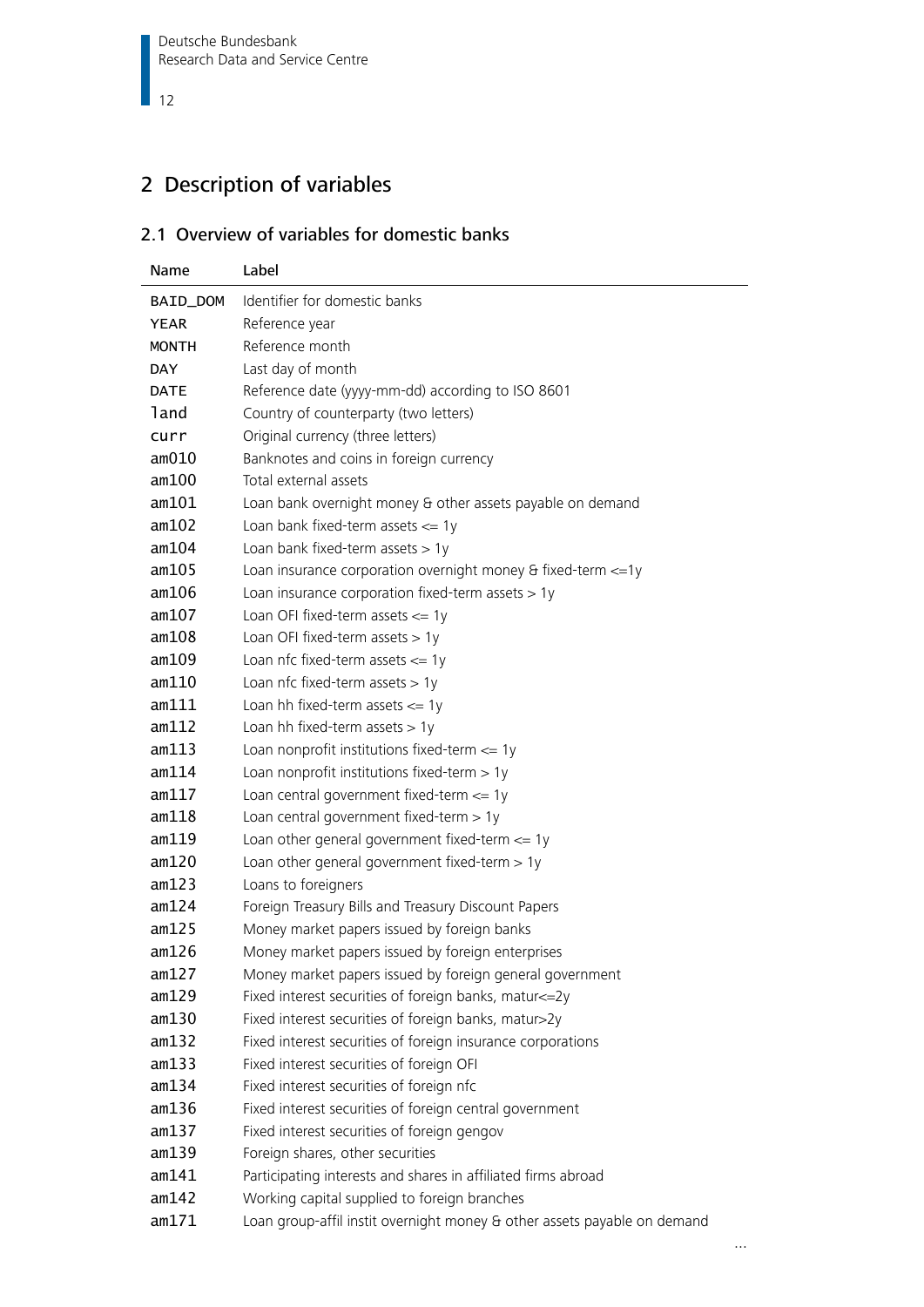…

| Name  | Label                                                                         |
|-------|-------------------------------------------------------------------------------|
| am172 | Loan group-affiliated institutes fixed-term $\leq$ 1y                         |
| am174 | Loan group-affiliated institutes fixed-term > 1y                              |
| am207 | Loans and advances to group-affiliated banks                                  |
| am300 | Total external liabilities                                                    |
| am301 | Liabilities bank amounts owed & repayable on demand                           |
| am302 | Liabilities bank fixed-term $\leq$ 1y                                         |
| am304 | Liabilities bank fixed-term 1 <l<=2y< th=""></l<=2y<>                         |
| am305 | Liabilities bank fixed-term >2y                                               |
| am307 | Liabilities insurance corporations amounts owed & repayable on demand         |
| am309 | Liabilities insurance corporations fixed-term $\leq$ 1y                       |
| am311 | Liabilities insurance corporations 1 <l<=2y< th=""></l<=2y<>                  |
| am312 | Liabilities insurance corporations $> 2y$                                     |
| am313 | Liabilities OFI amounts owed & repayable on demand                            |
| am315 | Liabilities OFI fixed-term $\leq$ 1y                                          |
| am317 | Liabilities OFI fixed-term 1 <l<=2y< th=""></l<=2y<>                          |
| am318 | Liabilities OFI fixed-term > 2y                                               |
| am319 | Liabilities nfc amounts owed & repayable on demand                            |
| am321 | Liabilities nfc fixed-term $\leq$ 1y                                          |
| am323 | Liabilities nfc fixed-term 1 <l<=2y< th=""></l<=2y<>                          |
| am324 | Liabilities nfc fixed-term > 2y                                               |
| am325 | Liabilities hh amounts owed & repayable on demand                             |
| am327 | Liabilities to foreign hh fixed-term $\leq$ 1y                                |
| am329 | Liabilities hh fixed-term 1 <l<=2y< th=""></l<=2y<>                           |
| am330 | Liabilities hh fixed-term $>$ 2y                                              |
| am331 | Liabilities ngo overnight                                                     |
| am333 | Liabilities ngo fixed-term $\leq$ 1y                                          |
| am335 | Liabilities ngo fixed-term 1y <l<=2y< th=""></l<=2y<>                         |
| am336 | Liabilities ngo fixed-term $>$ 2y                                             |
| am339 | Liabilities central government overnight                                      |
| am341 | Liabilities central government fixed-term $\leq$ 1y                           |
| am343 | Liabilities central government fixed-term 1y <l<=2y< th=""></l<=2y<>          |
| am344 | Liabilities central government fixed-term > 2y                                |
| am345 | Liabilities general government overnight                                      |
| am347 | Liabilities general government fixed-term $\leq$ 1y                           |
| am349 | Liabilities general government fixed-term 1y <l<=2y< th=""></l<=2y<>          |
| am350 | Liabilities general government fixed-term > 2y                                |
| am353 | Liabilities to non-residents (excl. savings deposits)                         |
| am354 | Savings of non-residents with a period of notice of 3 months                  |
| am355 | Savings of non-residents with a period of notice of >=3 months                |
| am356 | Savings deposits placed by non-residents (354+355)                            |
| am357 | Working capital of domestic branches of foreign banks                         |
| am371 | Liabilities group-affiliated institutes amounts owed & repayable on demand    |
| am372 | Liabilities group-affiliated institutes fixed-term <= 1y                      |
| am374 | Liabilities group-affiliated institutes fixed-term 1y <l<=2y< th=""></l<=2y<> |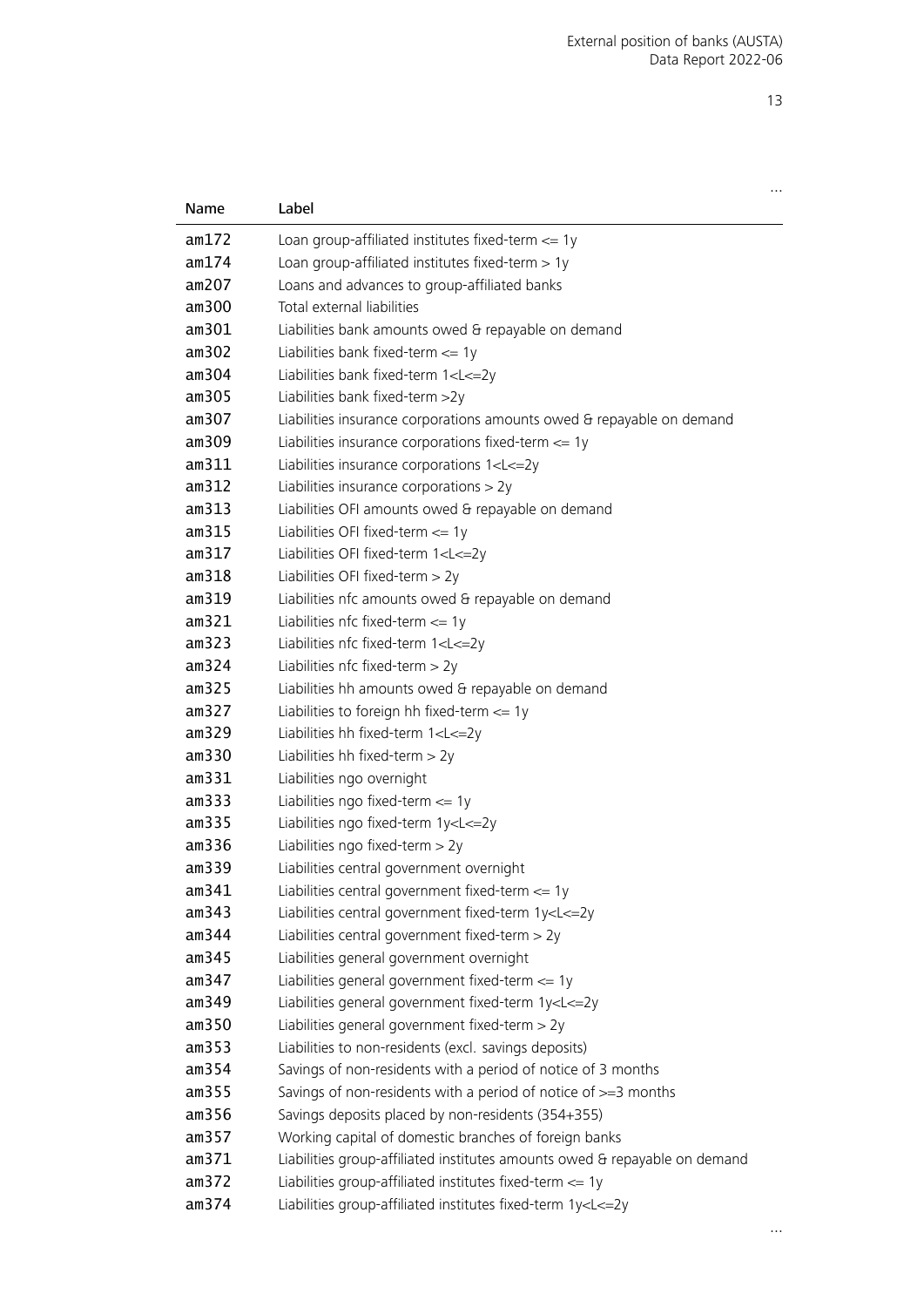| Name  | Label                                                     |
|-------|-----------------------------------------------------------|
| am375 | Liabilities group-affiliated institutes fixed-term $> 2y$ |
| am400 | Liabilities to group-affiliated instititutes              |

…

…

#### <span id="page-13-0"></span>2.2 Details of variables for domestic banks

| $2002 - 03 - 2021 - 12$      |
|------------------------------|
| monthly                      |
| Exterrnal positions of banks |
| Continuous                   |
| 2565                         |
|                              |

BAID\_DOM: Identifier for domestic banks

#### YEAR: Reference year

| Available from $-$ to           | $2002 - 03 - 2021 - 12$     |
|---------------------------------|-----------------------------|
| Frequency                       | monthly                     |
| Source                          | Extermal positions of banks |
| Type                            | Continuous                  |
| Number of distinct observations | - 20                        |

#### MONTH: Reference month

| Available from $-$ to           | $2002 - 03 - 2021 - 12$      |
|---------------------------------|------------------------------|
| Frequency                       | monthly                      |
| Source                          | Exterrnal positions of banks |
| Type                            | Categorial                   |
| Number of distinct observations | -12                          |

#### DAY: Last day of month

| Available from $-$ to           | $2002 - 03 - 2021 - 12$     |
|---------------------------------|-----------------------------|
| Frequency                       | monthly                     |
| Source                          | Extermal positions of banks |
| Type                            | Categorial                  |
| Number of distinct observations | 4                           |

DATE: Reference date (yyyy-mm-dd) according to ISO 8601

| Available from $-$ to | $2002 - 03 - 2021 - 12$      |
|-----------------------|------------------------------|
| Frequency             | monthly                      |
| Source                | Exterrnal positions of banks |
| Type                  | String                       |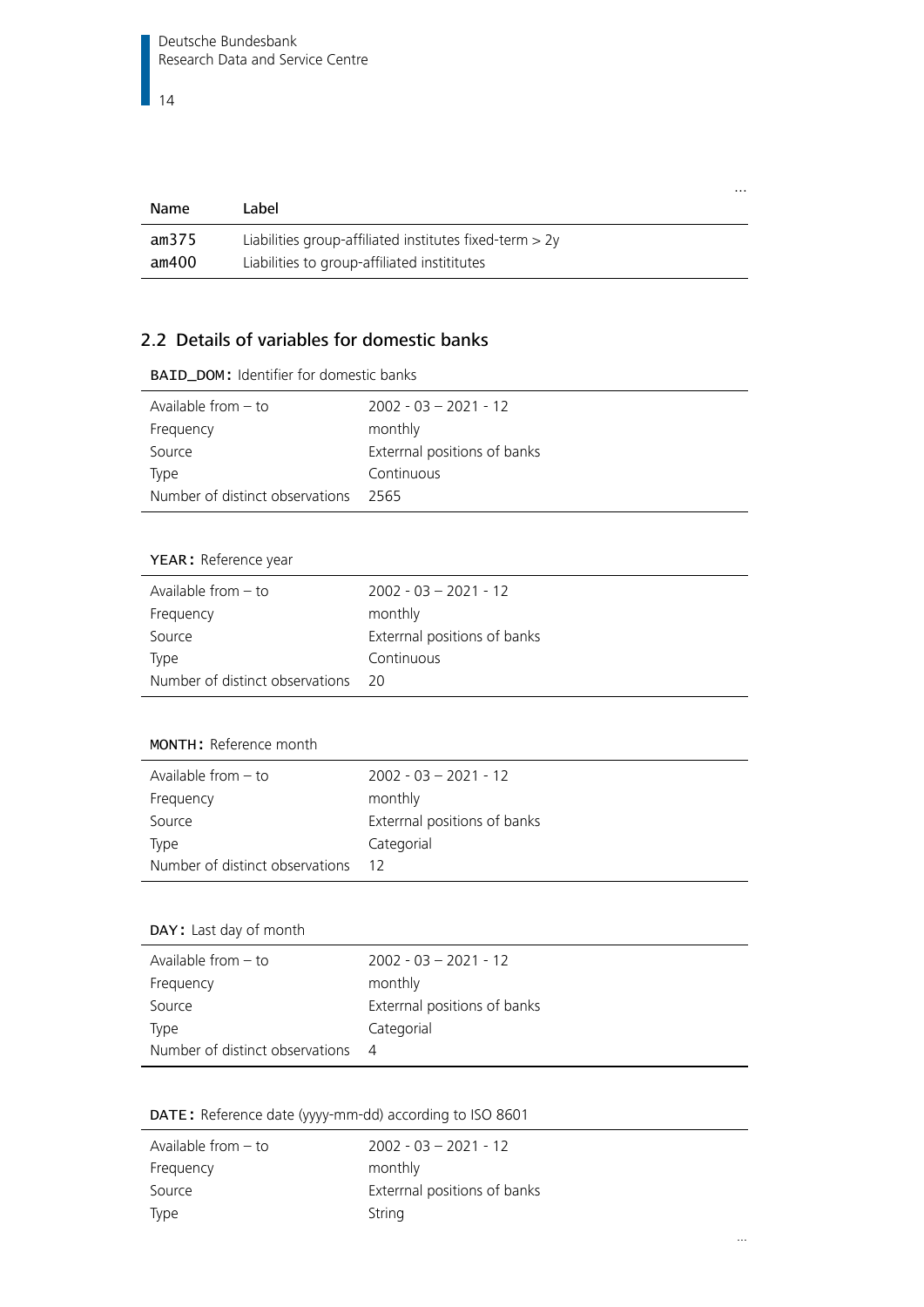…

#### Number of distinct observations 238

land: Country of counterparty (two letters)

| Available from $-$ to           | $2002 - 03 - 2021 - 12$     |
|---------------------------------|-----------------------------|
| Frequency                       | monthly                     |
| Source                          | Extermal positions of banks |
| Type                            | Categorial                  |
| Number of distinct observations | 244                         |

#### curr: Original currency (three letters)

J.

| Available from $-$ to           | $2002 - 03 - 2021 - 12$      |
|---------------------------------|------------------------------|
| Frequency                       | monthly                      |
| Source                          | Exterrnal positions of banks |
| Type                            | Categorial                   |
| Number of distinct observations | - 6                          |

#### <span id="page-14-0"></span>am010: Banknotes and coins in foreign currency

| <b>Notes</b>                 | Banknotes and coins in foreign currency |
|------------------------------|-----------------------------------------|
| Available from $-$ to        | $2002 - 03 - 2021 - 12$                 |
| Frequency                    | monthly                                 |
| Source                       | Exterrnal positions of banks            |
| Type                         | Continuous                              |
| Valid number of observations | 1595791                                 |
| Dimension                    | in thousand Euro                        |

#### am100: Total external assets

| <b>Notes</b>                 | Total external assets       |
|------------------------------|-----------------------------|
| Available from $-$ to        | $2002 - 03 - 2021 - 12$     |
| Frequency                    | monthly                     |
| Source                       | Extermal positions of banks |
| Type                         | Continuous                  |
| Valid number of observations | 9808718                     |
| Dimension                    | in thousand Euro            |

#### <span id="page-14-1"></span>am101: Loan bank overnight money & other assets payable on demand

| <b>Notes</b>          | Loans and advances to foreign banks overnight money and |
|-----------------------|---------------------------------------------------------|
|                       | other assets payable on demand                          |
| Available from $-$ to | $2002 - 03 - 2021 - 12$                                 |
| Frequency             | monthly                                                 |

…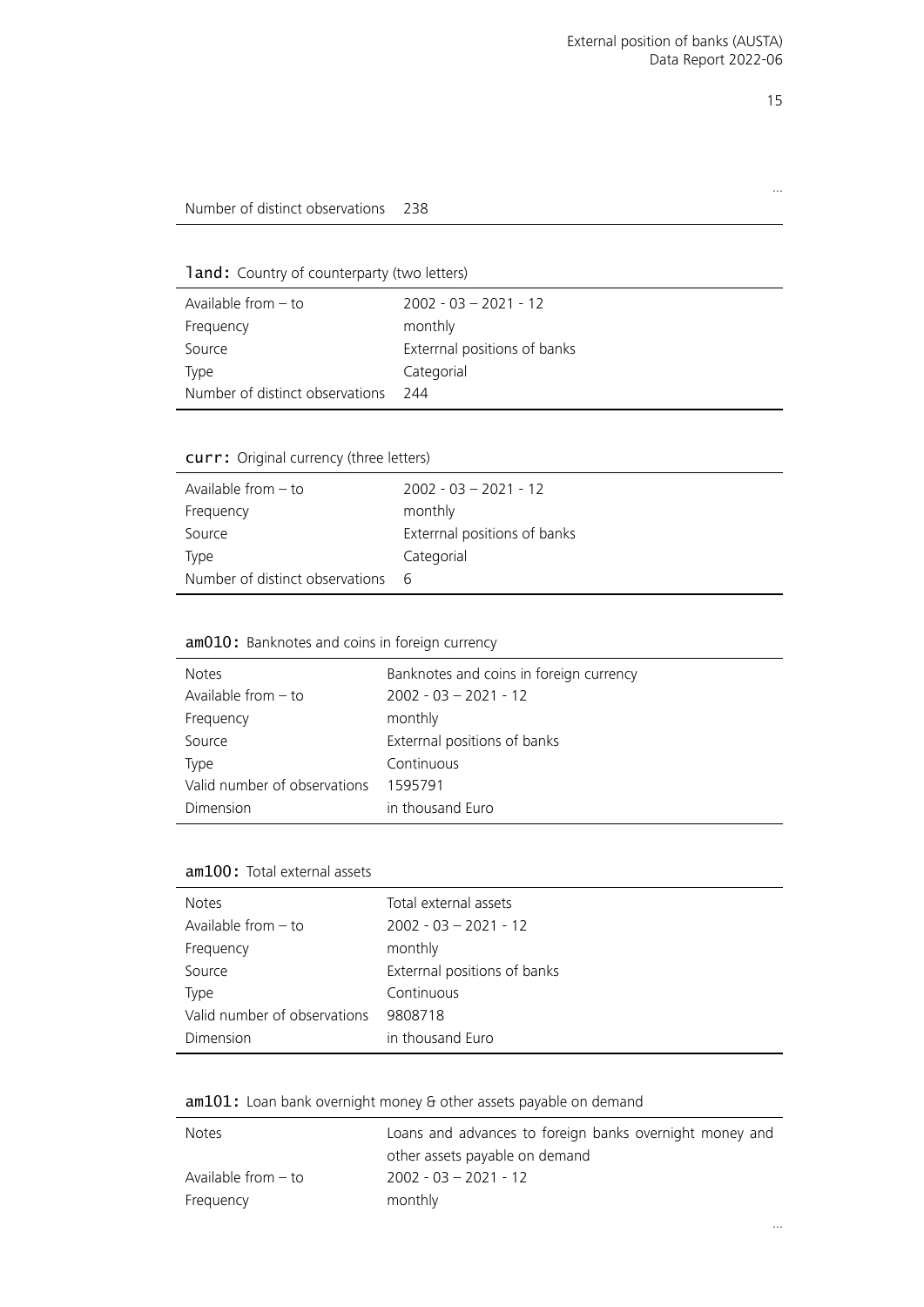| Source                       | Exterrnal positions of banks |
|------------------------------|------------------------------|
| Type                         | Continuous                   |
| Valid number of observations | 958514                       |
| Dimension                    | in thousand Euro             |

…

…

#### <span id="page-15-0"></span>am102: Loan bank fixed-term assets <= 1y

| <b>Notes</b>                 | Loans and advances to foreign banks fixed-term assets of one<br>year or less |
|------------------------------|------------------------------------------------------------------------------|
| Available from $-$ to        | $2002 - 03 - 2021 - 12$                                                      |
| Frequency                    | monthly                                                                      |
| Source                       | Exterrnal positions of banks                                                 |
| Type                         | Continuous                                                                   |
| Valid number of observations | 440474                                                                       |
| Dimension                    | in thousand Euro                                                             |

#### $am104:$  Loan bank fixed-term assets  $> 1y$

| <b>Notes</b>                 | Loans and advances to foreign banks fixed-term assets of more |
|------------------------------|---------------------------------------------------------------|
|                              | than one year                                                 |
| Available from $-$ to        | $2002 - 03 - 2021 - 12$                                       |
| Frequency                    | monthly                                                       |
| Source                       | Exterrnal positions of banks                                  |
| Type                         | Continuous                                                    |
| Valid number of observations | 301033                                                        |
| Dimension                    | in thousand Euro                                              |

#### <span id="page-15-1"></span>am105: Loan insurance corporation overnight money & fixed-term <= 1y

| <b>Notes</b>                 | Loans and advances to foreign insurance corporations<br>overnight money and fixed-term assets of one year or less |
|------------------------------|-------------------------------------------------------------------------------------------------------------------|
| Available from $-$ to        | $2002 - 03 - 2021 - 12$                                                                                           |
| Frequency                    | monthly                                                                                                           |
| Source                       | Exterrnal positions of banks                                                                                      |
| Type                         | Continuous                                                                                                        |
| Valid number of observations | 13343                                                                                                             |
| Dimension                    | in thousand Euro                                                                                                  |

#### <span id="page-15-2"></span> $am106:$  Loan insurance corporation fixed-term assets  $> 1y$

| <b>Notes</b>          | Loans and advances to foreign insurance corporations fixed- |
|-----------------------|-------------------------------------------------------------|
|                       | term assets of more than one year                           |
| Available from $-$ to | $2002 - 03 - 2021 - 12$                                     |
| Frequency             | monthly                                                     |
| Source                | Extermal positions of banks                                 |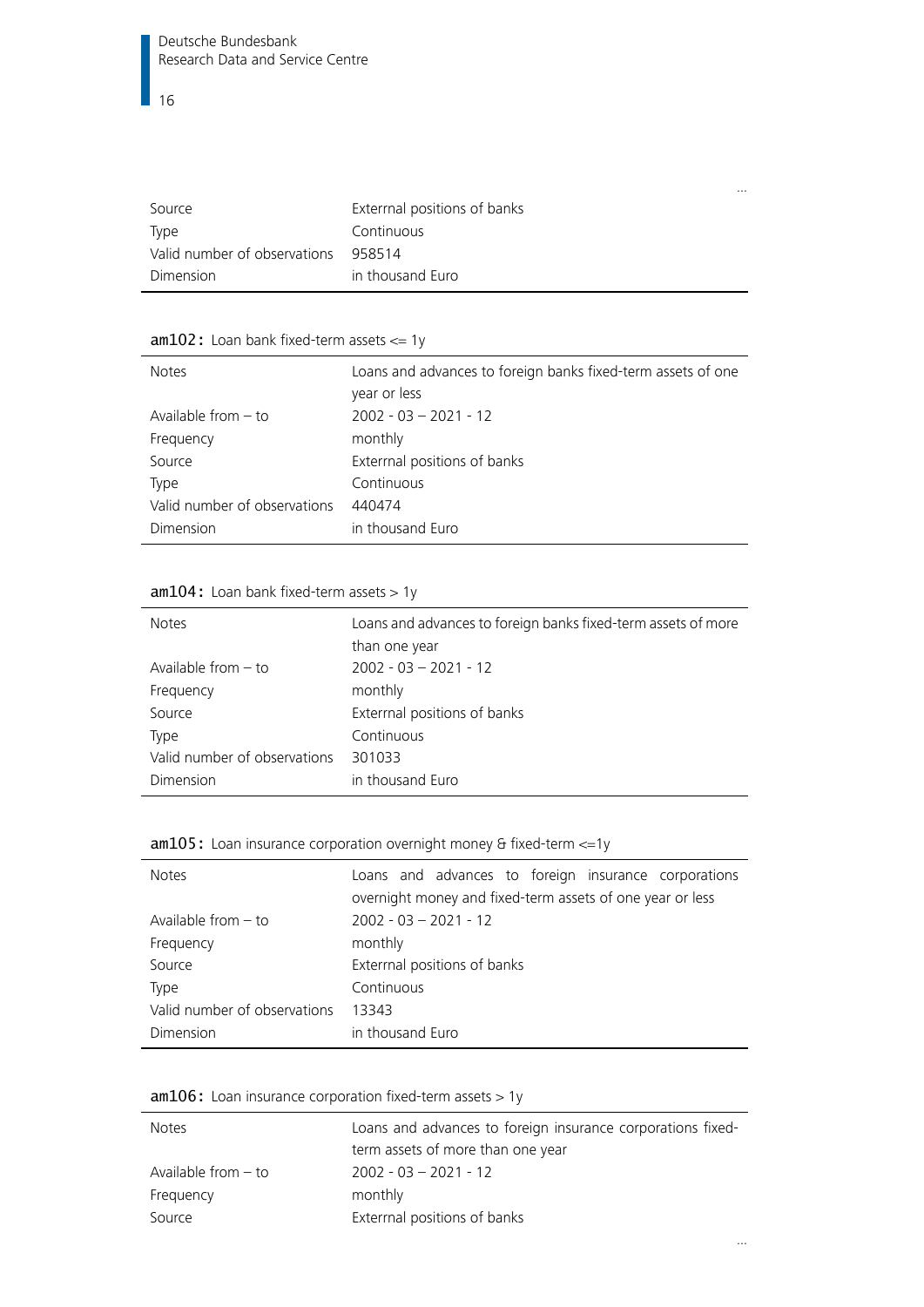…

|                              |                  | $\cdots$ |
|------------------------------|------------------|----------|
| Type                         | Continuous       |          |
| Valid number of observations | 7502             |          |
| Dimension                    | in thousand Euro |          |

#### <span id="page-16-0"></span> $am107:$  Loan OFI fixed-term assets  $\leq 1$ y

| <b>Notes</b>                 | Loans and advances to foreign other financial intermediaries<br>fixed-term assets of one year or less |
|------------------------------|-------------------------------------------------------------------------------------------------------|
| Available from $-$ to        | $2002 - 03 - 2021 - 12$                                                                               |
| Frequency                    | monthly                                                                                               |
| Source                       | Exterrnal positions of banks                                                                          |
| Type                         | Continuous                                                                                            |
| Valid number of observations | 165289                                                                                                |
| Dimension                    | in thousand Euro                                                                                      |

#### <span id="page-16-1"></span>am108: Loan OFI fixed-term assets > 1y

| <b>Notes</b>                 | Loans and advances to foreign other financial intermediaries<br>fixed-term assets of more than one year |
|------------------------------|---------------------------------------------------------------------------------------------------------|
| Available from $-$ to        | $2002 - 03 - 2021 - 12$                                                                                 |
| Frequency                    | monthly                                                                                                 |
| Source                       | Extermal positions of banks                                                                             |
| Type                         | Continuous                                                                                              |
| Valid number of observations | 169467                                                                                                  |
| Dimension                    | in thousand Euro                                                                                        |

#### <span id="page-16-2"></span> $am109$ : Loan nfc fixed-term assets  $\leq 1$ y

| <b>Notes</b>                 | Loans and advances to foreign nfc fixed-term assets of one<br>year or less |
|------------------------------|----------------------------------------------------------------------------|
| Available from $-$ to        | $2002 - 03 - 2021 - 12$                                                    |
| Frequency                    | monthly                                                                    |
| Source                       | Exterrnal positions of banks                                               |
| <b>Type</b>                  | Continuous                                                                 |
| Valid number of observations | 771975                                                                     |
| Dimension                    | in thousand Euro                                                           |

#### <span id="page-16-3"></span>am110: Loan nfc fixed-term assets > 1y

| <b>Notes</b>          | Loans and advances to foreign nfc fixed-term assets of more |
|-----------------------|-------------------------------------------------------------|
|                       | than one year                                               |
| Available from $-$ to | $2002 - 03 - 2021 - 12$                                     |
| Frequency             | monthly                                                     |
| Source                | Extermal positions of banks                                 |
| Type                  | Continuous                                                  |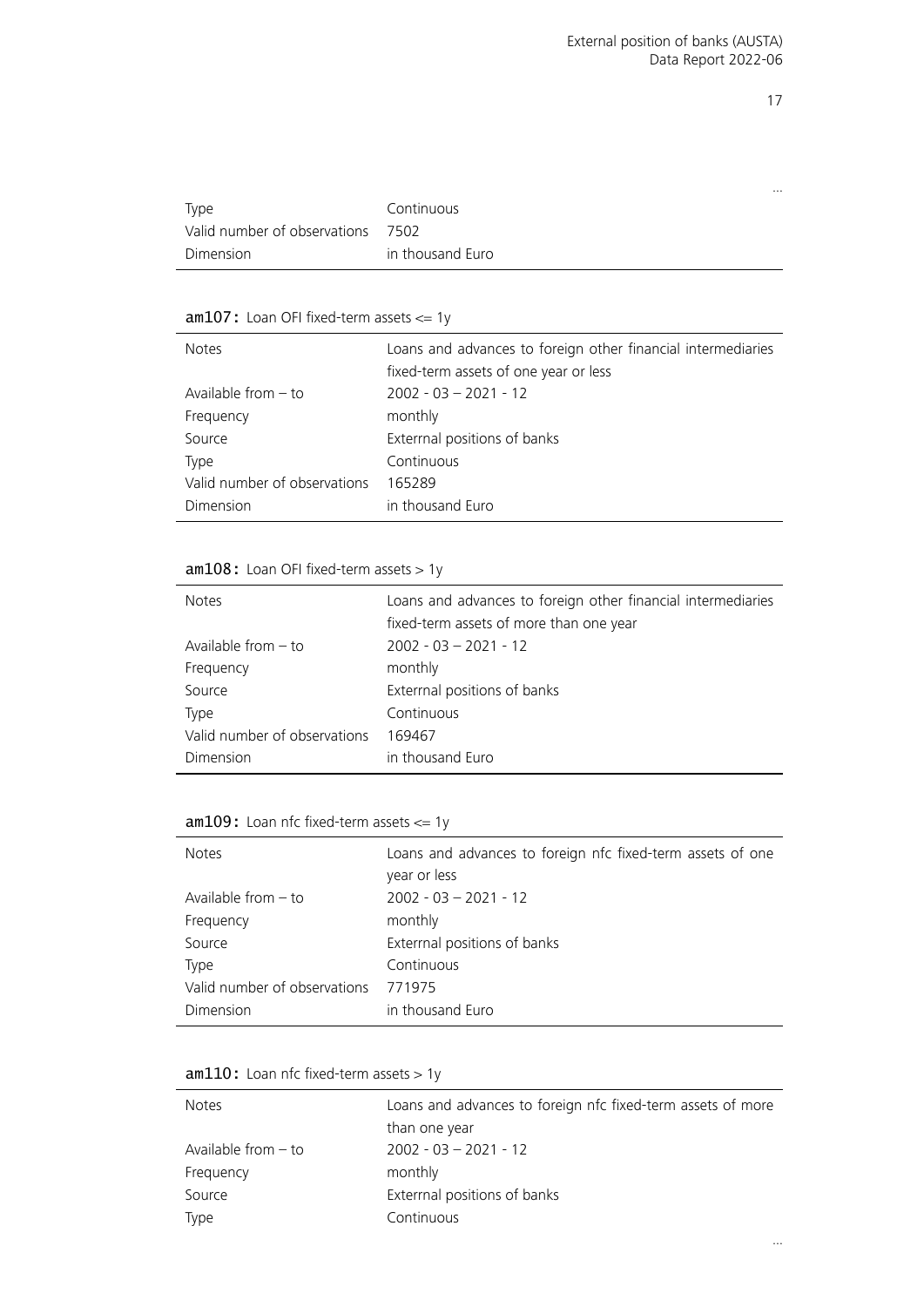| Valid number of observations 891196 |                  |
|-------------------------------------|------------------|
| Dimension                           | in thousand Euro |

#### <span id="page-17-0"></span> $am111:$  Loan hh fixed-term assets  $\leq 1$ y

| <b>Notes</b>                 | Loans and advances to foreign households fixed-term assets of |
|------------------------------|---------------------------------------------------------------|
|                              | one year or less                                              |
| Available from $-$ to        | $2002 - 03 - 2021 - 12$                                       |
| Frequency                    | monthly                                                       |
| Source                       | Exterrnal positions of banks                                  |
| Type                         | Continuous                                                    |
| Valid number of observations | 2681009                                                       |
| Dimension                    | in thousand Euro                                              |

#### <span id="page-17-1"></span> $am112:$  Loan hh fixed-term assets  $> 1y$

| <b>Notes</b>                 | Loans and advances to foreign households fixed-term assets of<br>more than one year |
|------------------------------|-------------------------------------------------------------------------------------|
| Available from $-$ to        | $2002 - 03 - 2021 - 12$                                                             |
| Frequency                    | monthly                                                                             |
| Source                       | Exterrnal positions of banks                                                        |
| Type                         | Continuous                                                                          |
| Valid number of observations | 3077746                                                                             |
| Dimension                    | in thousand Euro                                                                    |

## <span id="page-17-2"></span>am113: Loan nonprofit institutions fixed-term <= 1y

| <b>Notes</b>                 | Loans and advances to foreign non-profit institutions fixed-<br>term assets of one year or less |
|------------------------------|-------------------------------------------------------------------------------------------------|
|                              |                                                                                                 |
| Available from $-$ to        | $2002 - 03 - 2021 - 12$                                                                         |
| Frequency                    | monthly                                                                                         |
| Source                       | Extermal positions of banks                                                                     |
| <b>Type</b>                  | Continuous                                                                                      |
| Valid number of observations | 11527                                                                                           |
| Dimension                    | in thousand Euro                                                                                |

<span id="page-17-3"></span>

|  |  |  | $am114$ : Loan nonprofit institutions fixed-term $> 1y$ |  |  |  |
|--|--|--|---------------------------------------------------------|--|--|--|
|--|--|--|---------------------------------------------------------|--|--|--|

| <b>Notes</b>                 | Loans and advances to foreign non-profit institutions fixed-<br>term assets of more than one year |
|------------------------------|---------------------------------------------------------------------------------------------------|
| Available from $-$ to        | $2002 - 03 - 2021 - 12$                                                                           |
| Frequency                    | monthly                                                                                           |
| Source                       | Exterrnal positions of banks                                                                      |
| Type                         | Continuous                                                                                        |
| Valid number of observations | 10250                                                                                             |

…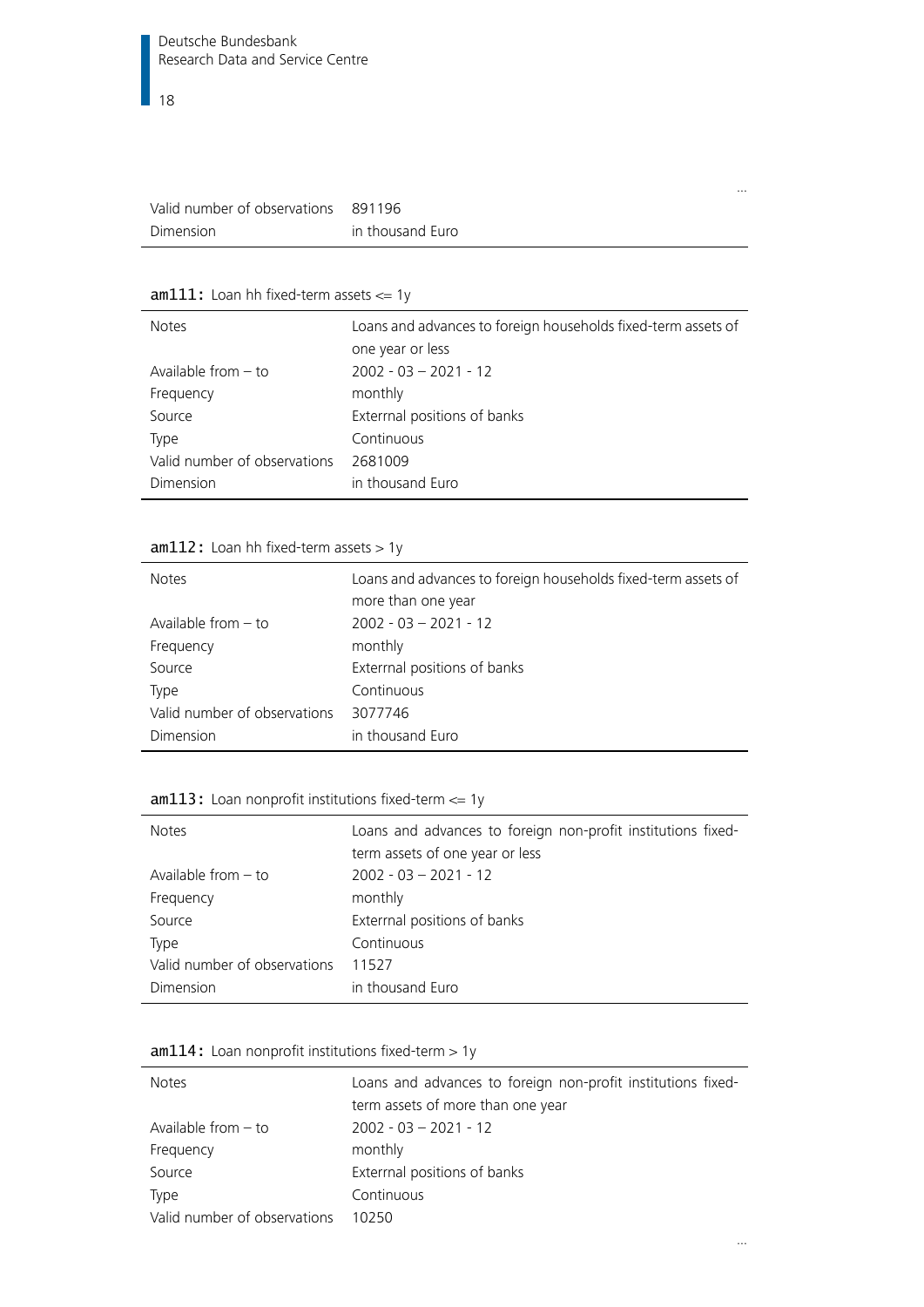…

| 1111111111 | $\overline{\phantom{a}}$<br>$\sim$<br>sand Euro "<br>. |  |
|------------|--------------------------------------------------------|--|
|            |                                                        |  |

#### <span id="page-18-0"></span>am117: Loan central government fixed-term <= 1y

| <b>Notes</b>                 | Loans and advances to foreign central governments fixed-term |
|------------------------------|--------------------------------------------------------------|
|                              | assets of one year or less                                   |
| Available from $-$ to        | $2002 - 03 - 2021 - 12$                                      |
| Frequency                    | monthly                                                      |
| Source                       | Exterrnal positions of banks                                 |
| Type                         | Continuous                                                   |
| Valid number of observations | 23870                                                        |
| Dimension                    | in thousand Euro                                             |

#### <span id="page-18-1"></span>am118: Loan central government fixed-term > 1y

| <b>Notes</b>                 | Loans and advances to foreign central governments fixed-term<br>assets of more than one year |
|------------------------------|----------------------------------------------------------------------------------------------|
| Available from $-$ to        | $2002 - 03 - 2021 - 12$                                                                      |
| Frequency                    | monthly                                                                                      |
| Source                       | Exterrnal positions of banks                                                                 |
| <b>Type</b>                  | Continuous                                                                                   |
| Valid number of observations | 65274                                                                                        |
| Dimension                    | in thousand Euro                                                                             |

#### <span id="page-18-2"></span>am119: Loan other general government fixed-term <= 1y

| <b>Notes</b>                 | Loans and advances to foreign general government fixed-term<br>assets of one year or less |
|------------------------------|-------------------------------------------------------------------------------------------|
| Available from $-$ to        | $2002 - 03 - 2021 - 12$                                                                   |
| Frequency                    | monthly                                                                                   |
| Source                       | Exterrnal positions of banks                                                              |
| Type                         | Continuous                                                                                |
| Valid number of observations | 9444                                                                                      |
| Dimension                    | in thousand Euro                                                                          |

#### <span id="page-18-3"></span>am120: Loan other general government fixed-term > 1y

| <b>Notes</b>                 | Loans and advances to foreign general government fixed-term |
|------------------------------|-------------------------------------------------------------|
|                              | assets of more than one year                                |
| Available from $-$ to        | $2002 - 03 - 2021 - 12$                                     |
| Frequency                    | monthly                                                     |
| Source                       | Exterrnal positions of banks                                |
| Type                         | Continuous                                                  |
| Valid number of observations | 35038                                                       |
| Dimension                    | in thousand Euro                                            |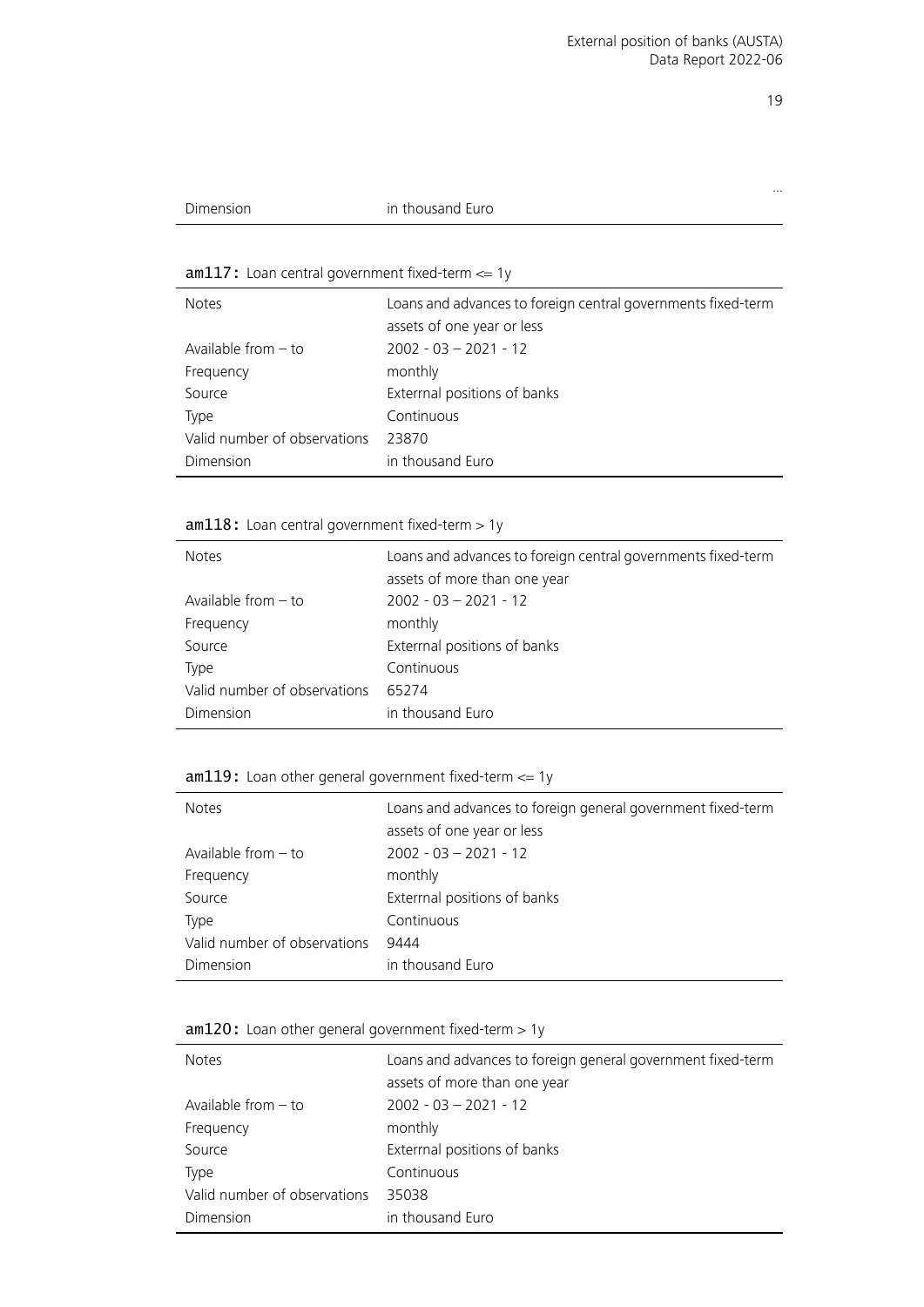am123: Loans to foreigners

| <b>Notes</b>                 | Loans to foreigners          |
|------------------------------|------------------------------|
| Available from $-$ to        | $2002 - 03 - 2021 - 12$      |
| Frequency                    | monthly                      |
| Source                       | Exterrnal positions of banks |
| Type                         | Continuous                   |
| Valid number of observations | 6072126                      |
| Dimension                    | in thousand Euro             |

#### am124: Foreign Treasury Bills and Treasury Discount Papers

| <b>Notes</b>                 | Foreign Treasury bills and Treasury discount paper |
|------------------------------|----------------------------------------------------|
| Available from $-$ to        | $2002 - 03 - 2021 - 12$                            |
| Frequency                    | monthly                                            |
| Source                       | Exterrnal positions of banks                       |
| Type                         | Continuous                                         |
| Valid number of observations | 4961                                               |
| Dimension                    | in thousand Euro                                   |

#### am125: Money market papers issued by foreign banks

| <b>Notes</b>                 | Money market paper of foreign banks |
|------------------------------|-------------------------------------|
| Available from $-$ to        | $2002 - 03 - 2021 - 12$             |
| Frequency                    | monthly                             |
| Source                       | Exterrnal positions of banks        |
| Type                         | Continuous                          |
| Valid number of observations | 10798                               |
| Dimension                    | in thousand Euro                    |

#### <span id="page-19-0"></span>am126: Money market papers issued by foreign enterprises

| <b>Notes</b>                 | Money market paper of foreign enterprises |
|------------------------------|-------------------------------------------|
| Available from $-$ to        | $2002 - 03 - 2021 - 12$                   |
| Frequency                    | monthly                                   |
| Source                       | Extermal positions of banks               |
| Type                         | Continuous                                |
| Valid number of observations | 14012                                     |
| Dimension                    | in thousand Euro                          |

#### <span id="page-19-1"></span>am127: Money market papers issued by foreign general government

| <b>Notes</b>          | Money market paper of foreign general government |
|-----------------------|--------------------------------------------------|
| Available from $-$ to | $2002 - 03 - 2021 - 12$                          |
| Frequency             | monthly                                          |
| Source                | Extermal positions of banks                      |

…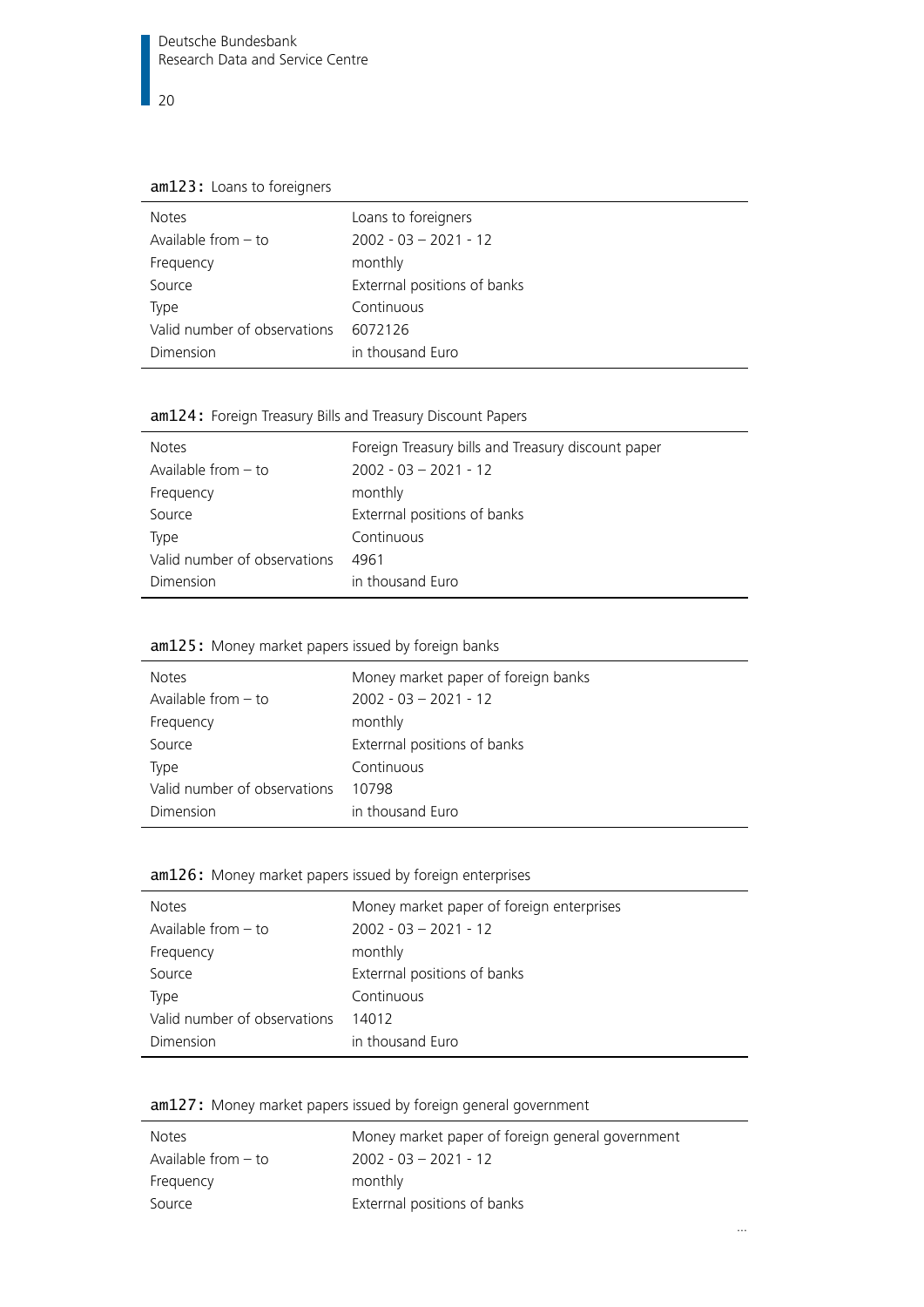|                                   |                  | $\cdots$ |
|-----------------------------------|------------------|----------|
| Type                              | Continuous       |          |
| Valid number of observations 2618 |                  |          |
| Dimension                         | in thousand Euro |          |

#### <span id="page-20-0"></span>am129: Fixed interest securities of foreign banks, matur<=2y

| <b>Notes</b>                 | Fixed-interest securities issued by foreign banks, with maturit-<br>ies of two years or less |
|------------------------------|----------------------------------------------------------------------------------------------|
| Available from $-$ to        | $2002 - 03 - 2021 - 12$                                                                      |
| Frequency                    | monthly                                                                                      |
| Source                       | Exterrnal positions of banks                                                                 |
| <b>Type</b>                  | Continuous                                                                                   |
| Valid number of observations | 84855                                                                                        |
| Dimension                    | in thousand Euro                                                                             |

#### <span id="page-20-1"></span>am130: Fixed interest securities of foreign banks, matur>2y

| <b>Notes</b>                 | Fixed-interest securities issued by foreign banks, with maturit-<br>ies of more than two years |
|------------------------------|------------------------------------------------------------------------------------------------|
| Available from $-$ to        | $2002 - 03 - 2021 - 12$                                                                        |
| Frequency                    | monthly                                                                                        |
| Source                       | Exterrnal positions of banks                                                                   |
| Type                         | Continuous                                                                                     |
| Valid number of observations | 1700426                                                                                        |
| Dimension                    | in thousand Euro                                                                               |

#### <span id="page-20-2"></span>am132: Fixed interest securities of foreign insurance corporations

| <b>Notes</b>                 | Fixed-interest securities issued by foreign insurance corpora-<br>tions |
|------------------------------|-------------------------------------------------------------------------|
| Available from $-$ to        | $2002 - 03 - 2021 - 12$                                                 |
| Frequency                    | monthly                                                                 |
| Source                       | Exterrnal positions of banks                                            |
| <b>Type</b>                  | Continuous                                                              |
| Valid number of observations | 25589                                                                   |
| Dimension                    | in thousand Euro                                                        |

#### <span id="page-20-3"></span>am133: Fixed interest securities of foreign OFI

| <b>Notes</b>          | Fixed-interest securities issued by foreign other financial inter- |
|-----------------------|--------------------------------------------------------------------|
|                       | mediaries                                                          |
| Available from $-$ to | $2002 - 03 - 2021 - 12$                                            |
| Frequency             | monthly                                                            |
| Source                | Extermal positions of banks                                        |
| Type                  | Continuous                                                         |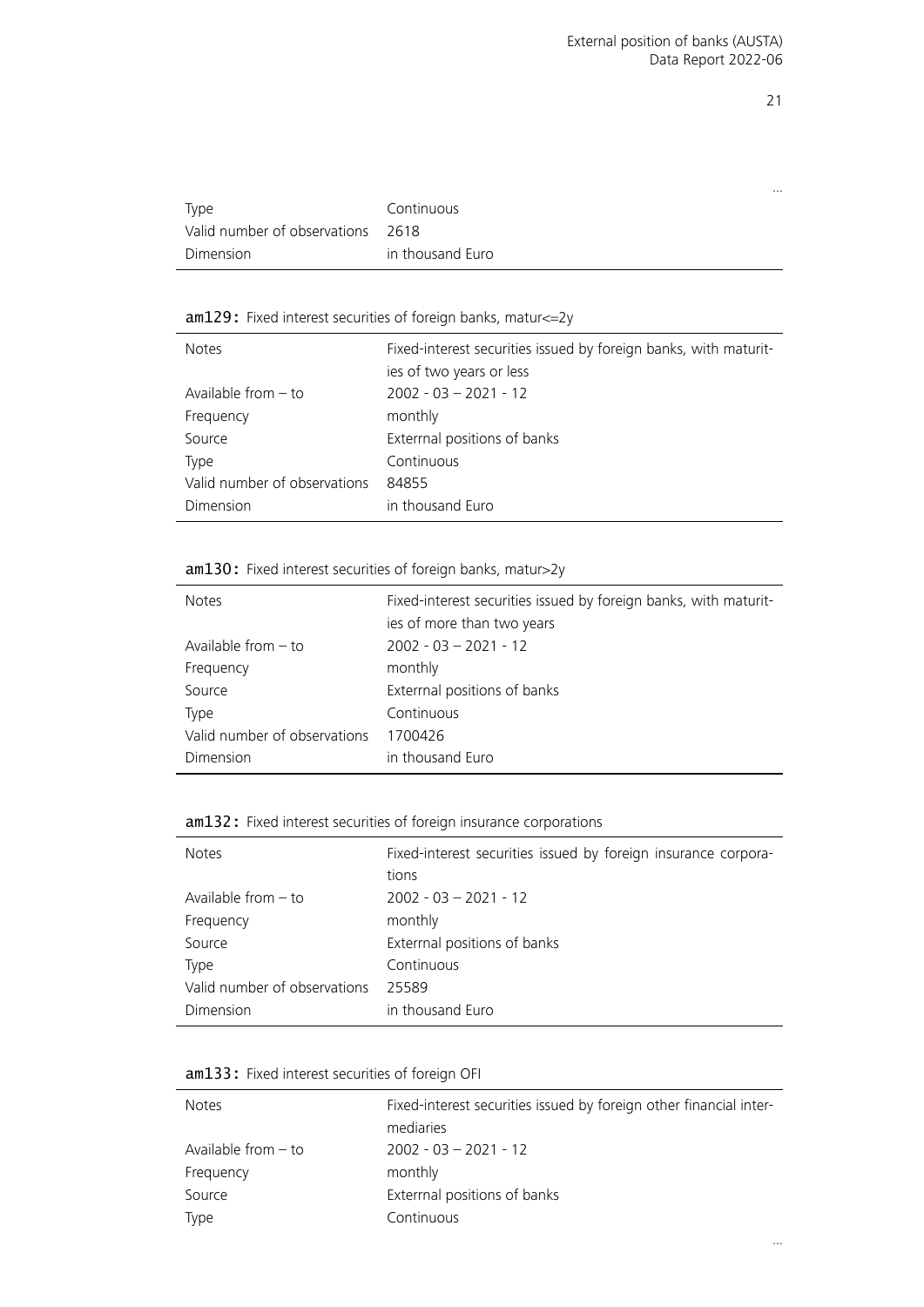| Valid number of observations | 1005750          |
|------------------------------|------------------|
| Dimension                    | in thousand Euro |

#### <span id="page-21-0"></span>am134: Fixed interest securities of foreign nfc

| <b>Notes</b>                 | Fixed-interest securities issued by foreign non-financial corpor-<br>ations |
|------------------------------|-----------------------------------------------------------------------------|
| Available from $-$ to        | $2002 - 03 - 2021 - 12$                                                     |
| Frequency                    | monthly                                                                     |
| Source                       | Exterrnal positions of banks                                                |
| Type                         | Continuous                                                                  |
| Valid number of observations | 633868                                                                      |
| Dimension                    | in thousand Euro                                                            |

…

#### <span id="page-21-1"></span>am136: Fixed interest securities of foreign central government

| <b>Notes</b>                 | Fixed-interest securities issued by foreign central governments |
|------------------------------|-----------------------------------------------------------------|
| Available from $-$ to        | $2002 - 03 - 2021 - 12$                                         |
| Frequency                    | monthly                                                         |
| Source                       | Extermal positions of banks                                     |
| <b>Type</b>                  | Continuous                                                      |
| Valid number of observations | 758118                                                          |
| Dimension                    | in thousand Euro                                                |

#### <span id="page-21-2"></span>am137: Fixed interest securities of foreign gengov

| <b>Notes</b>                 | Fixed-interest securities issued by foreign general government |
|------------------------------|----------------------------------------------------------------|
| Available from $-$ to        | $2002 - 03 - 2021 - 12$                                        |
| Frequency                    | monthly                                                        |
| Source                       | Extermal positions of banks                                    |
| Type                         | Continuous                                                     |
| Valid number of observations | 143510                                                         |
| Dimension                    | in thousand Euro                                               |

|  |  | am139: Foreign shares, other securities |  |
|--|--|-----------------------------------------|--|
|  |  |                                         |  |

| <b>Notes</b>                 | Foreign shares and other securities |
|------------------------------|-------------------------------------|
| Available from $-$ to        | $2002 - 03 - 2021 - 12$             |
| Frequency                    | monthly                             |
| Source                       | Exterrnal positions of banks        |
| Type                         | Continuous                          |
| Valid number of observations | 480187                              |
| Dimension                    | in thousand Euro                    |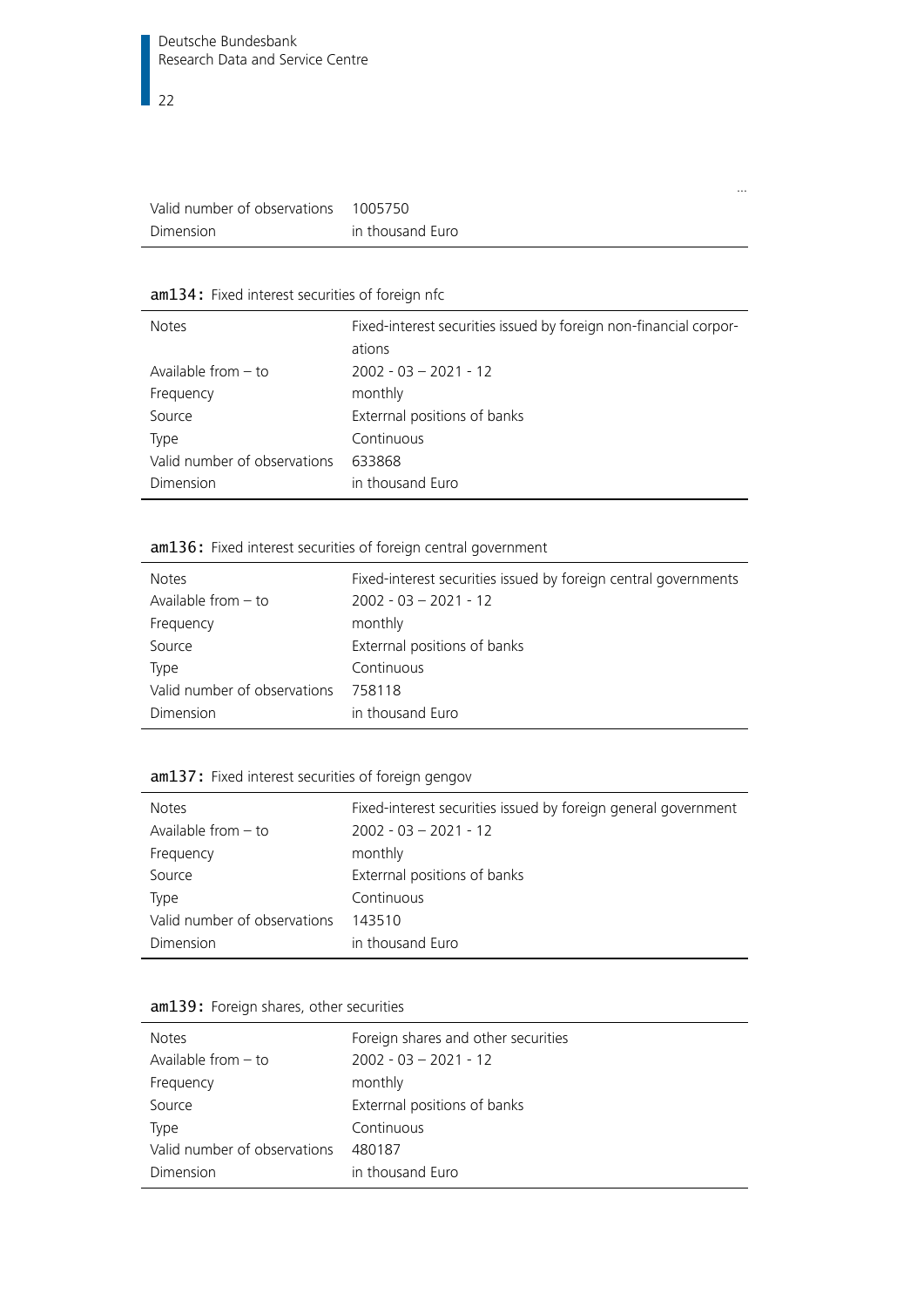| <b>Notes</b>                 | Participating interests and shares in affiliated enterprises<br>abroad |
|------------------------------|------------------------------------------------------------------------|
| Available from $-$ to        | $2002 - 03 - 2021 - 12$                                                |
| Frequency                    | monthly                                                                |
| Source                       | Exterrnal positions of banks                                           |
| Type                         | Continuous                                                             |
| Valid number of observations | 179903                                                                 |
| Dimension                    | in thousand Euro                                                       |

am141: Participating interests and shares in affiliated firms abroad

<span id="page-22-0"></span>am142: Working capital supplied to foreign branches

| <b>Notes</b>                 | Working capital supplied to foreign branches |
|------------------------------|----------------------------------------------|
| Available from $-$ to        | $2002 - 03 - 2021 - 12$                      |
| Frequency                    | monthly                                      |
| Source                       | Exterrnal positions of banks                 |
| Type                         | Continuous                                   |
| Valid number of observations | 30154                                        |
| Dimension                    | in thousand Euro                             |

<span id="page-22-1"></span>

| <b>Notes</b>                 | Loans and advances to foreign banks overnight money and<br>other assets payable on demand, reverse repos |
|------------------------------|----------------------------------------------------------------------------------------------------------|
|                              |                                                                                                          |
| Available from $-$ to        | $2014 - 12 - 2021 - 12$                                                                                  |
| Frequency                    | monthly                                                                                                  |
| Source                       | Exterrnal positions of banks                                                                             |
| Type                         | Continuous                                                                                               |
| Valid number of observations | 70540                                                                                                    |
| Dimension                    | in thousand Euro                                                                                         |

#### <span id="page-22-2"></span>am172: Loan group-affiliated institutes fixed-term <= 1y

l.

| <b>Notes</b>                 | Loans and advances to foreign banks fixed-term assets of one<br>year or less, reverse repos |
|------------------------------|---------------------------------------------------------------------------------------------|
|                              |                                                                                             |
| Available from $-$ to        | $2014 - 12 - 2021 - 12$                                                                     |
| Frequency                    | monthly                                                                                     |
| Source                       | Exterrnal positions of banks                                                                |
| <b>Type</b>                  | Continuous                                                                                  |
| Valid number of observations | 33106                                                                                       |
| Dimension                    | in thousand Euro                                                                            |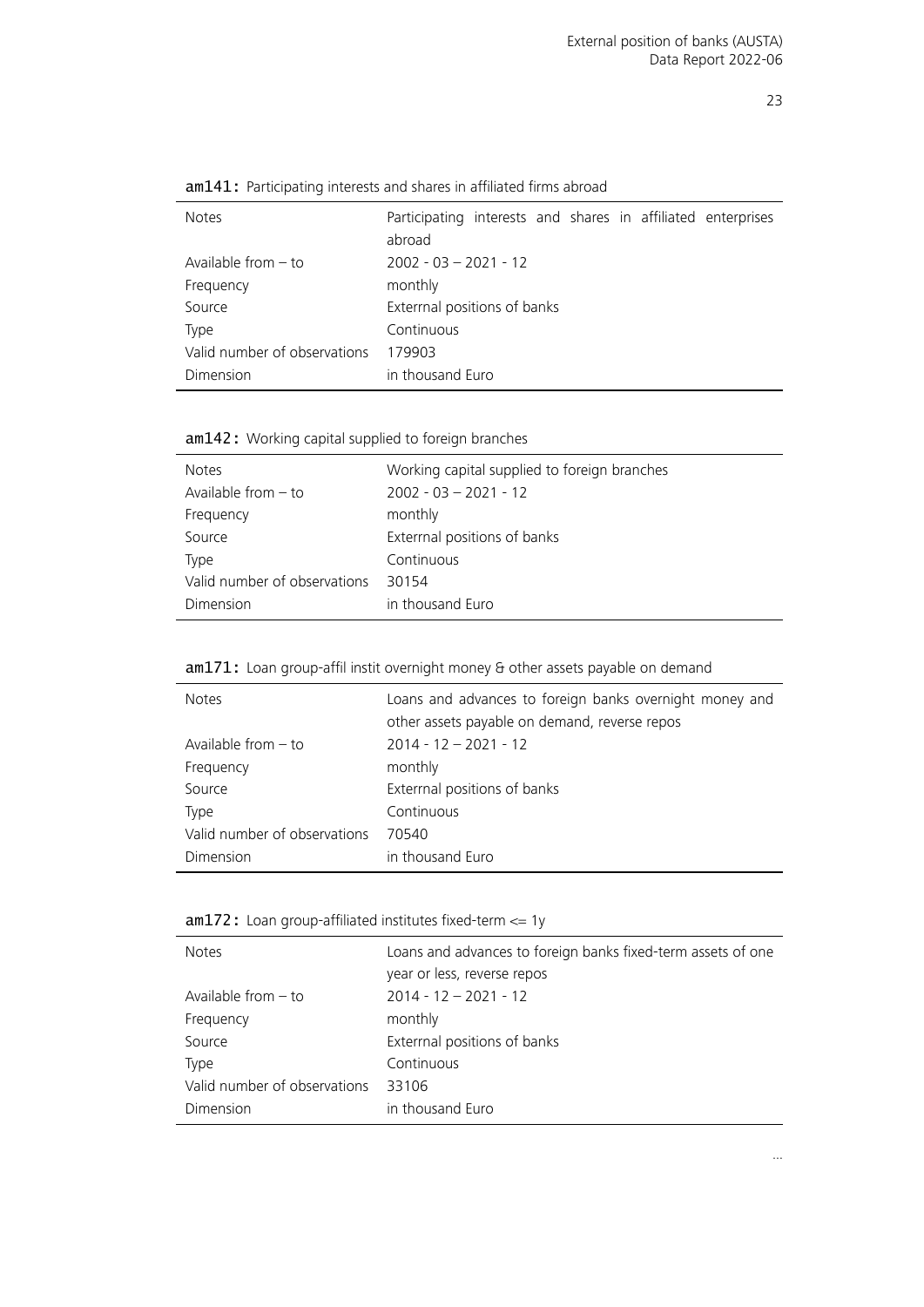<span id="page-23-0"></span> $am174:$  Loan group-affiliated institutes fixed-term  $> 1y$ 

| <b>Notes</b>                 | Loans and advances to foreign banks fixed-term assets of more<br>than one year, reverse repos |
|------------------------------|-----------------------------------------------------------------------------------------------|
| Available from $-$ to        | $2014 - 12 - 2021 - 12$                                                                       |
| Frequency                    | monthly                                                                                       |
| Source                       | Exterrnal positions of banks                                                                  |
| Type                         | Continuous                                                                                    |
| Valid number of observations | 22448                                                                                         |
| <b>Dimension</b>             | in thousand Euro                                                                              |

…

am207: Loans and advances to group-affiliated banks

| <b>Notes</b>                 | Loans and advances to foreign group-affiliated banks<br>(=am171+am172+am174) |
|------------------------------|------------------------------------------------------------------------------|
| Available from $-$ to        | $2010 - 06 - 2014 - 11$                                                      |
| Frequency                    | monthly                                                                      |
| Source                       | Exterrnal positions of banks                                                 |
| <b>Type</b>                  | Continuous                                                                   |
| Valid number of observations | 60804                                                                        |
| Dimension                    | in thousand Euro                                                             |

## am300: Total external liabilities

| <b>Notes</b>                 | Total external liabilities   |
|------------------------------|------------------------------|
| Available from $-$ to        | $2002 - 03 - 2021 - 12$      |
| Frequency                    | monthly                      |
| Source                       | Exterrnal positions of banks |
| Type                         | Continuous                   |
| Valid number of observations | 15066840                     |
| Dimension                    | in thousand Euro             |

<span id="page-23-1"></span>am301: Liabilities bank amounts owed & repayable on demand

| <b>Notes</b>                 | Liabilities to foreign banks amounts owed and repayable on<br>demand |
|------------------------------|----------------------------------------------------------------------|
| Available from $-$ to        | $2002 - 03 - 2021 - 12$                                              |
| Frequency                    | monthly                                                              |
| Source                       | Exterrnal positions of banks                                         |
| Type                         | Continuous                                                           |
| Valid number of observations | 1002292                                                              |
| Dimension                    | in thousand Euro                                                     |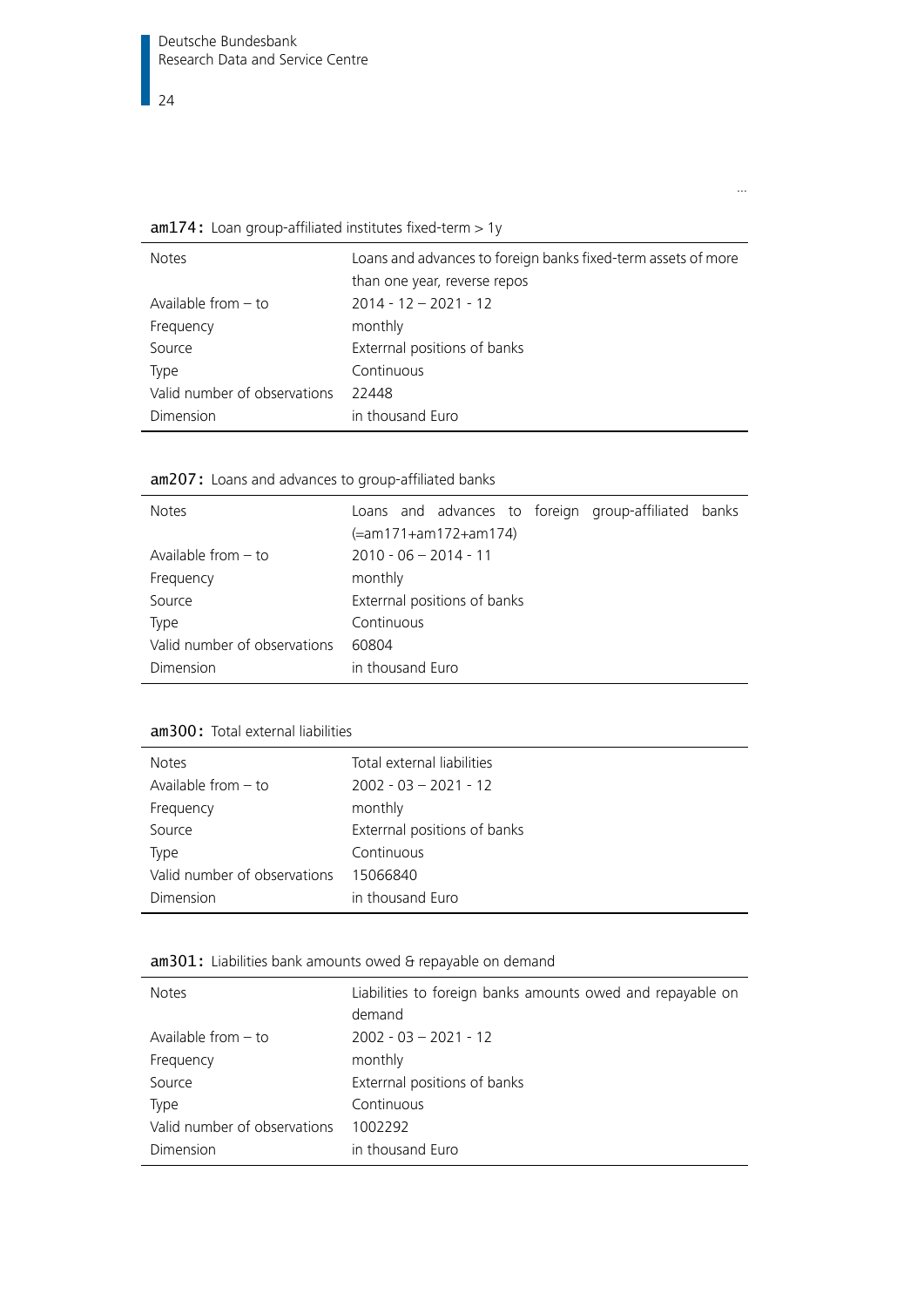| <b>Notes</b>                 | Liabilities to foreign banks fixed-term liabilities of one year or |
|------------------------------|--------------------------------------------------------------------|
|                              | less                                                               |
| Available from $-$ to        | $2002 - 03 - 2021 - 12$                                            |
| Frequency                    | monthly                                                            |
| Source                       | Exterrnal positions of banks                                       |
| Type                         | Continuous                                                         |
| Valid number of observations | 372076                                                             |
| Dimension                    | in thousand Euro                                                   |
|                              |                                                                    |

<span id="page-24-0"></span>am302: Liabilities bank fixed-term <= 1y

<span id="page-24-1"></span>am304: Liabilities bank fixed-term 1<L<=2y

| <b>Notes</b>                 | Liabilities to foreign banks fixed-term liabilities of more than<br>one year but not more than two years |
|------------------------------|----------------------------------------------------------------------------------------------------------|
| Available from $-$ to        | $2002 - 03 - 2021 - 12$                                                                                  |
| Frequency                    | monthly                                                                                                  |
| Source                       | Extermal positions of banks                                                                              |
| <b>Type</b>                  | Continuous                                                                                               |
| Valid number of observations | 50650                                                                                                    |
| Dimension                    | in thousand Euro                                                                                         |

#### <span id="page-24-2"></span>am305: Liabilities bank fixed-term >2y

| <b>Notes</b>                 | Liabilities to foreign banks fixed-term liabilities of more than<br>two years |
|------------------------------|-------------------------------------------------------------------------------|
| Available from $-$ to        | $2002 - 03 - 2021 - 12$                                                       |
| Frequency                    | monthly                                                                       |
| Source                       | Exterrnal positions of banks                                                  |
| Type                         | Continuous                                                                    |
| Valid number of observations | 159164                                                                        |
| Dimension                    | in thousand Euro                                                              |

#### <span id="page-24-3"></span>am307: Liabilities insurance corporations amounts owed & repayable on demand

| <b>Notes</b>                 | Liabilities to foreign insurance corporations amounts owed and<br>repayable on demand |
|------------------------------|---------------------------------------------------------------------------------------|
| Available from $-$ to        | $2002 - 03 - 2021 - 12$                                                               |
| Frequency                    | monthly                                                                               |
| Source                       | Extermal positions of banks                                                           |
| Type                         | Continuous                                                                            |
| Valid number of observations | 90057                                                                                 |
| Dimension                    | in thousand Euro                                                                      |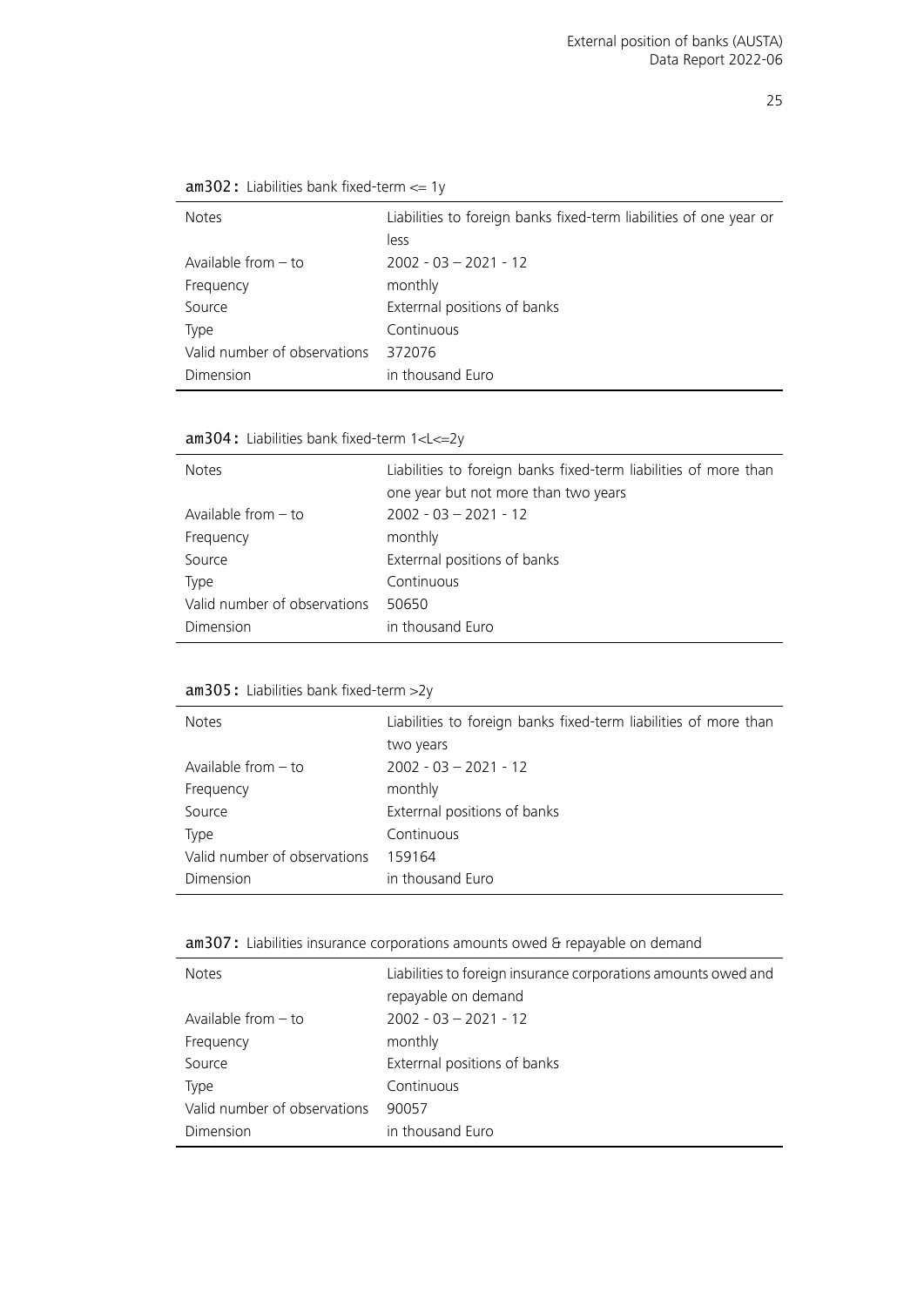$\overline{\phantom{0}}$  26

| <b>Notes</b>                 | Liabilities to foreign insurance corporations fixed-term liabilities<br>of one year or less |
|------------------------------|---------------------------------------------------------------------------------------------|
| Available from $-$ to        | $2002 - 03 - 2021 - 12$                                                                     |
| Frequency                    | monthly                                                                                     |
| Source                       | Exterrnal positions of banks                                                                |
| <b>Type</b>                  | Continuous                                                                                  |
| Valid number of observations | 12972                                                                                       |
| Dimension                    | in thousand Euro                                                                            |

<span id="page-25-0"></span>

|  |  |  | $am309$ : Liabilities insurance corporations fixed-term $\leq$ 1y |  |  |
|--|--|--|-------------------------------------------------------------------|--|--|
|--|--|--|-------------------------------------------------------------------|--|--|

<span id="page-25-1"></span>

|  | $am311$ : Liabilities insurance corporations $1 < L < = 2y$ |  |
|--|-------------------------------------------------------------|--|
|  |                                                             |  |

| $\alpha$ and $\alpha$ and $\alpha$ and $\alpha$ and $\alpha$ and $\alpha$ and $\alpha$ and $\alpha$ and $\alpha$ and $\alpha$ and $\alpha$ and $\alpha$ and $\alpha$ and $\alpha$ and $\alpha$ and $\alpha$ and $\alpha$ and $\alpha$ and $\alpha$ and $\alpha$ and $\alpha$ and $\alpha$ and $\alpha$ and $\alpha$ and $\alpha$ |                                                                                                    |
|----------------------------------------------------------------------------------------------------------------------------------------------------------------------------------------------------------------------------------------------------------------------------------------------------------------------------------|----------------------------------------------------------------------------------------------------|
| <b>Notes</b>                                                                                                                                                                                                                                                                                                                     | Liabilities to foreign insurance corporations of more than one<br>year but not more than two years |
| Available from $-$ to                                                                                                                                                                                                                                                                                                            | $2002 - 03 - 2021 - 12$                                                                            |
| Frequency                                                                                                                                                                                                                                                                                                                        | monthly                                                                                            |
| Source                                                                                                                                                                                                                                                                                                                           | Extermal positions of banks                                                                        |
| Type                                                                                                                                                                                                                                                                                                                             | Continuous                                                                                         |
| Valid number of observations                                                                                                                                                                                                                                                                                                     | 906                                                                                                |
| Dimension                                                                                                                                                                                                                                                                                                                        | in thousand Euro                                                                                   |

<span id="page-25-2"></span>

| $am312$ : Liabilities insurance corporations > 2y |
|---------------------------------------------------|
|---------------------------------------------------|

| <b>Notes</b>                 | Liabilities to foreign insurance corporations of more than two |  |
|------------------------------|----------------------------------------------------------------|--|
|                              | years                                                          |  |
| Available from $-$ to        | $2002 - 03 - 2021 - 12$                                        |  |
| Frequency                    | monthly                                                        |  |
| Source                       | Extermal positions of banks                                    |  |
| Type                         | Continuous                                                     |  |
| Valid number of observations | 20981                                                          |  |
| Dimension                    | in thousand Euro                                               |  |

#### <span id="page-25-3"></span>am313: Liabilities OFI amounts owed & repayable on demand

| <b>Notes</b>                 | Liabilities to foreign other financial intermediaries amounts<br>owed and repayable on demand |
|------------------------------|-----------------------------------------------------------------------------------------------|
| Available from $-$ to        | $2002 - 03 - 2021 - 12$                                                                       |
| Frequency                    | monthly                                                                                       |
| Source                       | Exterrnal positions of banks                                                                  |
| Type                         | Continuous                                                                                    |
| Valid number of observations | 329757                                                                                        |
| Dimension                    | in thousand Euro                                                                              |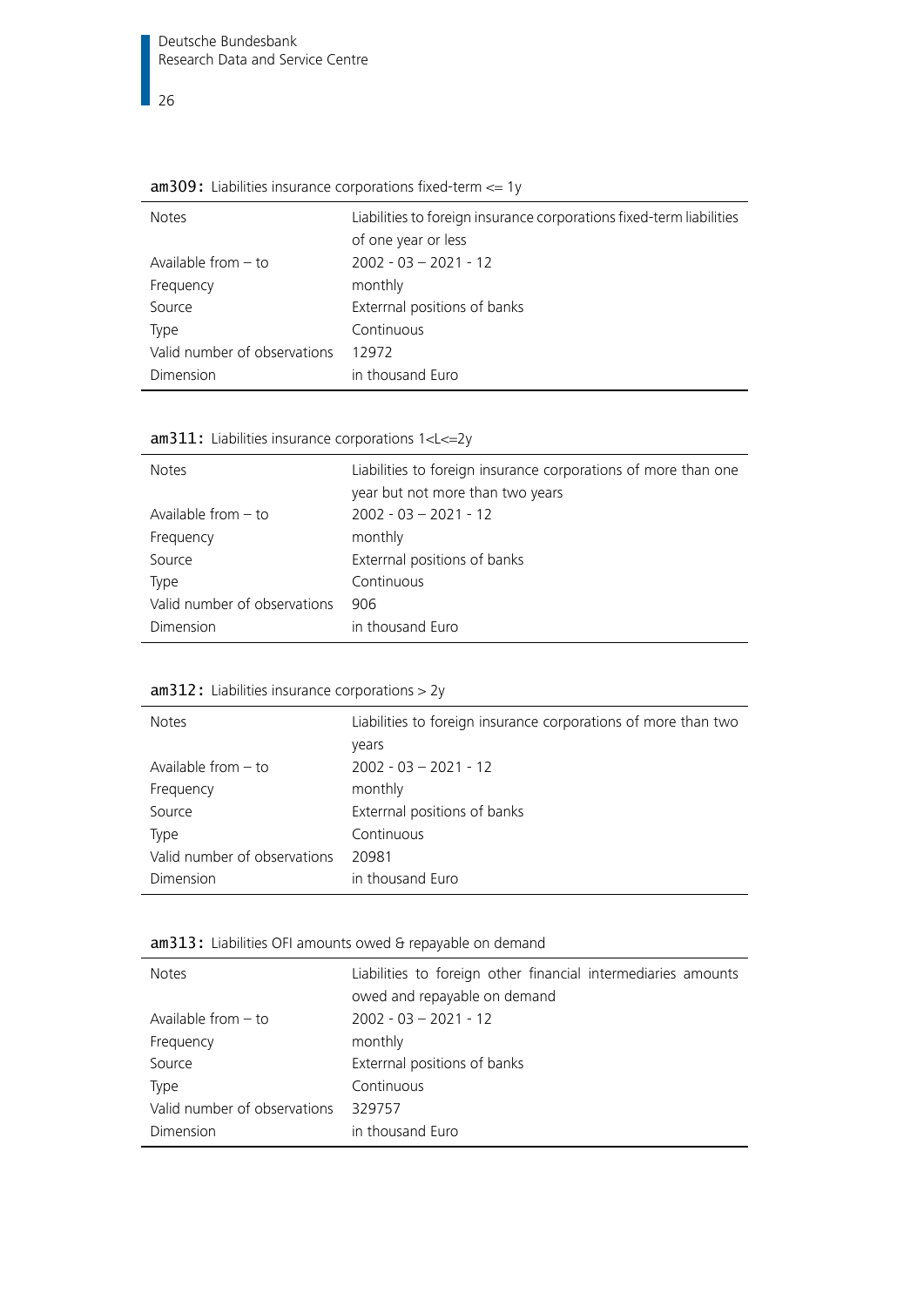| <b>Notes</b>                 | Liabilities to foreign other financial intermediaries fixed-term<br>liabilities of one year or less |
|------------------------------|-----------------------------------------------------------------------------------------------------|
| Available from $-$ to        | $2002 - 03 - 2021 - 12$                                                                             |
| Frequency                    | monthly                                                                                             |
| Source                       | Exterrnal positions of banks                                                                        |
| Type                         | Continuous                                                                                          |
| Valid number of observations | 47928                                                                                               |
| Dimension                    | in thousand Euro                                                                                    |

<span id="page-26-0"></span>am315: Liabilities OFI fixed-term <= 1y

<span id="page-26-1"></span>am317: Liabilities OFI fixed-term 1<L<=2y

| <b>Notes</b>                 | Liabilities to foreign other financial intermediaries of more than<br>one year but not more than two years |
|------------------------------|------------------------------------------------------------------------------------------------------------|
| Available from $-$ to        | $2002 - 03 - 2021 - 12$                                                                                    |
| Frequency                    | monthly                                                                                                    |
| Source                       | Extermal positions of banks                                                                                |
| Type                         | Continuous                                                                                                 |
| Valid number of observations | 4126                                                                                                       |
| Dimension                    | in thousand Euro                                                                                           |

#### <span id="page-26-2"></span>am318: Liabilities OFI fixed-term > 2y

| <b>Notes</b>                 | Liabilities to foreign other financial intermediaries of more than<br>two years |
|------------------------------|---------------------------------------------------------------------------------|
| Available from $-$ to        | $2002 - 03 - 2021 - 12$                                                         |
| Frequency                    | monthly                                                                         |
| Source                       | Exterrnal positions of banks                                                    |
| Type                         | Continuous                                                                      |
| Valid number of observations | 38093                                                                           |
| Dimension                    | in thousand Euro                                                                |

#### <span id="page-26-3"></span>am319: Liabilities nfc amounts owed & repayable on demand

| <b>Notes</b>                 | Liabilities to foreign non-financial corporations amounts owed<br>and repayable on demand |
|------------------------------|-------------------------------------------------------------------------------------------|
| Available from $-$ to        | $2002 - 03 - 2021 - 12$                                                                   |
| Frequency                    | monthly                                                                                   |
| Source                       | Exterrnal positions of banks                                                              |
| Type                         | Continuous                                                                                |
| Valid number of observations | 1977299                                                                                   |
| Dimension                    | in thousand Euro                                                                          |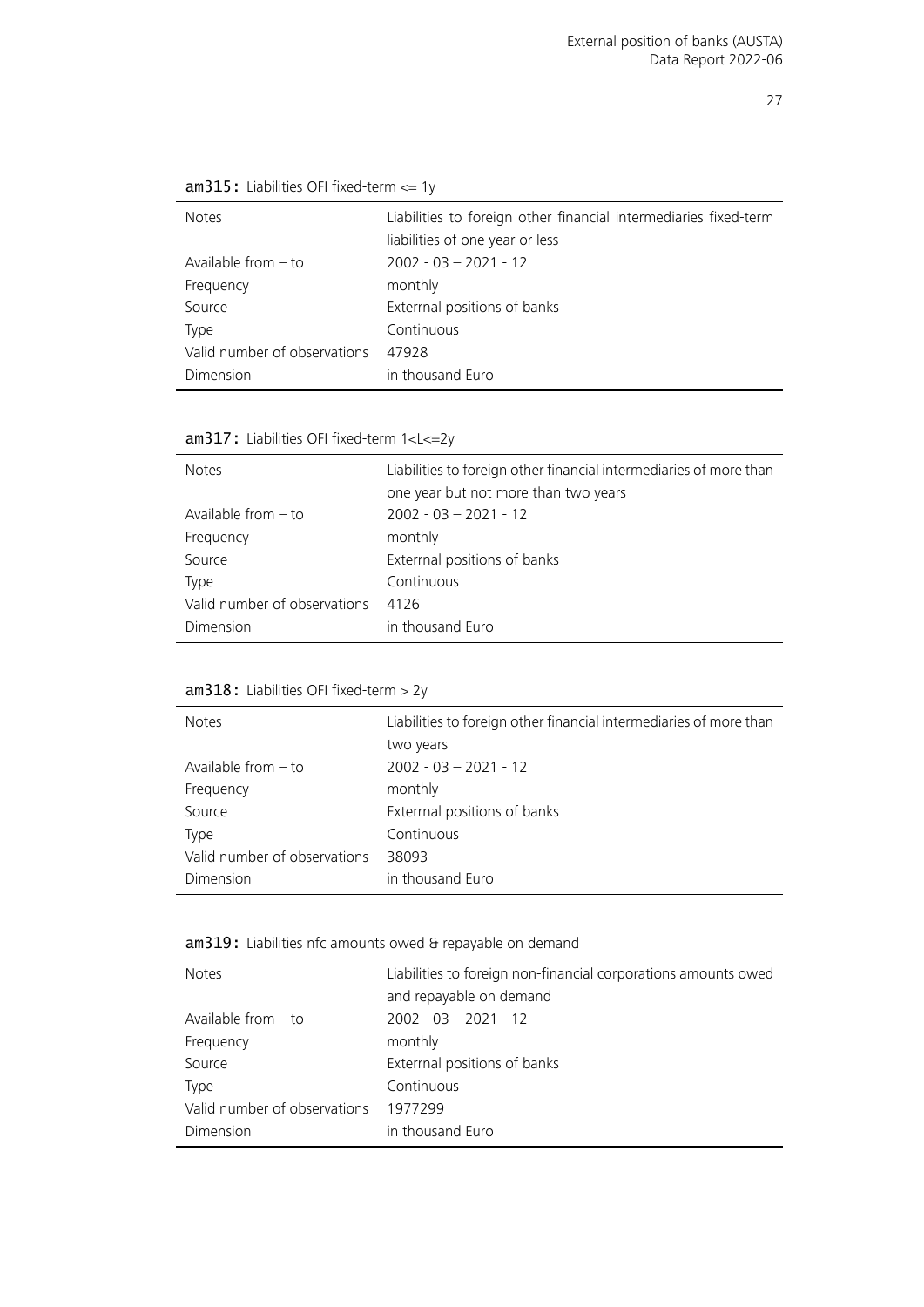$\frac{1}{28}$ 

| <b>Notes</b>                 | Liabilities to foreign non-financial corporations fixed-term liab- |
|------------------------------|--------------------------------------------------------------------|
|                              | ilities of one year or less                                        |
| Available from $-$ to        | $2002 - 03 - 2021 - 12$                                            |
| Frequency                    | monthly                                                            |
| Source                       | Exterrnal positions of banks                                       |
| <b>Type</b>                  | Continuous                                                         |
| Valid number of observations | 306762                                                             |
| Dimension                    | in thousand Euro                                                   |

<span id="page-27-0"></span>

|  | $am321$ : Liabilities nfc fixed-term $\leq$ 1y |  |
|--|------------------------------------------------|--|
|  |                                                |  |

<span id="page-27-1"></span>

|  | $am323$ : Liabilities nfc fixed-term $1 < L < = 2y$ |  |
|--|-----------------------------------------------------|--|
|  |                                                     |  |

| <b>Notes</b>                 | Liabilities to foreign non-financial corporations of more than |
|------------------------------|----------------------------------------------------------------|
|                              | one year but not more than two years                           |
| Available from $-$ to        | $2002 - 03 - 2021 - 12$                                        |
| Frequency                    | monthly                                                        |
| Source                       | Exterrnal positions of banks                                   |
| Type                         | Continuous                                                     |
| Valid number of observations | 24223                                                          |
| Dimension                    | in thousand Euro                                               |

<span id="page-27-2"></span>

| <b>Notes</b>                 | Liabilities to foreign non-financial corporations of more than |
|------------------------------|----------------------------------------------------------------|
|                              | two years                                                      |
| Available from $-$ to        | $2002 - 03 - 2021 - 12$                                        |
| Frequency                    | monthly                                                        |
| Source                       | Exterrnal positions of banks                                   |
| Type                         | Continuous                                                     |
| Valid number of observations | 51133                                                          |
| Dimension                    | in thousand Euro                                               |
|                              |                                                                |

#### <span id="page-27-3"></span>am325: Liabilities hh amounts owed & repayable on demand

| <b>Notes</b>                 | Liabilities to foreign households amounts owed and repayable<br>on demand |
|------------------------------|---------------------------------------------------------------------------|
|                              |                                                                           |
| Available from $-$ to        | $2002 - 03 - 2021 - 12$                                                   |
| Frequency                    | monthly                                                                   |
| Source                       | Exterrnal positions of banks                                              |
| <b>Type</b>                  | Continuous                                                                |
| Valid number of observations | 11028870                                                                  |
| Dimension                    | in thousand Euro                                                          |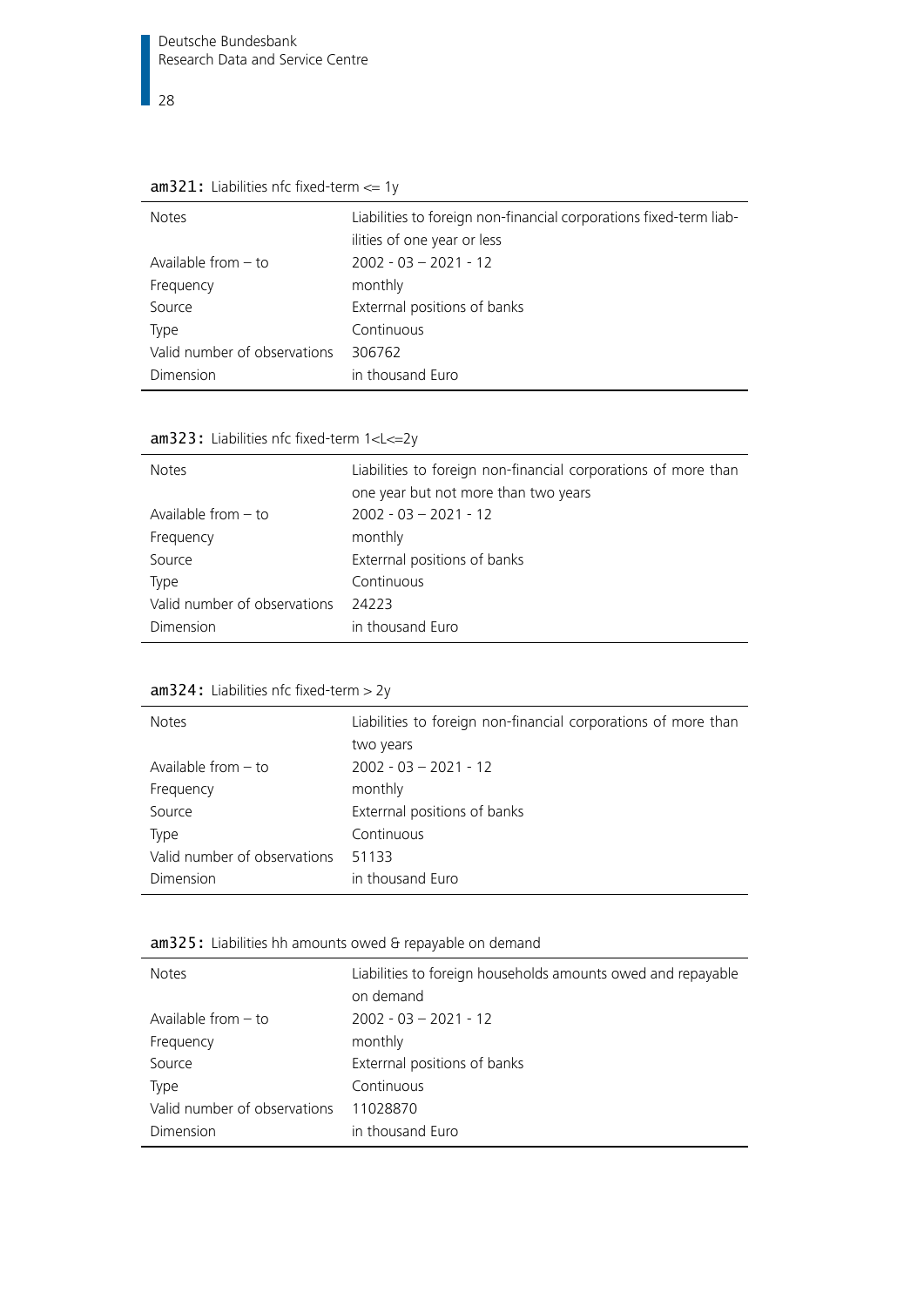<span id="page-28-0"></span>

| $am327$ : Liabilities to foreign hh fixed-term $\leq 1$ y |  |  |
|-----------------------------------------------------------|--|--|
|-----------------------------------------------------------|--|--|

| <b>Notes</b>                 | Liabilities to foreign households fixed-term liabilities of one<br>year or less |
|------------------------------|---------------------------------------------------------------------------------|
| Available from $-$ to        | $2002 - 03 - 2021 - 12$                                                         |
| Frequency                    | monthly                                                                         |
| Source                       | Exterrnal positions of banks                                                    |
| <b>Type</b>                  | Continuous                                                                      |
| Valid number of observations | 1933519                                                                         |
| Dimension                    | in thousand Euro                                                                |

<span id="page-28-1"></span>am329: Liabilities hh fixed-term 1<L<=2y

| <b>Notes</b>                 | Liabilities to foreign households of more than one year but not<br>more than two years |
|------------------------------|----------------------------------------------------------------------------------------|
| Available from $-$ to        | $2002 - 03 - 2021 - 12$                                                                |
| Frequency                    | monthly                                                                                |
| Source                       | Exterrnal positions of banks                                                           |
| <b>Type</b>                  | Continuous                                                                             |
| Valid number of observations | 591609                                                                                 |
| Dimension                    | in thousand Euro                                                                       |

#### <span id="page-28-2"></span>am330: Liabilities hh fixed-term > 2y

| <b>Notes</b>                 | Liabilities to foreign households of more than two years |
|------------------------------|----------------------------------------------------------|
| Available from $-$ to        | $2002 - 03 - 2021 - 12$                                  |
| Frequency                    | monthly                                                  |
| Source                       | Exterrnal positions of banks                             |
| <b>Type</b>                  | Continuous                                               |
| Valid number of observations | 1934730                                                  |
| Dimension                    | in thousand Euro                                         |

#### <span id="page-28-3"></span>am331: Liabilities ngo overnight

| <b>Notes</b>                 | Liabilities to foreign non-profit institutions amounts owed and<br>repayable on demand |
|------------------------------|----------------------------------------------------------------------------------------|
| Available from $-$ to        | $2002 - 03 - 2021 - 12$                                                                |
| Frequency                    | monthly                                                                                |
| Source                       | Exterrnal positions of banks                                                           |
| <b>Type</b>                  | Continuous                                                                             |
| Valid number of observations | 216619                                                                                 |
| Dimension                    | in thousand Euro                                                                       |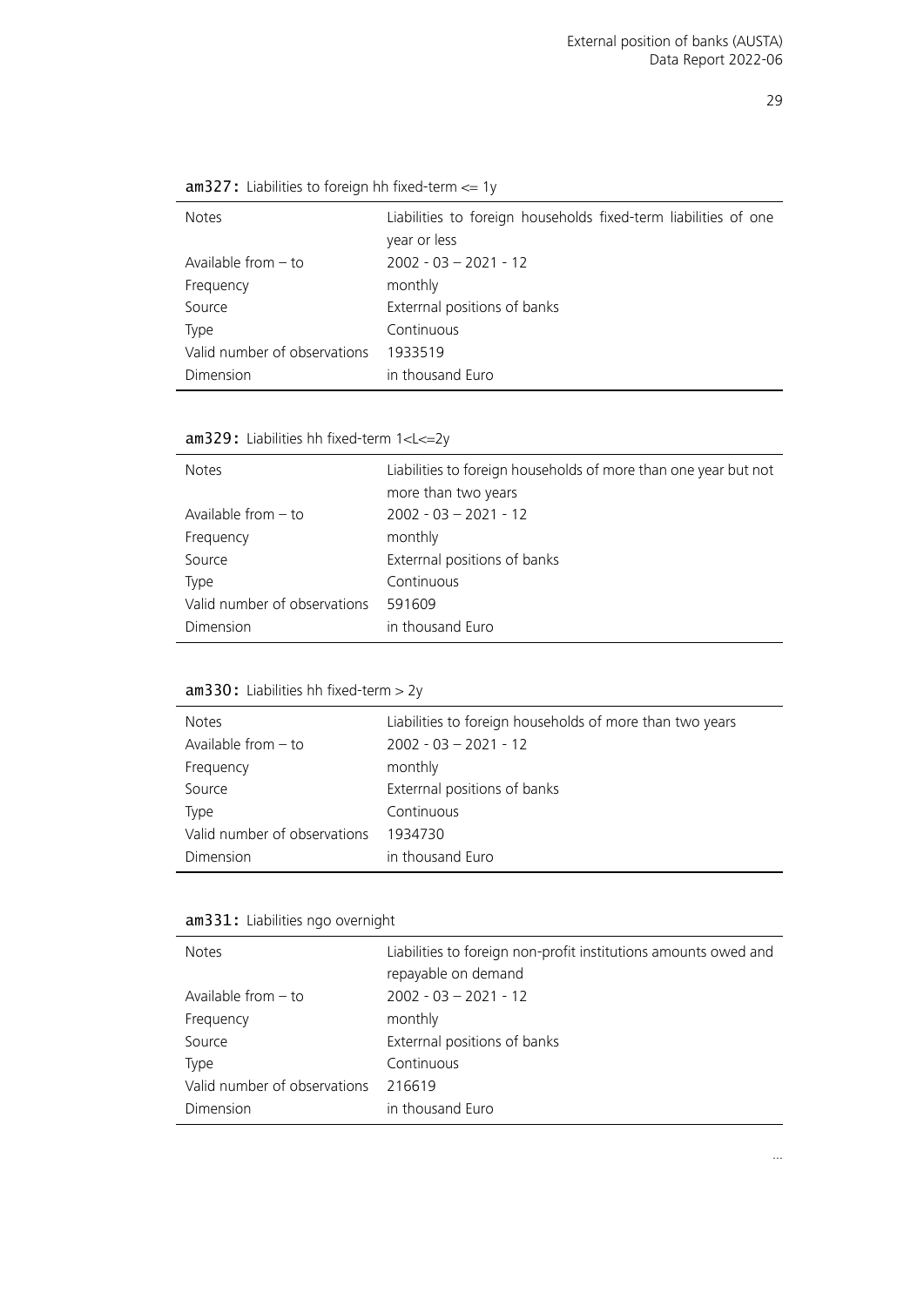<span id="page-29-0"></span>am333: Liabilities ngo fixed-term <= 1y

| <b>Notes</b>                 | Liabilities to foreign non-profit institutions fixed-term liabilities<br>of one year or less |
|------------------------------|----------------------------------------------------------------------------------------------|
| Available from $-$ to        | $2002 - 03 - 2021 - 12$                                                                      |
| Frequency                    | monthly                                                                                      |
| Source                       | Exterrnal positions of banks                                                                 |
| Type                         | Continuous                                                                                   |
| Valid number of observations | 38838                                                                                        |
| Dimension                    | in thousand Euro                                                                             |

…

| Liabilities to foreign non-profit institutions fixed-term liabilities<br>of more than one year but not more than two years |
|----------------------------------------------------------------------------------------------------------------------------|
| $2002 - 03 - 2021 - 12$                                                                                                    |
| monthly                                                                                                                    |
| Extermal positions of banks                                                                                                |
| Continuous                                                                                                                 |
| 3155                                                                                                                       |
| in thousand Euro                                                                                                           |
|                                                                                                                            |

<span id="page-29-1"></span>am335: Liabilities ngo fixed-term 1y<L<=2y

#### <span id="page-29-2"></span>am336: Liabilities ngo fixed-term > 2y

| <b>Notes</b>                 | Liabilities to foreign non-profit institutions fixed-term liabilities |
|------------------------------|-----------------------------------------------------------------------|
|                              | of more than two years                                                |
| Available from $-$ to        | $2002 - 03 - 2021 - 12$                                               |
| Frequency                    | monthly                                                               |
| Source                       | Exterrnal positions of banks                                          |
| Type                         | Continuous                                                            |
| Valid number of observations | 6626                                                                  |
| Dimension                    | in thousand Euro                                                      |

#### <span id="page-29-3"></span>am339: Liabilities central government overnight

| <b>Notes</b>                 | Liabilities to foreign central governments amounts owed and<br>repayable on demand |
|------------------------------|------------------------------------------------------------------------------------|
| Available from $-$ to        | $2002 - 03 - 2021 - 12$                                                            |
| Frequency                    | monthly                                                                            |
| Source                       | Exterrnal positions of banks                                                       |
| Type                         | Continuous                                                                         |
| Valid number of observations | 106439                                                                             |
| Dimension                    | in thousand Euro                                                                   |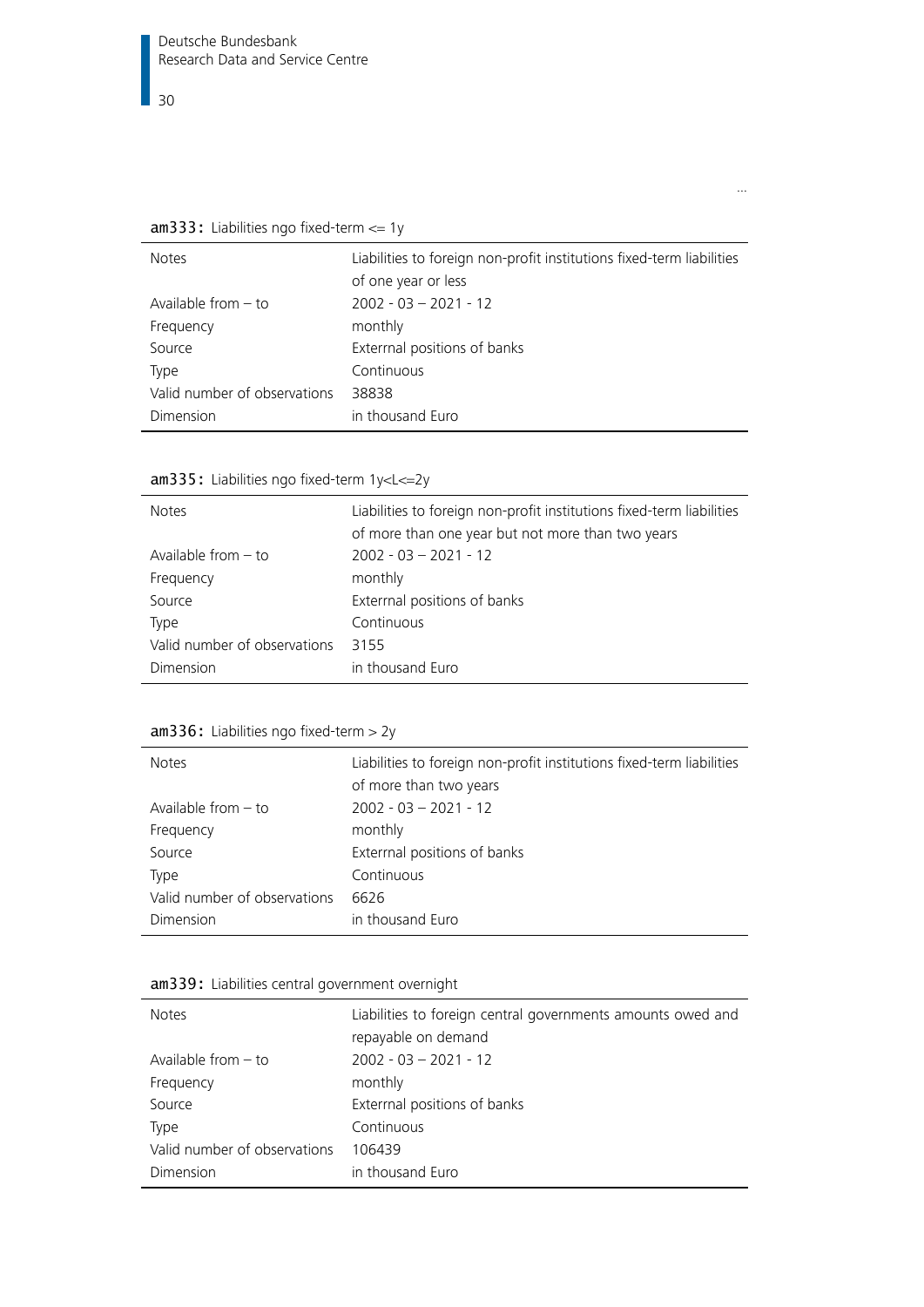<span id="page-30-0"></span>

|  | $am341$ : Liabilities central government fixed-term $\leq$ 1y |
|--|---------------------------------------------------------------|
|--|---------------------------------------------------------------|

| <b>Notes</b>                 | Liabilities to foreign central governments fixed-term liabilities |
|------------------------------|-------------------------------------------------------------------|
|                              | of one year or less                                               |
| Available from $-$ to        | $2002 - 03 - 2021 - 12$                                           |
| Frequency                    | monthly                                                           |
| Source                       | Exterrnal positions of banks                                      |
| Type                         | Continuous                                                        |
| Valid number of observations | 18446                                                             |
| Dimension                    | in thousand Euro                                                  |

<span id="page-30-1"></span>am343: Liabilities central government fixed-term 1y<L<=2y

| <b>Notes</b>                 | Liabilities to foreign central governments fixed-term liabilities<br>of more than one year but not more than two years |
|------------------------------|------------------------------------------------------------------------------------------------------------------------|
| Available from $-$ to        | $2002 - 03 - 2021 - 12$                                                                                                |
| Frequency                    | monthly                                                                                                                |
| Source                       | Extermal positions of banks                                                                                            |
| Type                         | Continuous                                                                                                             |
| Valid number of observations | 907                                                                                                                    |
| Dimension                    | in thousand Euro                                                                                                       |

#### <span id="page-30-2"></span>am344: Liabilities central government fixed-term > 2y

| <b>Notes</b>                 | Liabilities to foreign central governments fixed-term liabilities<br>of more than two years |
|------------------------------|---------------------------------------------------------------------------------------------|
| Available from $-$ to        | $2002 - 03 - 2021 - 12$                                                                     |
| Frequency                    | monthly                                                                                     |
| Source                       | Exterrnal positions of banks                                                                |
| Type                         | Continuous                                                                                  |
| Valid number of observations | 2704                                                                                        |
| Dimension                    | in thousand Euro                                                                            |

#### <span id="page-30-3"></span>am345: Liabilities general government overnight

| <b>Notes</b>                 | Liabilities to foreign general government amounts owed and<br>repayable on demand |
|------------------------------|-----------------------------------------------------------------------------------|
| Available from $-$ to        | $2002 - 03 - 2021 - 12$                                                           |
| Frequency                    | monthly                                                                           |
| Source                       | Exterrnal positions of banks                                                      |
| Type                         | Continuous                                                                        |
| Valid number of observations | 41817                                                                             |
| Dimension                    | in thousand Euro                                                                  |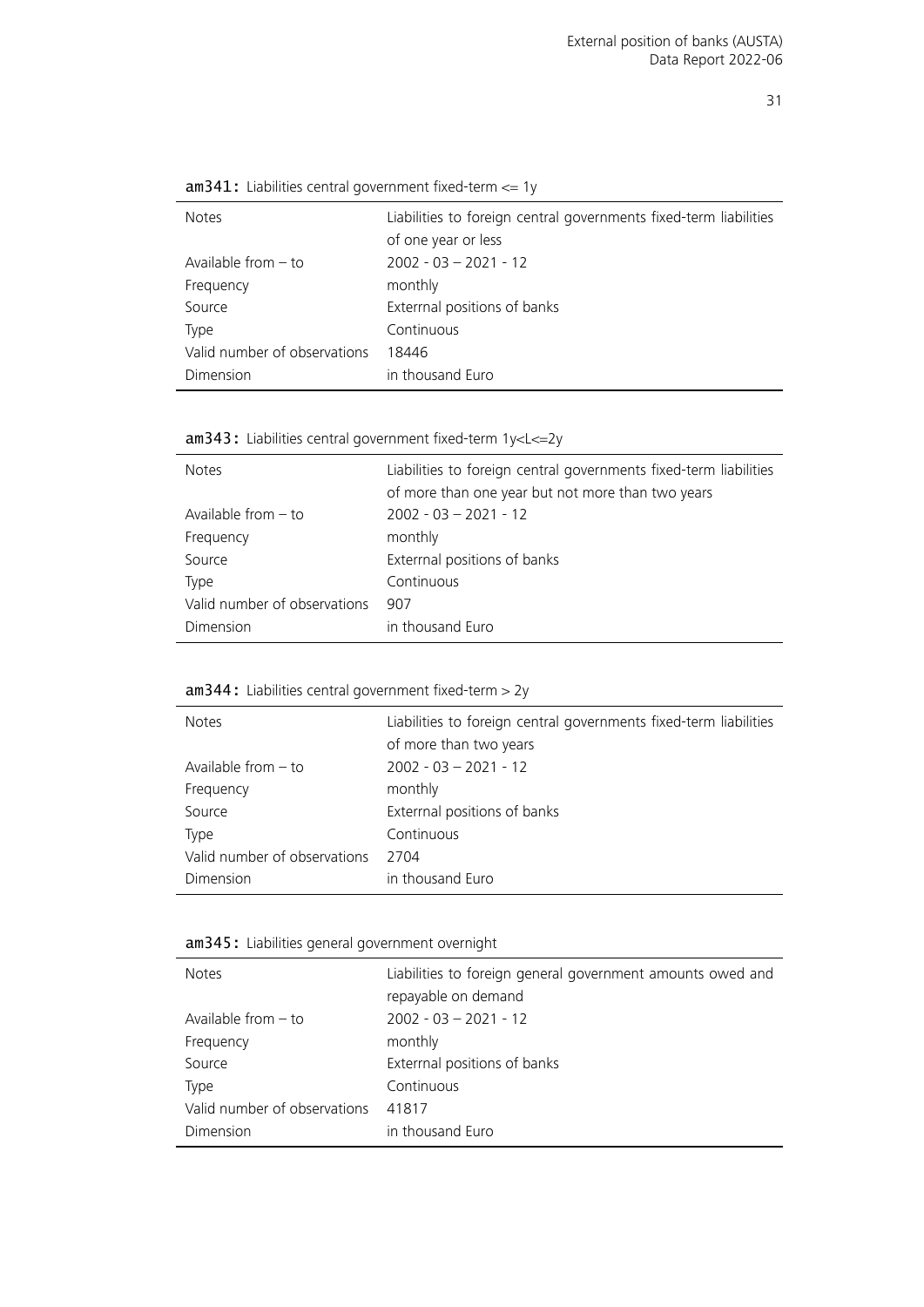| <b>Notes</b>                 | Liabilities to foreign general government fixed-term liabilities |
|------------------------------|------------------------------------------------------------------|
|                              | of one year or less                                              |
| Available from $-$ to        | $2002 - 03 - 2021 - 12$                                          |
| Frequency                    | monthly                                                          |
| Source                       | Exterrnal positions of banks                                     |
| Type                         | Continuous                                                       |
| Valid number of observations | 9341                                                             |
| Dimension                    | in thousand Euro                                                 |
|                              |                                                                  |

<span id="page-31-0"></span>

|  |  |  |  | $am347$ : Liabilities general government fixed-term $\leq$ 1y |  |
|--|--|--|--|---------------------------------------------------------------|--|
|--|--|--|--|---------------------------------------------------------------|--|

<span id="page-31-1"></span>

|  |  | am349: Liabilities general government fixed-term 1y <l<=2y< th=""><th></th></l<=2y<> |  |
|--|--|--------------------------------------------------------------------------------------|--|
|--|--|--------------------------------------------------------------------------------------|--|

| <b>Notes</b>                 | Liabilities to foreign general government of more than one year<br>but not more than two years |
|------------------------------|------------------------------------------------------------------------------------------------|
| Available from $-$ to        | $2002 - 03 - 2021 - 12$                                                                        |
| Frequency                    | monthly                                                                                        |
| Source                       | Exterrnal positions of banks                                                                   |
| Type                         | Continuous                                                                                     |
| Valid number of observations | 1247                                                                                           |
| Dimension                    | in thousand Euro                                                                               |

#### <span id="page-31-2"></span>am350: Liabilities general government fixed-term > 2y

| <b>Notes</b>                 | Liabilities to foreign general government fixed-term liabilities |
|------------------------------|------------------------------------------------------------------|
|                              | of more than two years                                           |
| Available from $-$ to        | $2002 - 03 - 2021 - 12$                                          |
| Frequency                    | monthly                                                          |
| Source                       | Exterrnal positions of banks                                     |
| Type                         | Continuous                                                       |
| Valid number of observations | 8855                                                             |
| Dimension                    | in thousand Euro                                                 |

#### <span id="page-31-3"></span>am353: Liabilities to non-residents (excl. savings deposits)

| <b>Notes</b>                 | Liabilities to non-residents (excl. savings deposits) |
|------------------------------|-------------------------------------------------------|
| Available from $-$ to        | $2002 - 03 - 2021 - 12$                               |
| Frequency                    | monthly                                               |
| Source                       | Extermal positions of banks                           |
| Type                         | Continuous                                            |
| Valid number of observations | 13345172                                              |
| Dimension                    | in thousand Euro                                      |

<span id="page-31-4"></span>am354: Savings of non-residents with a period of notice of 3 months

…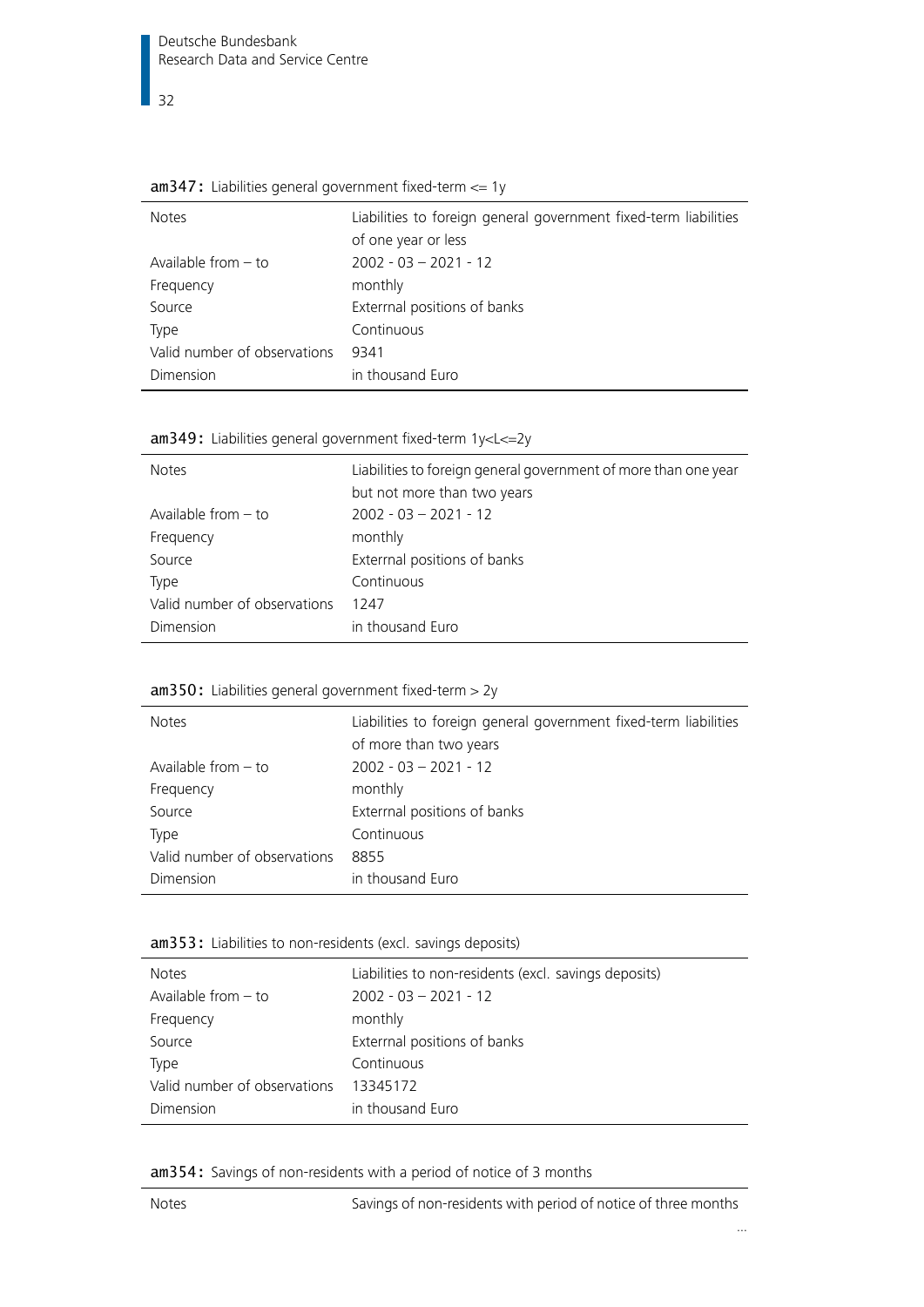…

| Available from $-$ to        | $2002 - 03 - 2021 - 12$     |
|------------------------------|-----------------------------|
| Frequency                    | monthly                     |
| Source                       | Extermal positions of banks |
| Type                         | Continuous                  |
| Valid number of observations | 8003769                     |
| Dimension                    | in thousand Euro            |

#### <span id="page-32-0"></span>am355: Savings of non-residents with a period of notice of  $>=$ 3 months

| <b>Notes</b>                 | Savings of non-residents with period of notice of more than<br>three months |
|------------------------------|-----------------------------------------------------------------------------|
| Available from $-$ to        | $2002 - 03 - 2021 - 12$                                                     |
| Frequency                    | monthly                                                                     |
| Source                       | Exterrnal positions of banks                                                |
| Type                         | Continuous                                                                  |
| Valid number of observations | 2375944                                                                     |
| Dimension                    | in thousand Euro                                                            |

#### <span id="page-32-1"></span>am356: Savings deposits placed by non-residents (354+355)

l,

| <b>Notes</b>                 | Savings deposits placed by non-residents (=am354+am355) |
|------------------------------|---------------------------------------------------------|
| Available from $-$ to        | $2002 - 03 - 2021 - 12$                                 |
| Frequency                    | monthly                                                 |
| Source                       | Exterrnal positions of banks                            |
| <b>Type</b>                  | Continuous                                              |
| Valid number of observations | 8292081                                                 |
| Dimension                    | in thousand Euro                                        |

#### <span id="page-32-2"></span>am357: Working capital of domestic branches of foreign banks

| <b>Notes</b>                 | Working capital of domestic branches of foreign banks |
|------------------------------|-------------------------------------------------------|
| Available from $-$ to        | $2002 - 03 - 2021 - 12$                               |
| Frequency                    | monthly                                               |
| Source                       | Exterrnal positions of banks                          |
| Type                         | Continuous                                            |
| Valid number of observations | 16293                                                 |
| Dimension                    | in thousand Euro                                      |

#### <span id="page-32-3"></span>am371: Liabilities group-affiliated institutes amounts owed & repayable on demand

| <b>Notes</b>          | Liabilities to foreign group-affiliated institutes amounts owed |
|-----------------------|-----------------------------------------------------------------|
|                       | and repayable on demand                                         |
| Available from $-$ to | $2014 - 12 - 2021 - 12$                                         |
| Frequency             | monthly                                                         |
| Source                | Extermal positions of banks                                     |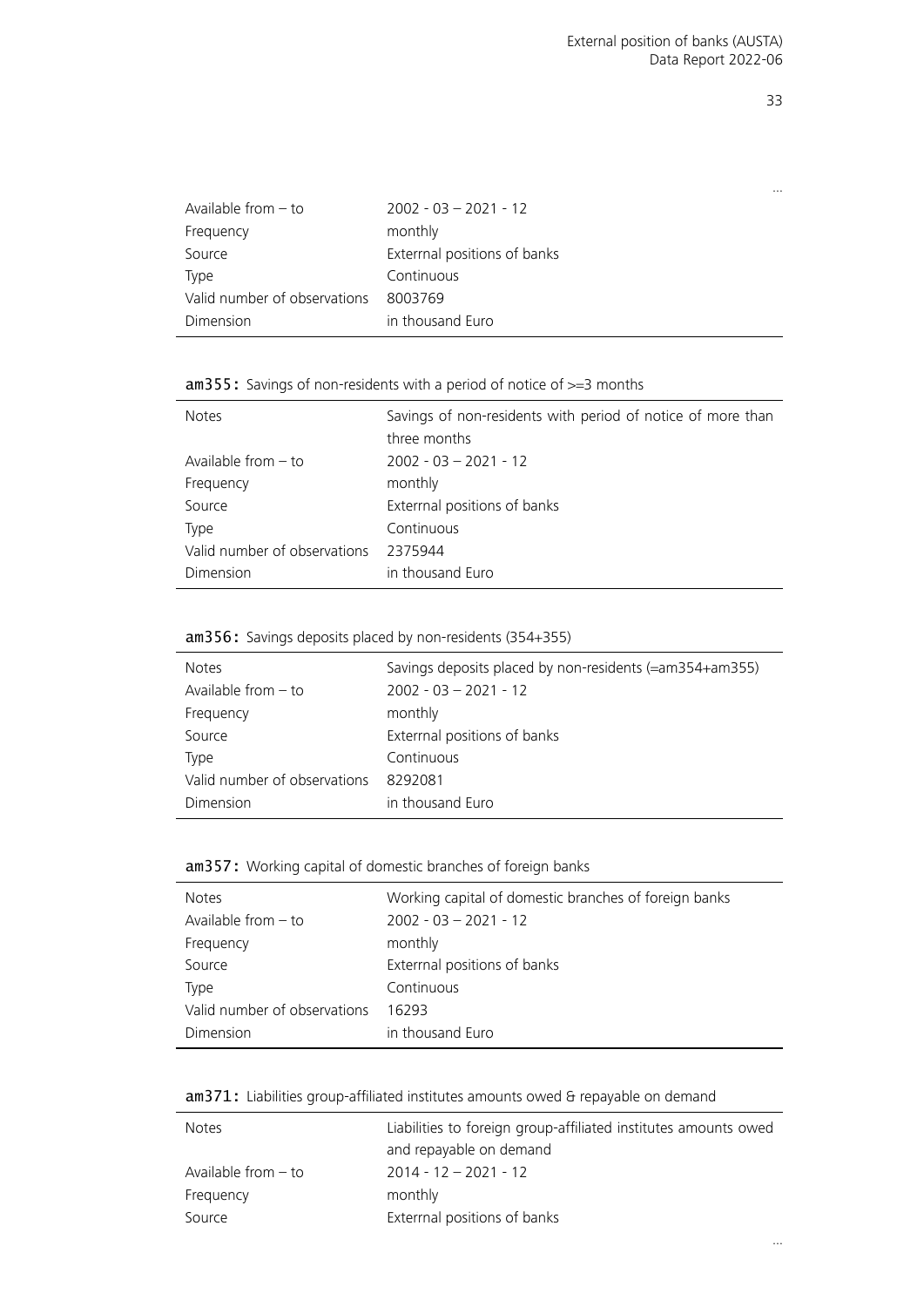| Type                                | Continuous       |
|-------------------------------------|------------------|
| Valid number of observations 105653 |                  |
| Dimension                           | in thousand Euro |

#### <span id="page-33-0"></span>am372: Liabilities group-affiliated institutes fixed-term <= 1y

| <b>Notes</b>                 | Liabilities to foreign group-affiliated institutes fixed-term liabil-<br>ities of one year or less |
|------------------------------|----------------------------------------------------------------------------------------------------|
| Available from $-$ to        | $2014 - 12 - 2021 - 12$                                                                            |
| Frequency                    | monthly                                                                                            |
| Source                       | Exterrnal positions of banks                                                                       |
| Type                         | Continuous                                                                                         |
| Valid number of observations | 26196                                                                                              |
| Dimension                    | in thousand Euro                                                                                   |

#### <span id="page-33-1"></span>am374: Liabilities group-affiliated institutes fixed-term 1y<L<=2y

| <b>Notes</b>                 | Liabilities to foreign group-affiliated institutes fixed-term liabil-<br>ities of more than one year but not more than two years |
|------------------------------|----------------------------------------------------------------------------------------------------------------------------------|
| Available from $-$ to        | $2014 - 12 - 2021 - 12$                                                                                                          |
| Frequency                    | monthly                                                                                                                          |
| Source                       | Exterrnal positions of banks                                                                                                     |
| Type                         | Continuous                                                                                                                       |
| Valid number of observations | 5697                                                                                                                             |
| Dimension                    | in thousand Euro                                                                                                                 |

#### <span id="page-33-2"></span>am375: Liabilities group-affiliated institutes fixed-term > 2y

| <b>Notes</b>                 | Liabilities to foreign group-affiliated institutes fixed-term liabil-<br>ities of more than two years |
|------------------------------|-------------------------------------------------------------------------------------------------------|
| Available from $-$ to        | $2014 - 12 - 2021 - 12$                                                                               |
| Frequency                    | monthly                                                                                               |
| Source                       | Exterrnal positions of banks                                                                          |
| Type                         | Continuous                                                                                            |
| Valid number of observations | 13063                                                                                                 |
| Dimension                    | in thousand Euro                                                                                      |

|  |  | am400: Liabilities to group-affiliated instititutes |  |
|--|--|-----------------------------------------------------|--|
|--|--|-----------------------------------------------------|--|

| <b>Notes</b>          | Liabilities                 | to | foreign | group-affiliated | institutes |
|-----------------------|-----------------------------|----|---------|------------------|------------|
|                       | (=am371+am372+am374)        |    |         |                  |            |
| Available from $-$ to | $2010 - 06 - 2014 - 11$     |    |         |                  |            |
| Frequency             | monthly                     |    |         |                  |            |
| Source                | Extermal positions of banks |    |         |                  |            |
| Type                  | Continuous                  |    |         |                  |            |

…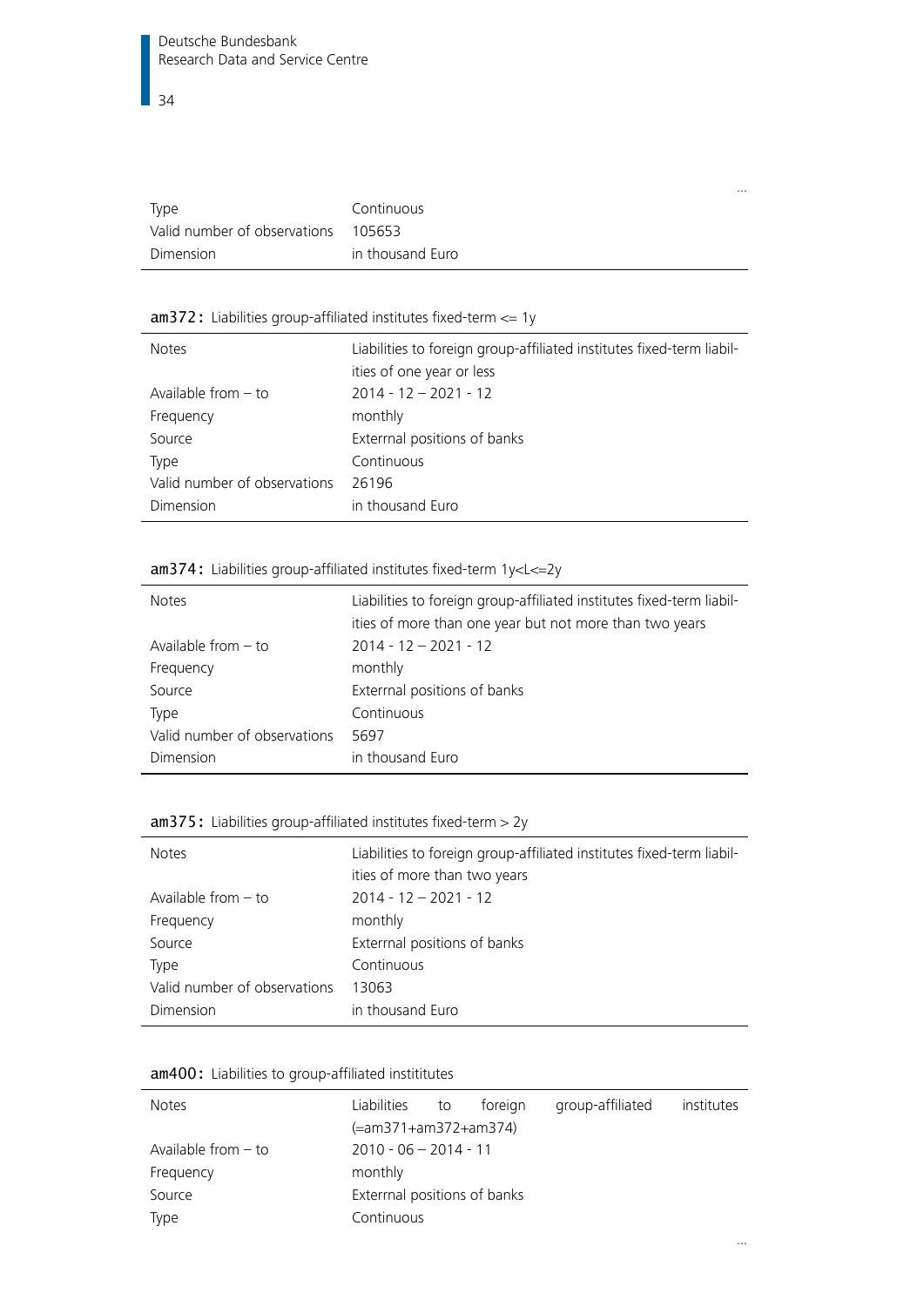…

| Valid number of observations | 72206            |
|------------------------------|------------------|
| Dimension                    | in thousand Euro |

#### <span id="page-34-0"></span>2.3 Overview of variables long version

| Name                | Label                                             |
|---------------------|---------------------------------------------------|
| BAID_DOM            | Identifier for domestic banks                     |
| <b>YEAR</b>         | Reference year                                    |
| <b>MONTH</b>        | Reference month                                   |
| <b>DAY</b>          | Last day of month                                 |
| <b>DATE</b>         | Reference date (yyyy-mm-dd) according to ISO 8601 |
| land                | Country of counterparty (two letters)             |
| curr                | Original currency (three letters)                 |
| POSITION            | Positions                                         |
| <b>POSITION FIL</b> | Positions as requested for affiliates             |
| amount              | amount                                            |
|                     |                                                   |

#### <span id="page-34-1"></span>2.4 Details of variables long version

<span id="page-34-2"></span>

| <b>BAID_DOM: Identifier for domestic banks</b> |  |  |  |  |
|------------------------------------------------|--|--|--|--|
|------------------------------------------------|--|--|--|--|

| Available from $-$ to           | $2002 - 03 - 2020 - 12$     |
|---------------------------------|-----------------------------|
| Frequency                       | monthly                     |
| Source                          | Extermal positions of banks |
| Type                            | Continuous                  |
| Number of distinct observations | - 2565                      |

#### YEAR: Reference year

| Available from $-$ to              | $2002 - 03 - 2020 - 12$     |
|------------------------------------|-----------------------------|
| Frequency                          | monthly                     |
| Source                             | Extermal positions of banks |
| <b>Type</b>                        | Continuous                  |
| Number of distinct observations 20 |                             |

#### MONTH: Reference month

| Available from $-$ to           | $2002 - 03 - 2020 - 12$     |
|---------------------------------|-----------------------------|
| Frequency                       | monthly                     |
| Source                          | Extermal positions of banks |
| Type                            | Categorial                  |
| Number of distinct observations | -12                         |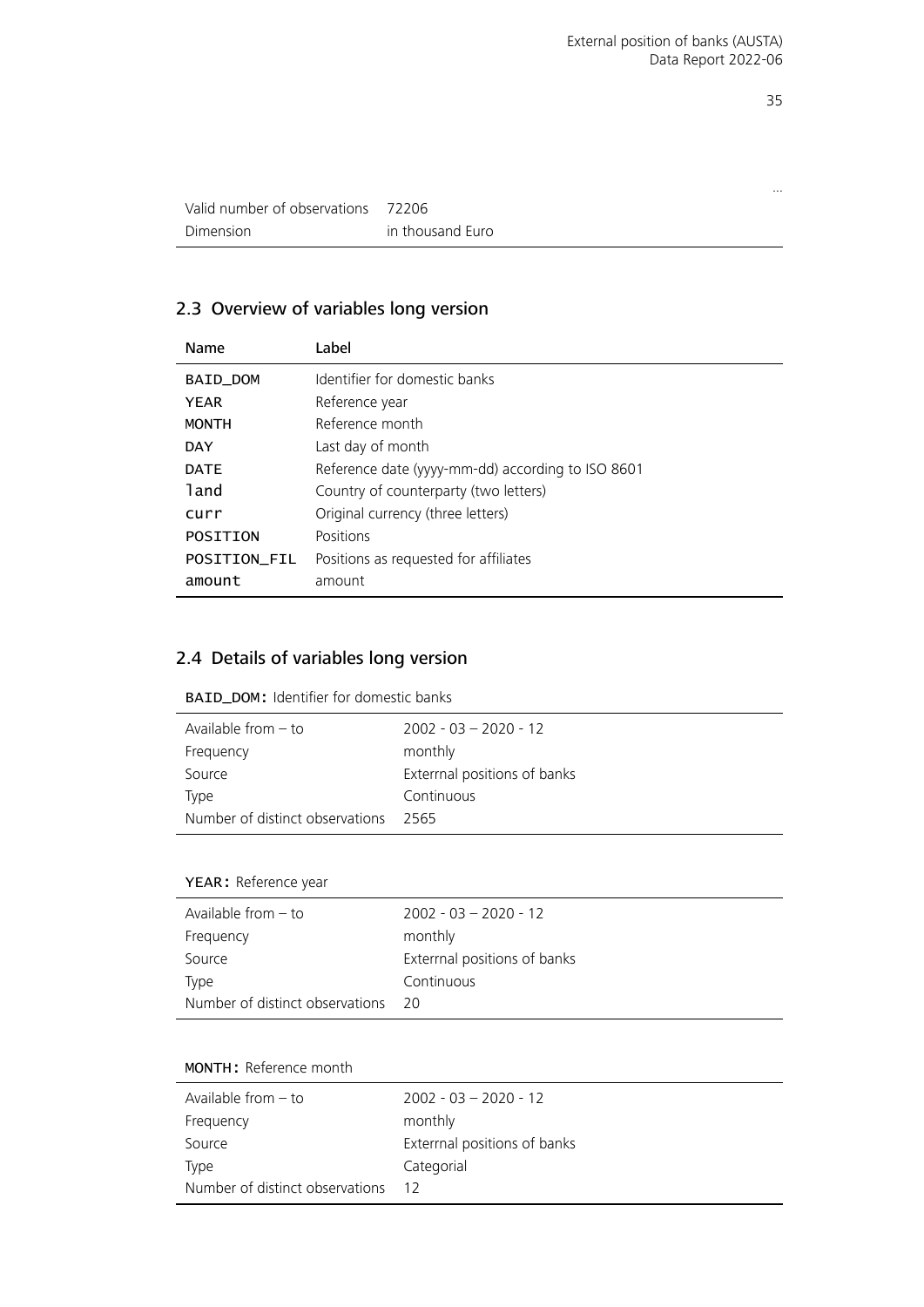#### DAY: Last day of month

| Available from $-$ to           | $2002 - 03 - 2020 - 12$     |
|---------------------------------|-----------------------------|
| Frequency                       | monthly                     |
| Source                          | Extermal positions of banks |
| Type                            | Categorial                  |
| Number of distinct observations | - 4                         |

## DATE: Reference date (yyyy-mm-dd) according to ISO 8601

| Available from $-$ to           | $2002 - 03 - 2020 - 12$      |
|---------------------------------|------------------------------|
| Frequency                       | monthly                      |
| Source                          | Exterrnal positions of banks |
| Type                            | String                       |
| Number of distinct observations | 238                          |
|                                 |                              |

#### land: Country of counterparty (two letters)

| Available from $-$ to           | $2002 - 03 - 2020 - 12$     |
|---------------------------------|-----------------------------|
| Frequency                       | monthly                     |
| Source                          | Extermal positions of banks |
| <b>Type</b>                     | Categorial                  |
| Number of distinct observations | - 744                       |
|                                 |                             |

## <span id="page-35-0"></span>curr: Original currency (three letters)

| Available from $-$ to             | $2002 - 03 - 2020 - 12$      |
|-----------------------------------|------------------------------|
| Frequency                         | monthly                      |
| Source                            | Exterrnal positions of banks |
| Type                              | Categorial                   |
| Number of distinct observations 6 |                              |
|                                   |                              |

#### <span id="page-35-1"></span>POSITION: Positions

| Available from $-$ to           | $2002 - 03 - 2020 - 12$      |
|---------------------------------|------------------------------|
|                                 |                              |
| Frequency                       | monthly                      |
| Source                          | Exterrnal positions of banks |
| Type                            | Continuous                   |
| Number of distinct observations | - 81                         |

#### <span id="page-35-2"></span>POSITION\_FIL: Positions as requested for affiliates

| Available from $-$ to | $2002 - 03 - 2020 - 12$     |
|-----------------------|-----------------------------|
| Frequency             | monthly                     |
| Source                | Extermal positions of banks |
| Type                  | Continuous                  |
|                       |                             |

…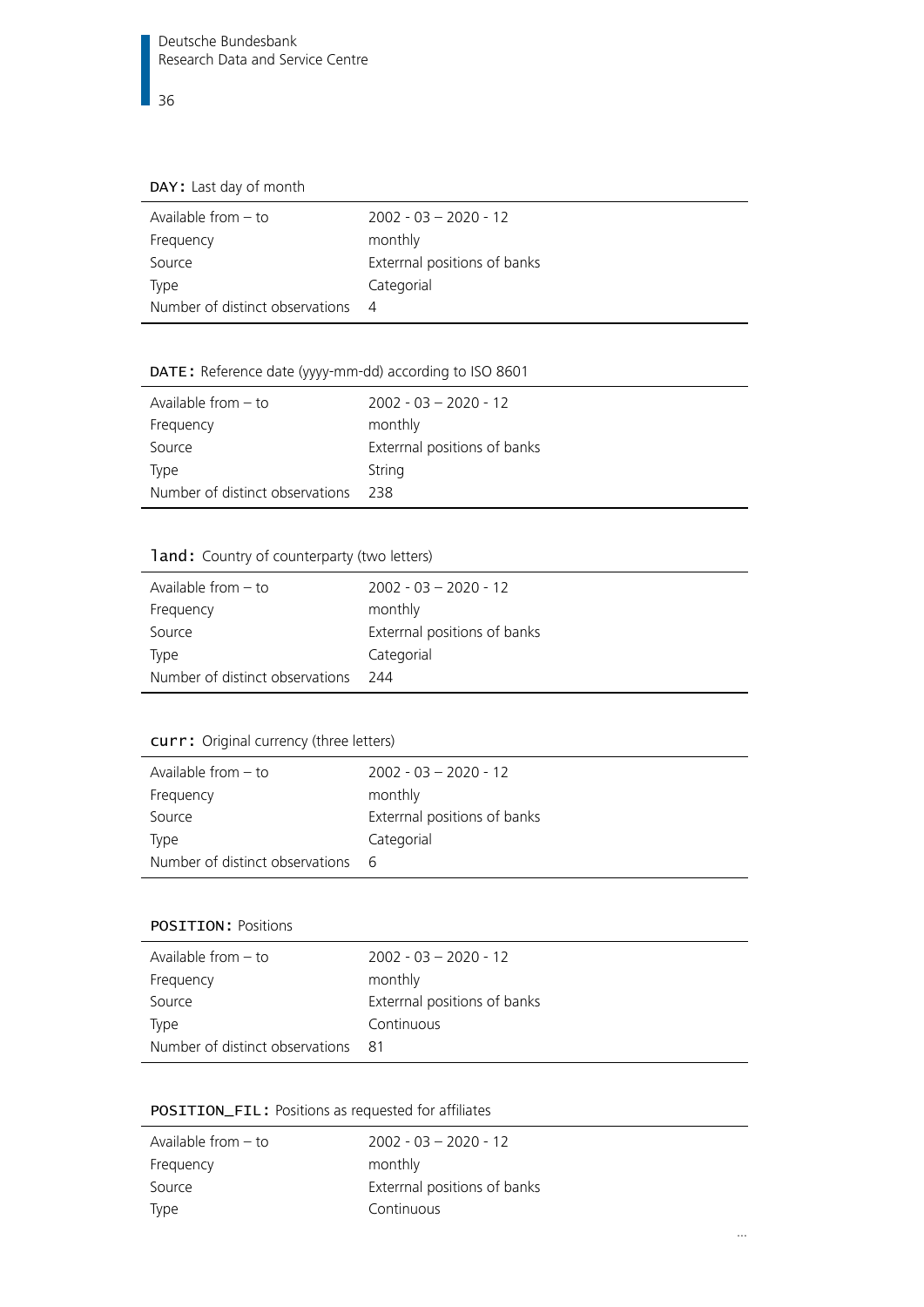…

#### <span id="page-36-1"></span>amount: amount

| <b>Notes</b>                 | Banks can choose whether they report in euro or in foreign cur-<br>rency which is then converted by the Bundesbank. Amounts<br>have to be reported in 1,000 units of the relevant currency. If<br>a bank reports eg in Yen it has to report even 1000 Yen. Since<br>these are approximately 8 euro and AUSTA reports amounts in<br>thousand Euro, the resulting amount is 0. |
|------------------------------|------------------------------------------------------------------------------------------------------------------------------------------------------------------------------------------------------------------------------------------------------------------------------------------------------------------------------------------------------------------------------|
| Available from $-$ to        | $2002 - 03 - 2020 - 12$                                                                                                                                                                                                                                                                                                                                                      |
| Frequency                    | monthly                                                                                                                                                                                                                                                                                                                                                                      |
| Source                       | Exterrnal positions of banks                                                                                                                                                                                                                                                                                                                                                 |
| Type                         | Continuous                                                                                                                                                                                                                                                                                                                                                                   |
| Valid number of observations | about 100 million                                                                                                                                                                                                                                                                                                                                                            |
| Dimension                    | in thousand Euro                                                                                                                                                                                                                                                                                                                                                             |

#### <span id="page-36-0"></span>2.5 Overview of variables for affiliates abroad (foreign branches and foreign subsidiaries)

| Name         | Label                                                                |
|--------------|----------------------------------------------------------------------|
| BAID_FIL     | Identifier for affiliates                                            |
| <b>INTY</b>  | Type of institute                                                    |
| <b>YEAR</b>  | Reference year                                                       |
| <b>MONTH</b> | Reference month                                                      |
| <b>DAY</b>   | Last day of month                                                    |
| <b>DATE</b>  | Reference date (yyyy-mm-dd) according to ISO 8601                    |
| land         | Country of counterparty (two letters)                                |
| am100        | Total external assets                                                |
| am103        | Loans to banks overnight money and fixed-term assets $\leq$ 1y       |
| am104        | Loans to banks fixed-term assets $> 1y$                              |
| am115        | Loans to firms and households overnight money & fixed-term $\leq$ 1y |
| am116        | Loans to firms and households fixed-term assets $> 1y$               |
| am121        | Loans to general government overnight money & fixed-term $\leq$ 1y   |
| am122        | Loans to general government fixed-term assets $> 1y$                 |
| am123        | Loans to foreigners                                                  |
| am124        | Foreign Treasury Bills and Treasury Discount Papers                  |
| am125        | Money Market Papers issued by foreign banks                          |
| am128        | Money Market Papers issued by foreign nonbanks                       |
| am131        | Fixed interest securities of foreign banks                           |
| am135        | Fixed interest securities of foreign firms                           |
| am138        | Fixed interest securities of foreign general government              |
| am139        | Foreign shares and other securities                                  |
| am141        | Participating interests and shares in affiliated firms abroad        |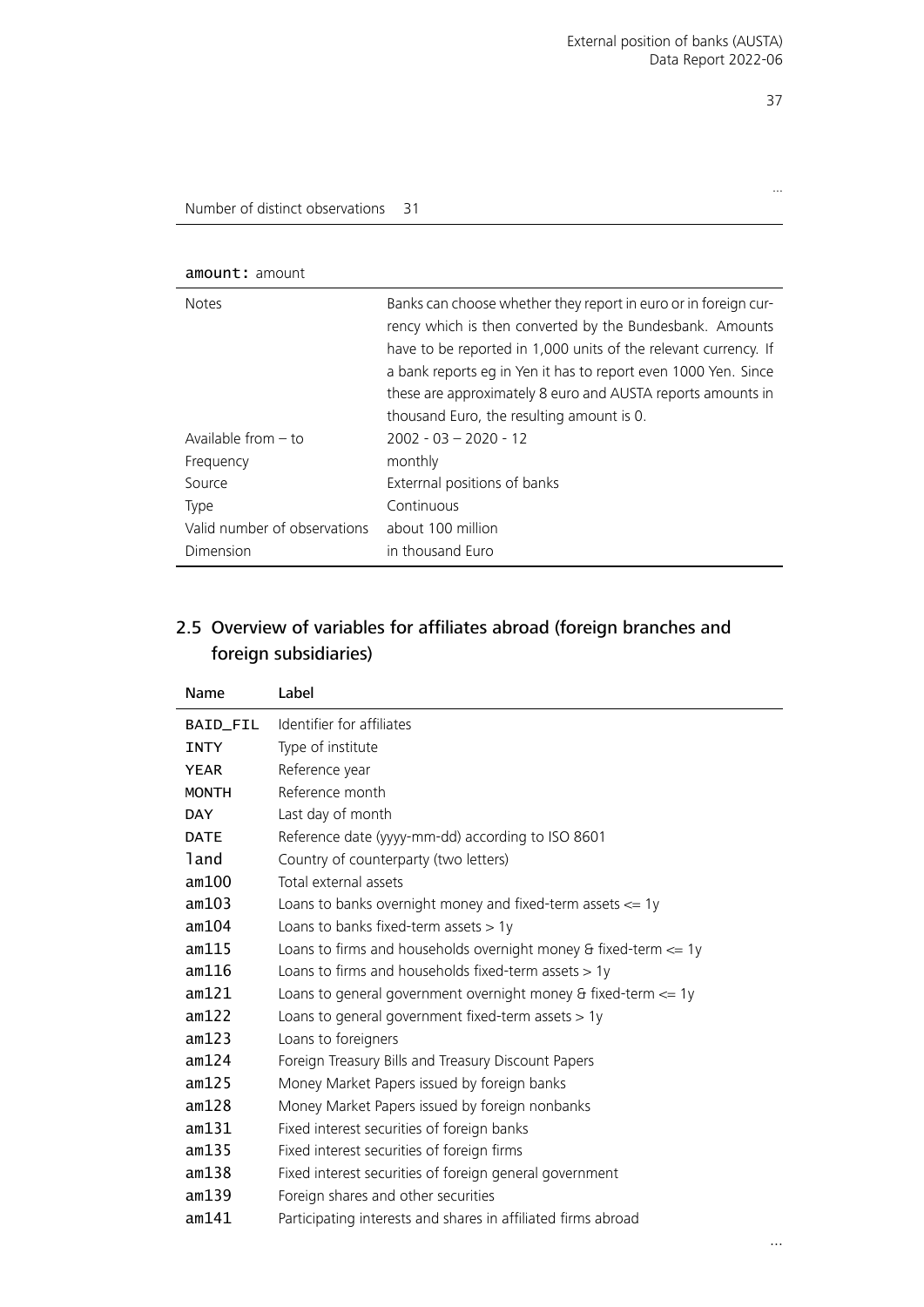| Name  | Label                                                                               |
|-------|-------------------------------------------------------------------------------------|
| am207 | Loans and advances to group-affiliated banks                                        |
| am231 | Loans to group-affiliated banks overnight money & fixed-term assets $\leq$ 1y       |
| am232 | Loans to group-affiliated banks fixed-term assets $> 1y$                            |
| am300 | Total external liabilities                                                          |
| am303 | Liabilities to banks overnight money and fixed-term assets $\leq$ 1y                |
| am306 | Liabilities to banks fixed-term liabilities $> 1y$                                  |
| am337 | Liabilities to firms and households overnight money & fixed-term $\leq$ 1y          |
| am338 | Liabilities to firms and households fixed-term liabilities $> 1y$                   |
| am351 | Liabilities to general government overnight money & fixed-term $\leq$ 1y            |
| am352 | Liabilities to general government fixed-term liabilities > 1y                       |
| am400 | Liabilities to group-affiliated instititutes                                        |
| am402 | Liabilities to group-affiliated instititutes overnight money & fixed-term $\leq$ 1y |
| am403 | Liabilities to group-affiliated instititutes fixed-term liabilities $>1y$           |

…

#### <span id="page-37-0"></span>2.6 Details of variables for affiliates abroad (foreign branches and foreign subsidiaries)

<span id="page-37-1"></span>

| <b>BAID_FIL: Identifier for affiliates</b> |  |
|--------------------------------------------|--|
|--------------------------------------------|--|

| <b>Notes</b>                    | BAID of affiliates abroad    |
|---------------------------------|------------------------------|
| Available from $-$ to           | $2002 - 03 - 2020 - 12$      |
| Frequency                       | monthly                      |
| Source                          | Exterrnal positions of banks |
| Type                            | Continuous                   |
| Number of distinct observations | - 675                        |

#### INTY: Type of institute

| <b>Notes</b>                      | here: branch or susbidiary abroad |
|-----------------------------------|-----------------------------------|
| Available from $-$ to             | $2002 - 03 - 2020 - 12$           |
| Frequency                         | monthly                           |
| Source                            | Exterrnal positions of banks      |
| Type                              | Categorial                        |
| Number of distinct observations 2 |                                   |

#### YEAR: Reference year

| Available from - to             | $2002 - 03 - 2020 - 12$     |
|---------------------------------|-----------------------------|
| Frequency                       | monthly                     |
| Source                          | Extermal positions of banks |
| Type                            | Continuous                  |
| Number of distinct observations | - 20                        |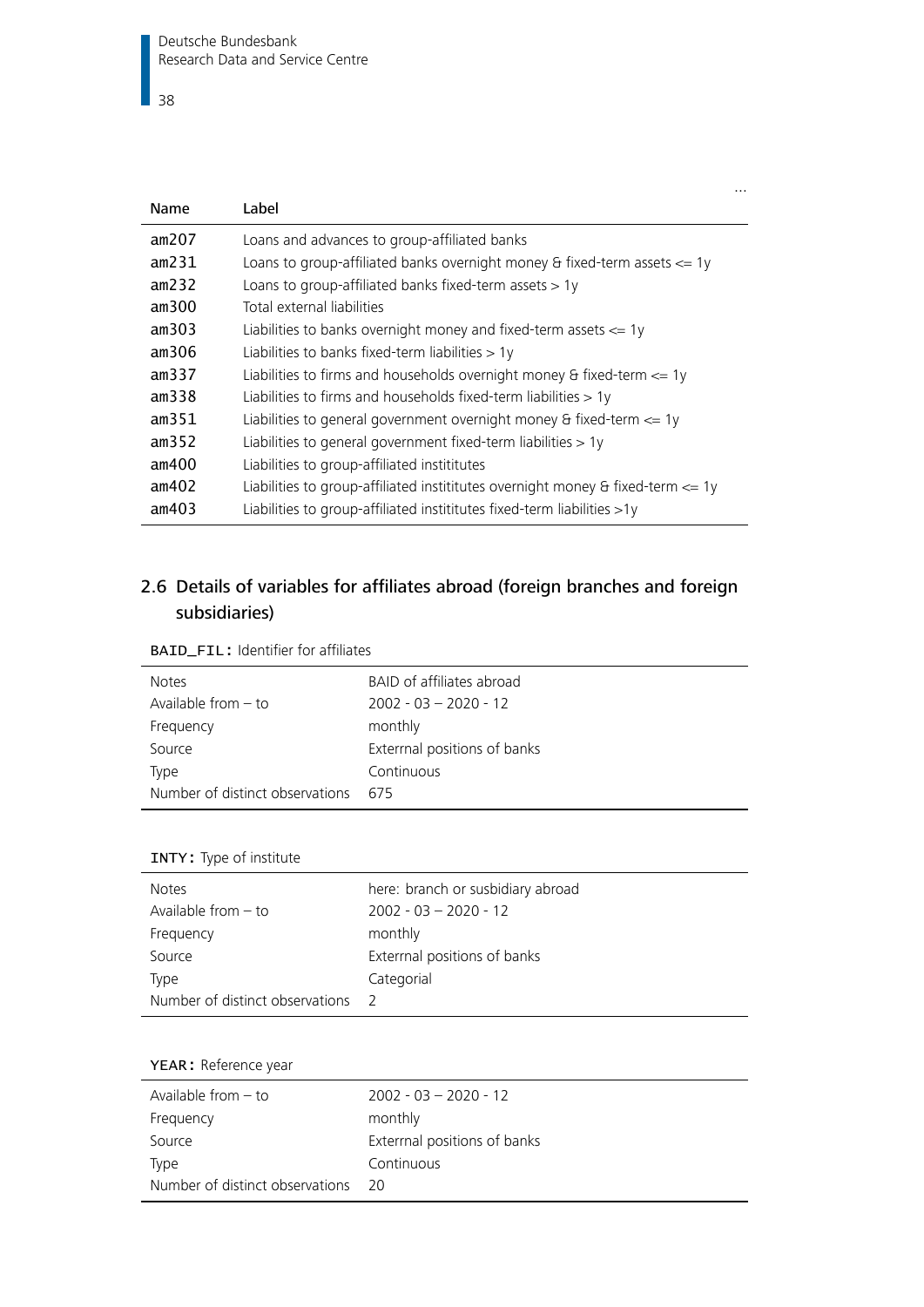MONTH: Reference month

| Available from $-$ to           | $2002 - 03 - 2020 - 12$      |
|---------------------------------|------------------------------|
| Frequency                       | monthly                      |
| Source                          | Exterrnal positions of banks |
| Type                            | Categorial                   |
| Number of distinct observations |                              |

DAY: Last day of month

| Available from $-$ to           | $2002 - 03 - 2020 - 12$      |
|---------------------------------|------------------------------|
| Frequency                       | monthly                      |
| Source                          | Exterrnal positions of banks |
| Type                            | Categorial                   |
| Number of distinct observations | $\Delta$                     |

#### DATE: Reference date (yyyy-mm-dd) according to ISO 8601

| Available from $-$ to           | $2002 - 03 - 2020 - 12$     |
|---------------------------------|-----------------------------|
| Frequency                       | monthly                     |
| Source                          | Extermal positions of banks |
| Type                            | String                      |
| Number of distinct observations | - 238                       |

#### land: Country of counterparty (two letters)

| Available from $-$ to           | $2002 - 03 - 2020 - 12$     |
|---------------------------------|-----------------------------|
| Frequency                       | monthly                     |
| Source                          | Extermal positions of banks |
| Type                            | Categorial                  |
| Number of distinct observations | 107                         |

#### am100: Total external assets

| <b>Notes</b>                 | Total external assets of foreign branches |
|------------------------------|-------------------------------------------|
| Available from $-$ to        | $2002 - 03 - 2020 - 12$                   |
| Frequency                    | monthly                                   |
| Source                       | Exterrnal positions of banks              |
| Type                         | Continuous                                |
| Valid number of observations | 1039915                                   |
| Dimension                    | in thousand Euro                          |

am103: Loans to banks overnight money and fixed-term assets <= 1y

Notes Loans and advances to foreign banks overnight money and fixed-term assets of one year or less of foreign branches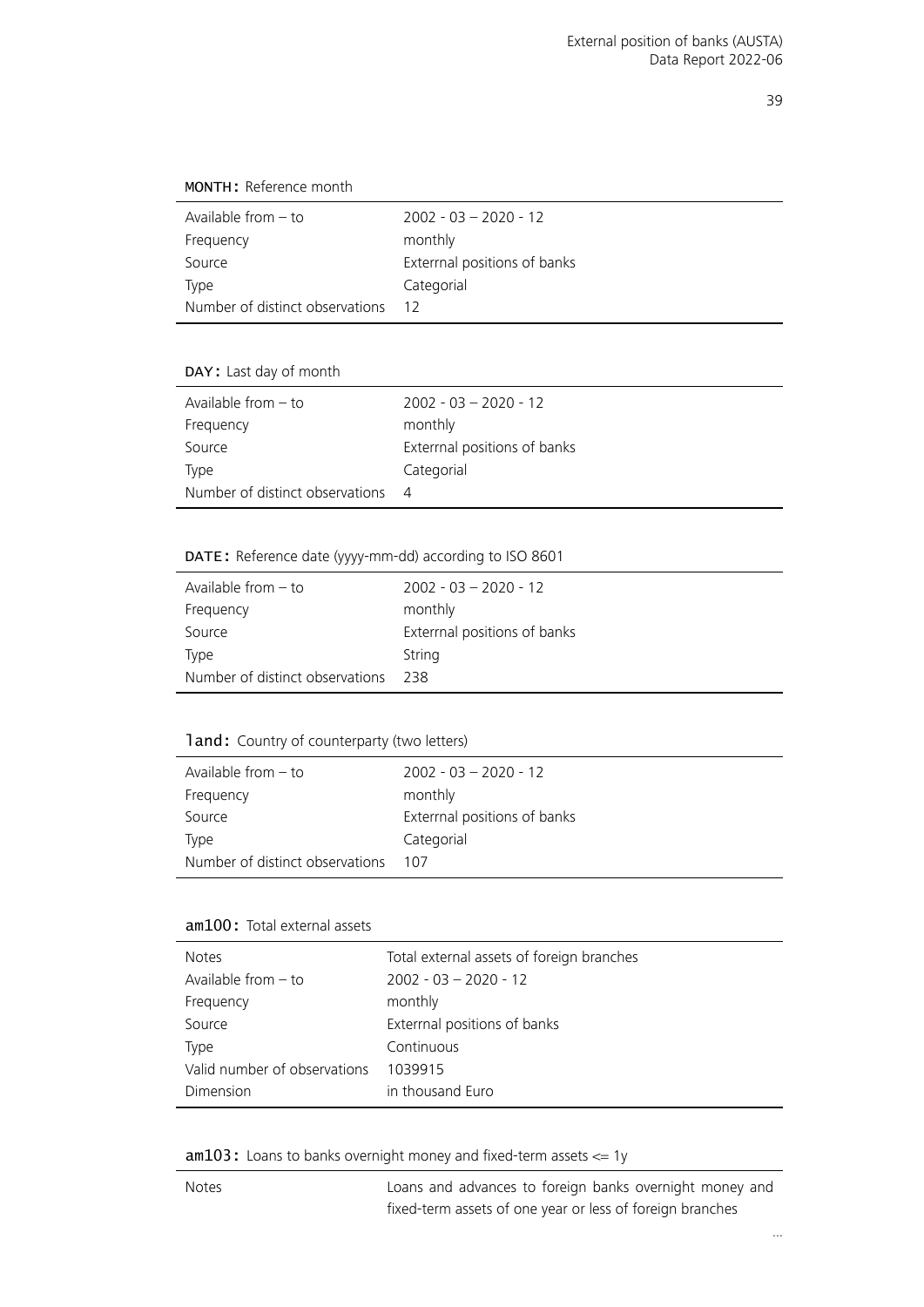| Available from $-$ to        | $2002 - 03 - 2020 - 12$      |
|------------------------------|------------------------------|
| Frequency                    | monthly                      |
| Source                       | Exterrnal positions of banks |
| Type                         | Continuous                   |
| Valid number of observations | 593602                       |
| Dimension                    | in thousand Euro             |

## am104: Loans to banks fixed-term assets > 1y

| <b>Notes</b>                 | Loans and advances to foreign banks fixed-term assets of more<br>than one year of foreign branches |
|------------------------------|----------------------------------------------------------------------------------------------------|
| Available from $-$ to        | $2002 - 03 - 2020 - 12$                                                                            |
|                              |                                                                                                    |
| Frequency                    | monthly                                                                                            |
| Source                       | Exterrnal positions of banks                                                                       |
| <b>Type</b>                  | Continuous                                                                                         |
| Valid number of observations | 101505                                                                                             |
| Dimension                    | in thousand Euro                                                                                   |

#### am115: Loans to firms and households overnight money & fixed-term <= 1y

| <b>Notes</b>                 | Loans and advances to foreign enterprises and households<br>overnight money and fixed-term assets of one year or less of<br>foreign branches |
|------------------------------|----------------------------------------------------------------------------------------------------------------------------------------------|
| Available from $-$ to        | $2002 - 03 - 2020 - 12$                                                                                                                      |
| Frequency                    | monthly                                                                                                                                      |
| Source                       | Exterrnal positions of banks                                                                                                                 |
| Type                         | Continuous                                                                                                                                   |
| Valid number of observations | 406802                                                                                                                                       |
| Dimension                    | in thousand Euro                                                                                                                             |

## am116: Loans to firms and households fixed-term assets > 1y

| <b>Notes</b>                 | Loans and advances to foreign enterprises and households<br>fixed-term assets of more than one year of foreign branches |
|------------------------------|-------------------------------------------------------------------------------------------------------------------------|
| Available from $-$ to        | $2002 - 03 - 2020 - 12$                                                                                                 |
| Frequency                    | monthly                                                                                                                 |
| Source                       | Extermal positions of banks                                                                                             |
| Type                         | Continuous                                                                                                              |
| Valid number of observations | 368092                                                                                                                  |
| Dimension                    | in thousand Euro                                                                                                        |

…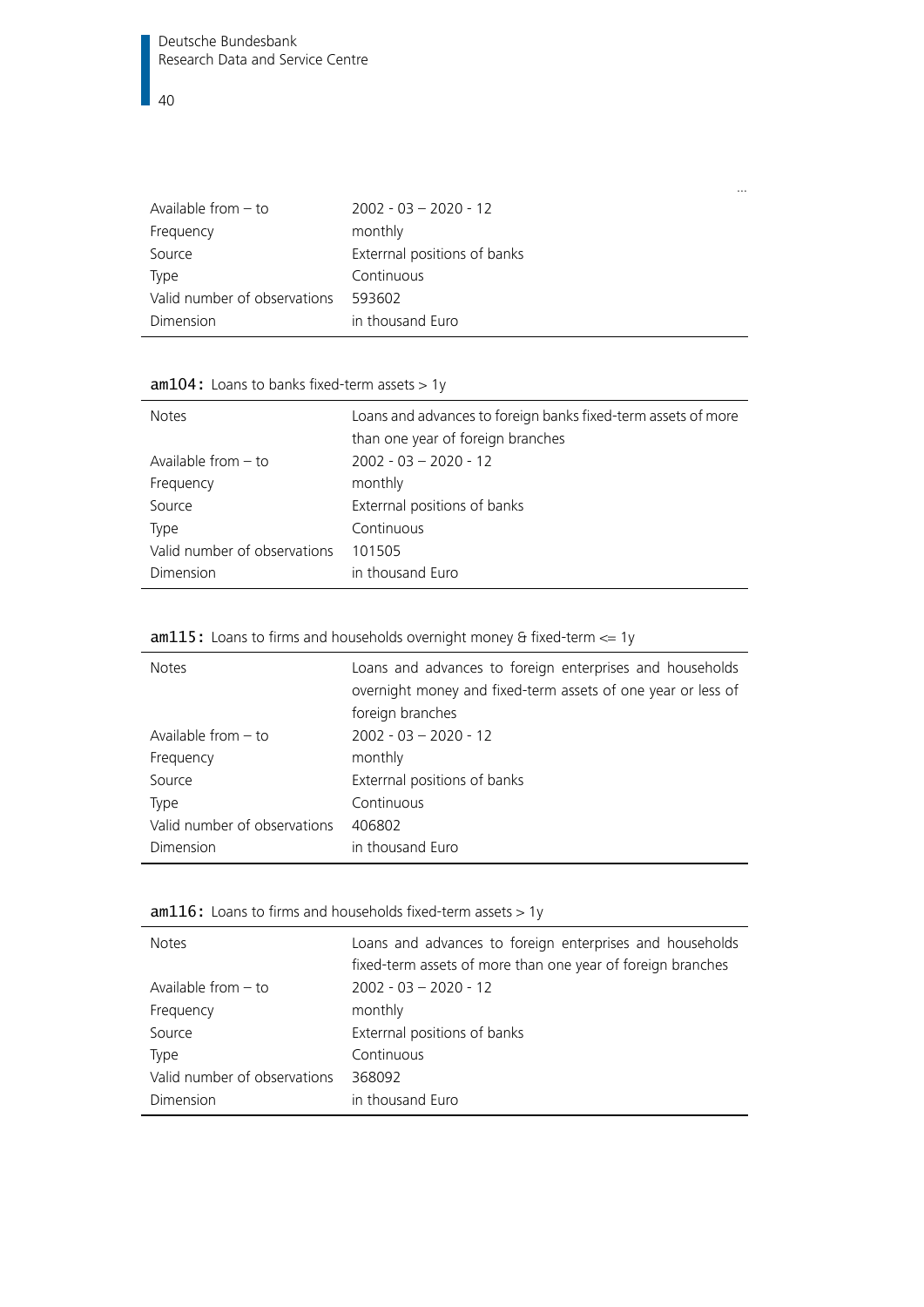| <b>Notes</b>                 | Loans and advances to foreign general government overnight<br>money and fixed-term assets of one year or less of foreign<br>branches |
|------------------------------|--------------------------------------------------------------------------------------------------------------------------------------|
| Available from $-$ to        | $2002 - 03 - 2020 - 12$                                                                                                              |
| Frequency                    | monthly                                                                                                                              |
| Source                       | Exterrnal positions of banks                                                                                                         |
| Type                         | Continuous                                                                                                                           |
| Valid number of observations | 20211                                                                                                                                |
| Dimension                    | in thousand Euro                                                                                                                     |
|                              |                                                                                                                                      |

am121: Loans to general government overnight money & fixed-term  $\leq 1$ y

am122: Loans to general government fixed-term assets > 1y

| <b>Notes</b>                 | Loans and advances to foreign general government fixed-term<br>assets of more than one year of foreign branches |
|------------------------------|-----------------------------------------------------------------------------------------------------------------|
| Available from $-$ to        | $2002 - 03 - 2020 - 12$                                                                                         |
| Frequency                    | monthly                                                                                                         |
| Source                       | Exterrnal positions of banks                                                                                    |
| Type                         | Continuous                                                                                                      |
| Valid number of observations | 30282                                                                                                           |
| Dimension                    | in thousand Euro                                                                                                |

#### am123: Loans to foreigners

l,

| <b>Notes</b>                 | Loans to foreigners of foreign branches |
|------------------------------|-----------------------------------------|
| Available from $-$ to        | $2002 - 03 - 2020 - 12$                 |
| Frequency                    | monthly                                 |
| Source                       | Exterrnal positions of banks            |
| Type                         | Continuous                              |
| Valid number of observations | 958077                                  |
| Dimension                    | in thousand Euro                        |

#### am124: Foreign Treasury Bills and Treasury Discount Papers

| <b>Notes</b>                 | Foreign Treausry bills and Treasury discount paper of foreign<br>branches |
|------------------------------|---------------------------------------------------------------------------|
| Available from $-$ to        | $2002 - 03 - 2020 - 12$                                                   |
| Frequency                    | monthly                                                                   |
| Source                       | Exterrnal positions of banks                                              |
| Type                         | Continuous                                                                |
| Valid number of observations | 10097                                                                     |
| Dimension                    | in thousand Euro                                                          |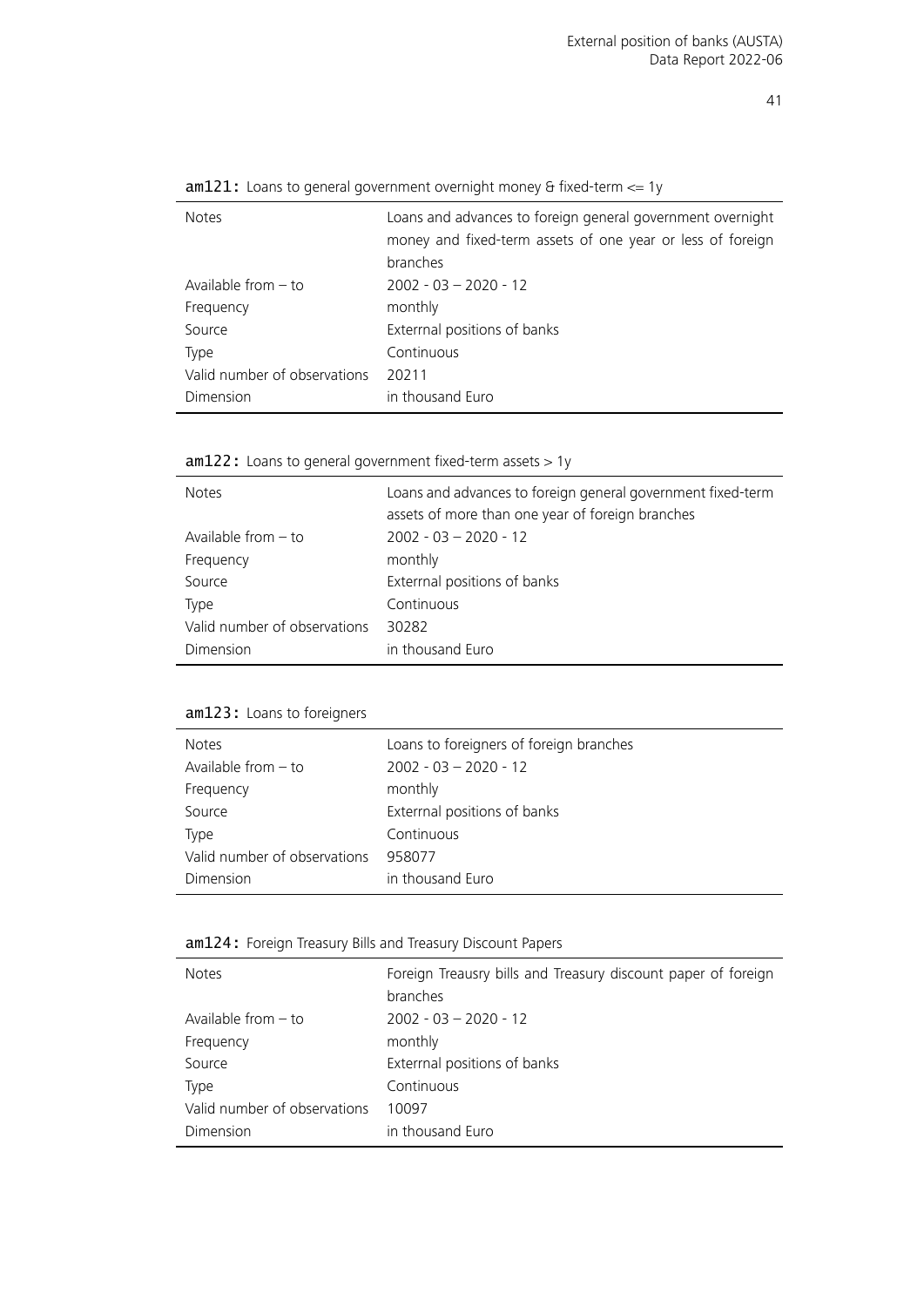$\overline{42}$ 

| <b>Notes</b>                 | Money market paper issued by foreign banks of foreign<br>branches |
|------------------------------|-------------------------------------------------------------------|
| Available from $-$ to        | $2002 - 03 - 2020 - 12$                                           |
| Frequency                    | monthly                                                           |
| Source                       | Exterrnal positions of banks                                      |
| Type                         | Continuous                                                        |
| Valid number of observations | 9067                                                              |
| Dimension                    | in thousand Euro                                                  |

|--|

| <b>Notes</b>                 | Money market paper issued by foreign non-financial corpora-<br>tions of foreign branches |
|------------------------------|------------------------------------------------------------------------------------------|
| Available from $-$ to        | $2002 - 03 - 2020 - 12$                                                                  |
| Frequency                    | monthly                                                                                  |
| Source                       | Exterrnal positions of banks                                                             |
| Type                         | Continuous                                                                               |
| Valid number of observations | 17516                                                                                    |
| Dimension                    | in thousand Euro                                                                         |

| am131: Fixed interest securities of foreign banks |
|---------------------------------------------------|
|                                                   |

| <b>Notes</b>                 | Fixed-interest securities issued by foreign banks of foreign<br>branches |
|------------------------------|--------------------------------------------------------------------------|
| Available from $-$ to        | $2002 - 03 - 2020 - 12$                                                  |
| Frequency                    | monthly                                                                  |
| Source                       | Exterrnal positions of banks                                             |
| Type                         | Continuous                                                               |
| Valid number of observations | 126108                                                                   |
| Dimension                    | in thousand Euro                                                         |

|  |  |  | am135: Fixed interest securities of foreign firms |  |  |  |
|--|--|--|---------------------------------------------------|--|--|--|
|--|--|--|---------------------------------------------------|--|--|--|

| <b>Notes</b>                 | Fixed-interest securities issued by foreign enterprises of foreign<br>branches |
|------------------------------|--------------------------------------------------------------------------------|
| Available from $-$ to        | $2002 - 03 - 2020 - 12$                                                        |
| Frequency                    | monthly                                                                        |
| Source                       | Exterrnal positions of banks                                                   |
| Type                         | Continuous                                                                     |
| Valid number of observations | 137791                                                                         |
| Dimension                    | in thousand Euro                                                               |
|                              |                                                                                |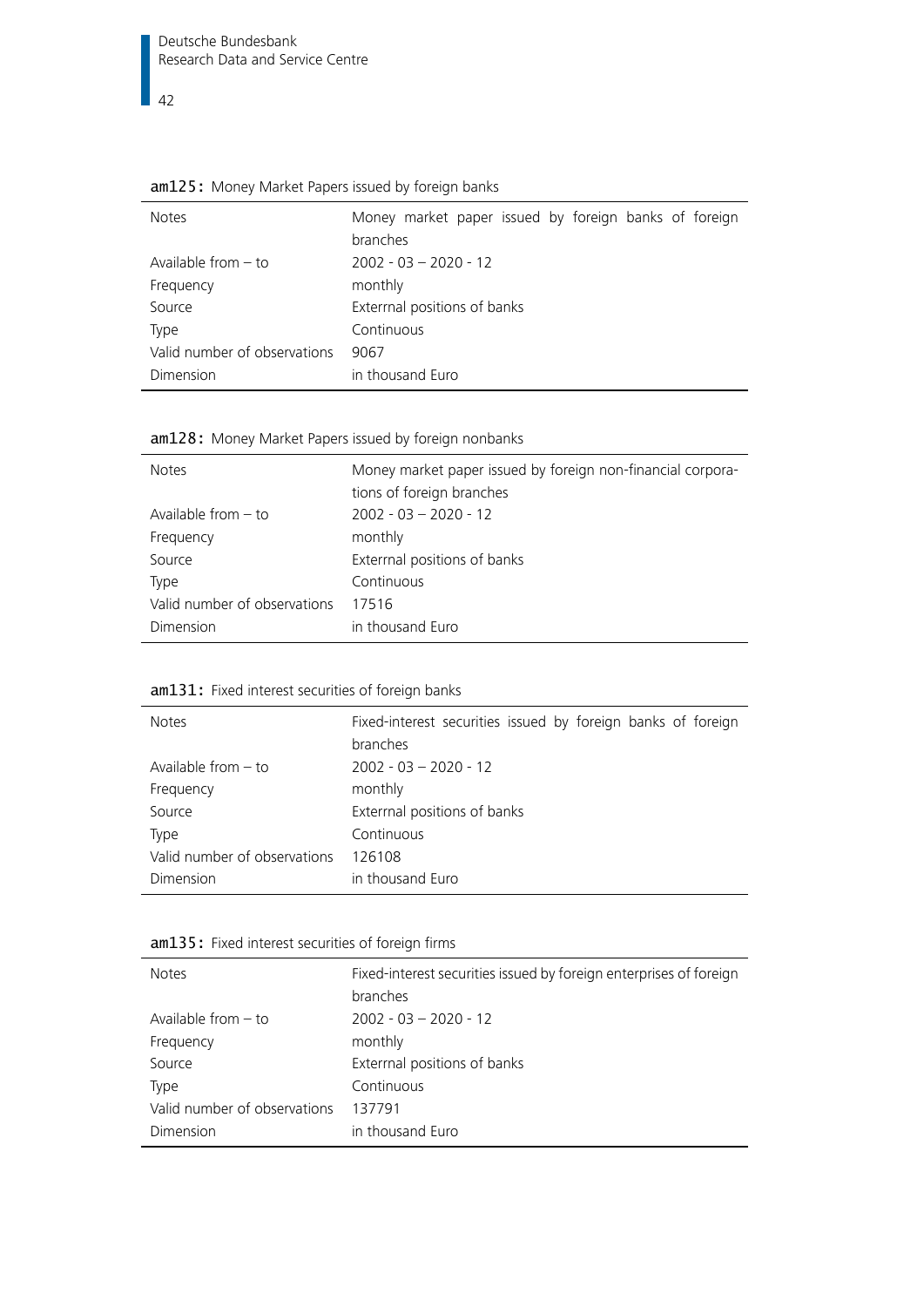| Fixed-interest securities issued by foreign general government |
|----------------------------------------------------------------|
| of foreign branches                                            |
| $2002 - 03 - 2020 - 12$                                        |
| monthly                                                        |
| Exterrnal positions of banks                                   |
| Continuous                                                     |
| 79522                                                          |
| in thousand Euro                                               |
|                                                                |

am138: Fixed interest securities of foreign general government

am139: Foreign shares and other securities

| <b>Notes</b>                 | Foreign shares and other securities by foreign branches |
|------------------------------|---------------------------------------------------------|
| Available from $-$ to        | $2002 - 03 - 2020 - 12$                                 |
| Frequency                    | monthly                                                 |
| Source                       | Exterrnal positions of banks                            |
| Type                         | Continuous                                              |
| Valid number of observations | 47872                                                   |
| Dimension                    | in thousand Euro                                        |

#### am141: Participating interests and shares in affiliated firms abroad

| <b>Notes</b>                 | Participating interests and shares in affiliated enterprises<br>abroad of foreign branches |
|------------------------------|--------------------------------------------------------------------------------------------|
| Available from $-$ to        | $2002 - 03 - 2020 - 12$                                                                    |
| Frequency                    | monthly                                                                                    |
| Source                       | Exterrnal positions of banks                                                               |
| <b>Type</b>                  | Continuous                                                                                 |
| Valid number of observations | 27329                                                                                      |
| Dimension                    | in thousand Euro                                                                           |

#### <span id="page-42-0"></span>am207: Loans and advances to group-affiliated banks

| <b>Notes</b>                 | Loans and advances to foreign group-affiliated banks of for-<br>eign branches |
|------------------------------|-------------------------------------------------------------------------------|
| Available from $-$ to        | $2014 - 07 - 2020 - 12$                                                       |
| Frequency                    | monthly                                                                       |
| Source                       | Exterrnal positions of banks                                                  |
| Type                         | Continuous                                                                    |
| Valid number of observations | 3188                                                                          |
| Dimension                    | in thousand Euro                                                              |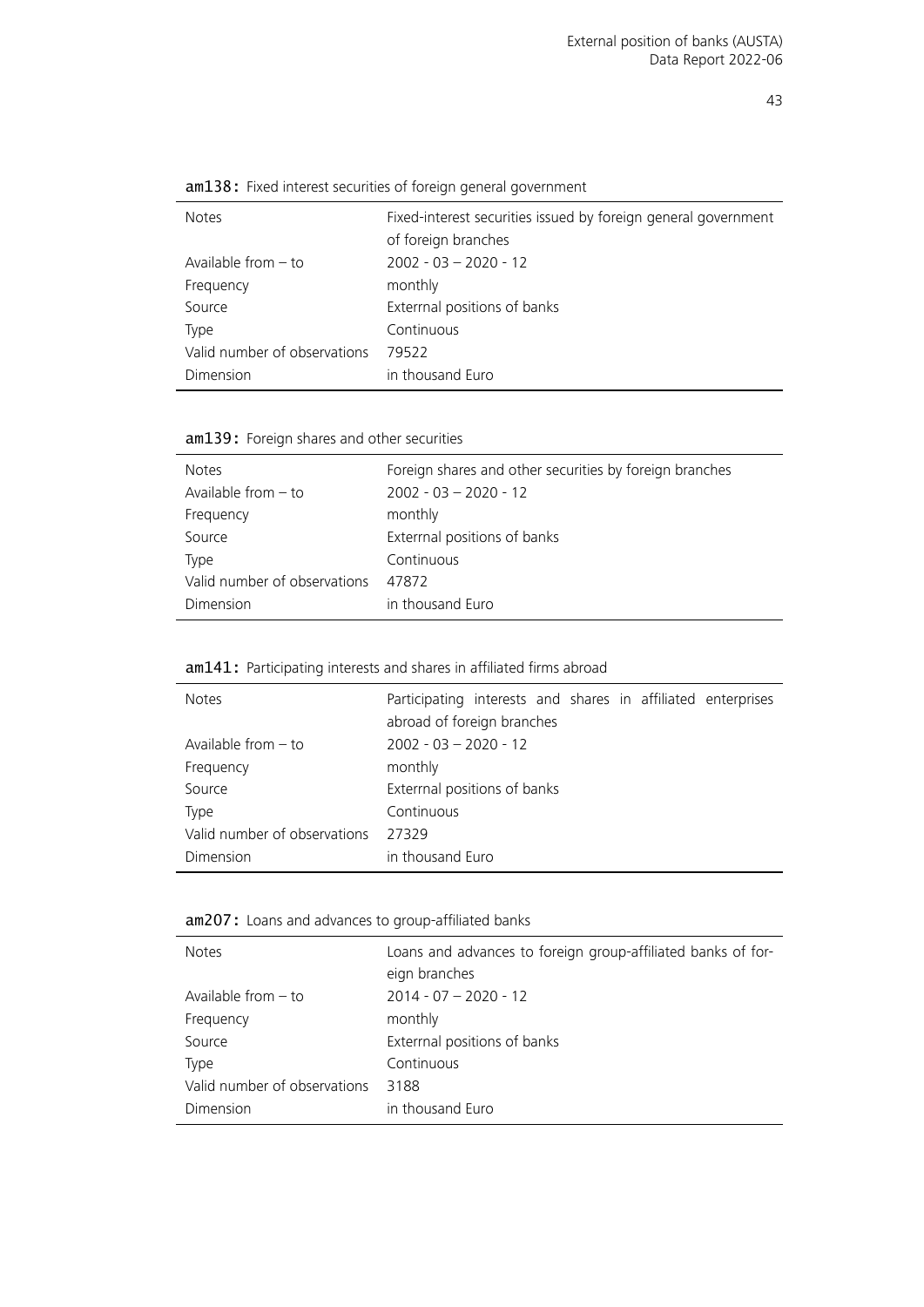| <b>Notes</b>                 | Loans and advances to foreign group-affiliated institutions<br>overnight money and fixed term claims of one year or less of<br>foreign branches |
|------------------------------|-------------------------------------------------------------------------------------------------------------------------------------------------|
| Available from $-$ to        | $2014 - 12 - 2020 - 12$                                                                                                                         |
| Frequency                    | monthly                                                                                                                                         |
| Source                       | Exterrnal positions of banks                                                                                                                    |
| <b>Type</b>                  | Continuous                                                                                                                                      |
| Valid number of observations | 40250                                                                                                                                           |
| Dimension                    | in thousand Euro                                                                                                                                |

<span id="page-43-1"></span>am231: Loans to group-affiliated banks overnight money & fixed-term assets <= 1y

<span id="page-43-2"></span>

|  |  |  |  |  | $am232$ : Loans to group-affiliated banks fixed-term assets $> 1y$ |  |  |
|--|--|--|--|--|--------------------------------------------------------------------|--|--|
|--|--|--|--|--|--------------------------------------------------------------------|--|--|

| <b>Notes</b>                 | Loans and advances to foreign group-affiliated institutions<br>fixed term claims of more than one year of foreign branches |
|------------------------------|----------------------------------------------------------------------------------------------------------------------------|
| Available from $-$ to        | $2014 - 12 - 2020 - 12$                                                                                                    |
| Frequency                    | monthly                                                                                                                    |
| Source                       | Exterrnal positions of banks                                                                                               |
| Type                         | Continuous                                                                                                                 |
| Valid number of observations | 4072                                                                                                                       |
| Dimension                    | in thousand Euro                                                                                                           |

<span id="page-43-0"></span>am300: Total external liabilities

| <b>Notes</b>                 | Total external liabilities of foreign branches |
|------------------------------|------------------------------------------------|
| Available from $-$ to        | $2002 - 03 - 2020 - 12$                        |
| Frequency                    | monthly                                        |
| Source                       | Exterrnal positions of banks                   |
| Type                         | Continuous                                     |
| Valid number of observations | 1014665                                        |
| Dimension                    | in thousand Euro                               |

<span id="page-43-3"></span>

|  |  | $am303$ : Liabilities to banks overnight money and fixed-term assets $\leq$ 1y |  |
|--|--|--------------------------------------------------------------------------------|--|
|  |  |                                                                                |  |

| <b>Notes</b>                 | Liabilities to foreign banks overnight money and fixed-term li-<br>abilities of one year or less of foreign branches |
|------------------------------|----------------------------------------------------------------------------------------------------------------------|
| Available from $-$ to        | $2002 - 03 - 2020 - 12$                                                                                              |
| Frequency                    | monthly                                                                                                              |
| Source                       | Exterrnal positions of banks                                                                                         |
| Type                         | Continuous                                                                                                           |
| Valid number of observations | 398425                                                                                                               |
| Dimension                    | in thousand Euro                                                                                                     |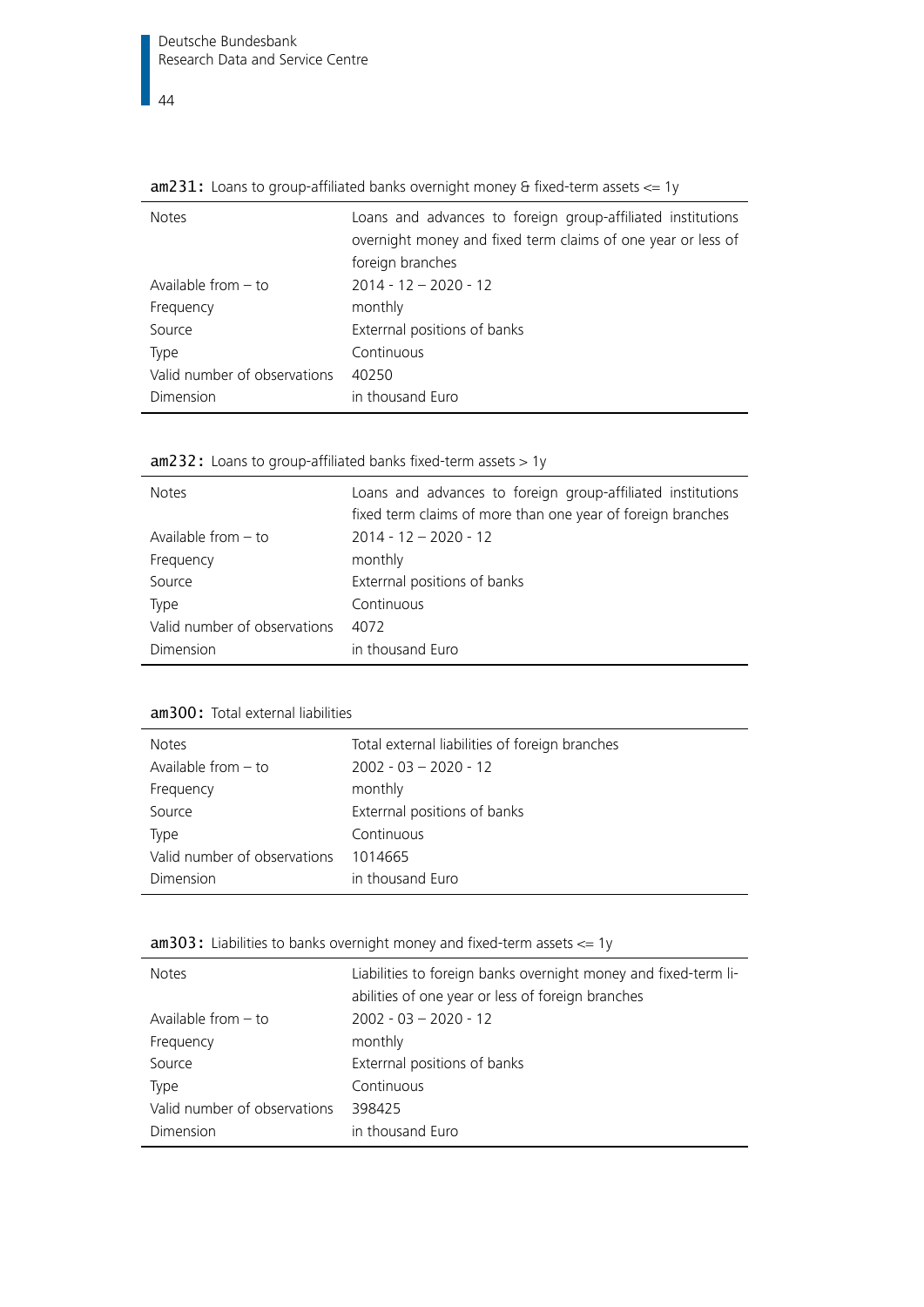<span id="page-44-0"></span>

| <b>Notes</b>                 | Liabilities to foreign banks fixed-term liabilities of more than |
|------------------------------|------------------------------------------------------------------|
|                              | one year of foreign branches                                     |
| Available from $-$ to        | $2002 - 03 - 2020 - 12$                                          |
| Frequency                    | monthly                                                          |
| Source                       | Exterrnal positions of banks                                     |
| Type                         | Continuous                                                       |
| Valid number of observations | 55937                                                            |
| <b>Dimension</b>             | in thousand Euro                                                 |

<span id="page-44-1"></span>

|  |  |  |  |  |  | $am337$ : Liabilities to firms and households overnight money & fixed-term $\leq 1$ y |  |
|--|--|--|--|--|--|---------------------------------------------------------------------------------------|--|
|--|--|--|--|--|--|---------------------------------------------------------------------------------------|--|

| <b>Notes</b>                 | Liabilities to foreign enterprises and households overnight<br>money and fixed-term liabilities of one year or less of foreign<br>branches |
|------------------------------|--------------------------------------------------------------------------------------------------------------------------------------------|
| Available from $-$ to        | $2002 - 03 - 2020 - 12$                                                                                                                    |
| Frequency                    | monthly                                                                                                                                    |
| Source                       | Exterrnal positions of banks                                                                                                               |
| Type                         | Continuous                                                                                                                                 |
| Valid number of observations | 811210                                                                                                                                     |
| Dimension                    | in thousand Euro                                                                                                                           |

#### <span id="page-44-2"></span> $am338:$  Liabilities to firms and households fixed-term liabilities  $> 1y$

| <b>Notes</b>                 | Liabilities to foreign enterprises and households fixed-term li-<br>abilities of more than one year of foreign branches |
|------------------------------|-------------------------------------------------------------------------------------------------------------------------|
| Available from $-$ to        | $2002 - 03 - 2020 - 12$                                                                                                 |
| Frequency                    | monthly                                                                                                                 |
| Source                       | Exterrnal positions of banks                                                                                            |
| Type                         | Continuous                                                                                                              |
| Valid number of observations | 116519                                                                                                                  |
| Dimension                    | in thousand Euro                                                                                                        |

<span id="page-44-3"></span>am351: Liabilities to general government overnight money & fixed-term  $\leq$  1y

| <b>Notes</b>                 | Liabilities to foreign general government overnight money and  |  |
|------------------------------|----------------------------------------------------------------|--|
|                              | fixed-term liabilities of one year or less of foreign branches |  |
| Available from $-$ to        | $2002 - 03 - 2020 - 12$                                        |  |
| Frequency                    | monthly                                                        |  |
| Source                       | Exterrnal positions of banks                                   |  |
| Type                         | Continuous                                                     |  |
| Valid number of observations | 38975                                                          |  |
| Dimension                    | in thousand Euro                                               |  |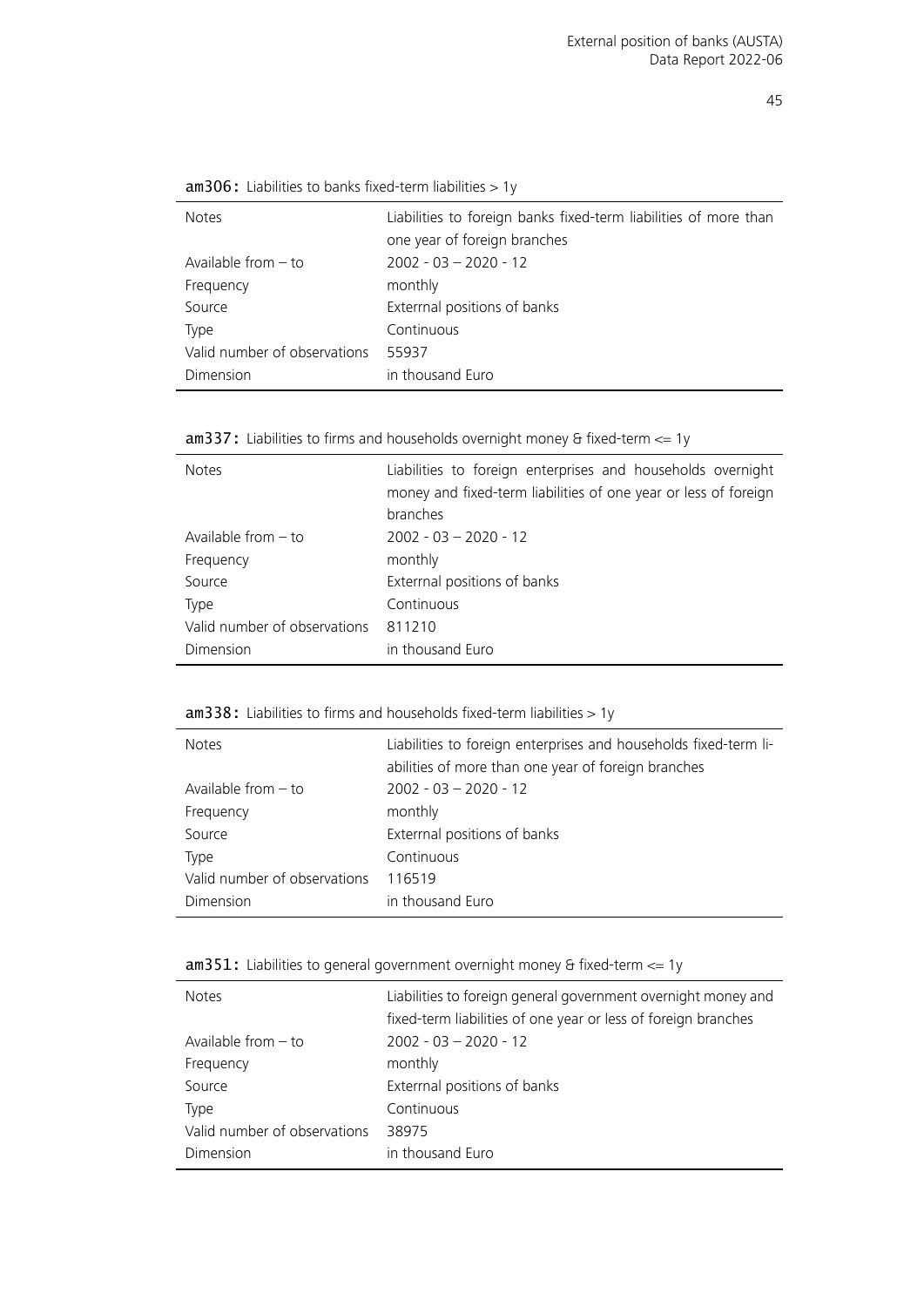| <b>Notes</b>                 | Liabilities to foreign general government fixed-term liabilities<br>of more than one year of foreign branches |
|------------------------------|---------------------------------------------------------------------------------------------------------------|
| Available from $-$ to        | $2002 - 03 - 2020 - 12$                                                                                       |
| Frequency                    | monthly                                                                                                       |
| Source                       | Extermal positions of banks                                                                                   |
| Type                         | Continuous                                                                                                    |
| Valid number of observations | 4905                                                                                                          |
| Dimension                    | in thousand Euro                                                                                              |

<span id="page-45-2"></span>

|  | $am352$ : Liabilities to general government fixed-term liabilities $> 1y$ |  |
|--|---------------------------------------------------------------------------|--|
|--|---------------------------------------------------------------------------|--|

<span id="page-45-1"></span>

|  |  | am400: Liabilities to group-affiliated instititutes |  |
|--|--|-----------------------------------------------------|--|
|  |  |                                                     |  |

| <b>Notes</b>                 | Liabilities to foreign group-affiliated institutes of foreign |
|------------------------------|---------------------------------------------------------------|
|                              | branches                                                      |
| Available from $-$ to        | $2014 - 07 - 2014 - 11$                                       |
| Frequency                    | monthly                                                       |
| Source                       | Exterrnal positions of banks                                  |
| <b>Type</b>                  | Continuous                                                    |
| Valid number of observations | 2316                                                          |
| Dimension                    | in thousand Euro                                              |

<span id="page-45-3"></span>

| <b>Notes</b>                 | Liabilities to group-affiliated institutes overnight money and<br>fixed-term liabilities of one year or less of foreign branches |
|------------------------------|----------------------------------------------------------------------------------------------------------------------------------|
| Available from $-$ to        | $2014 - 07 - 2014 - 11$                                                                                                          |
| Frequency                    | monthly                                                                                                                          |
| Source                       | Exterrnal positions of banks                                                                                                     |
| Type                         | Continuous                                                                                                                       |
| Valid number of observations | 39916                                                                                                                            |
| Dimension                    | in thousand Euro                                                                                                                 |

<span id="page-45-4"></span>

|  |  | $am403$ : Liabilities to group-affiliated instititutes fixed-term liabilities >1y |  |
|--|--|-----------------------------------------------------------------------------------|--|
|  |  |                                                                                   |  |

| <b>Notes</b>                 | Liabilities to group-affiliated institutes fixed-term liabilities of<br>more than one year of foreign branches |
|------------------------------|----------------------------------------------------------------------------------------------------------------|
| Available from $-$ to        | $2014 - 07 - 2014 - 11$                                                                                        |
| Frequency                    | monthly                                                                                                        |
| Source                       | Exterrnal positions of banks                                                                                   |
| Type                         | Continuous                                                                                                     |
| Valid number of observations | 3764                                                                                                           |
| Dimension                    | in thousand Euro                                                                                               |

#### <span id="page-45-0"></span>2.7 Overview of variables for consolidated banks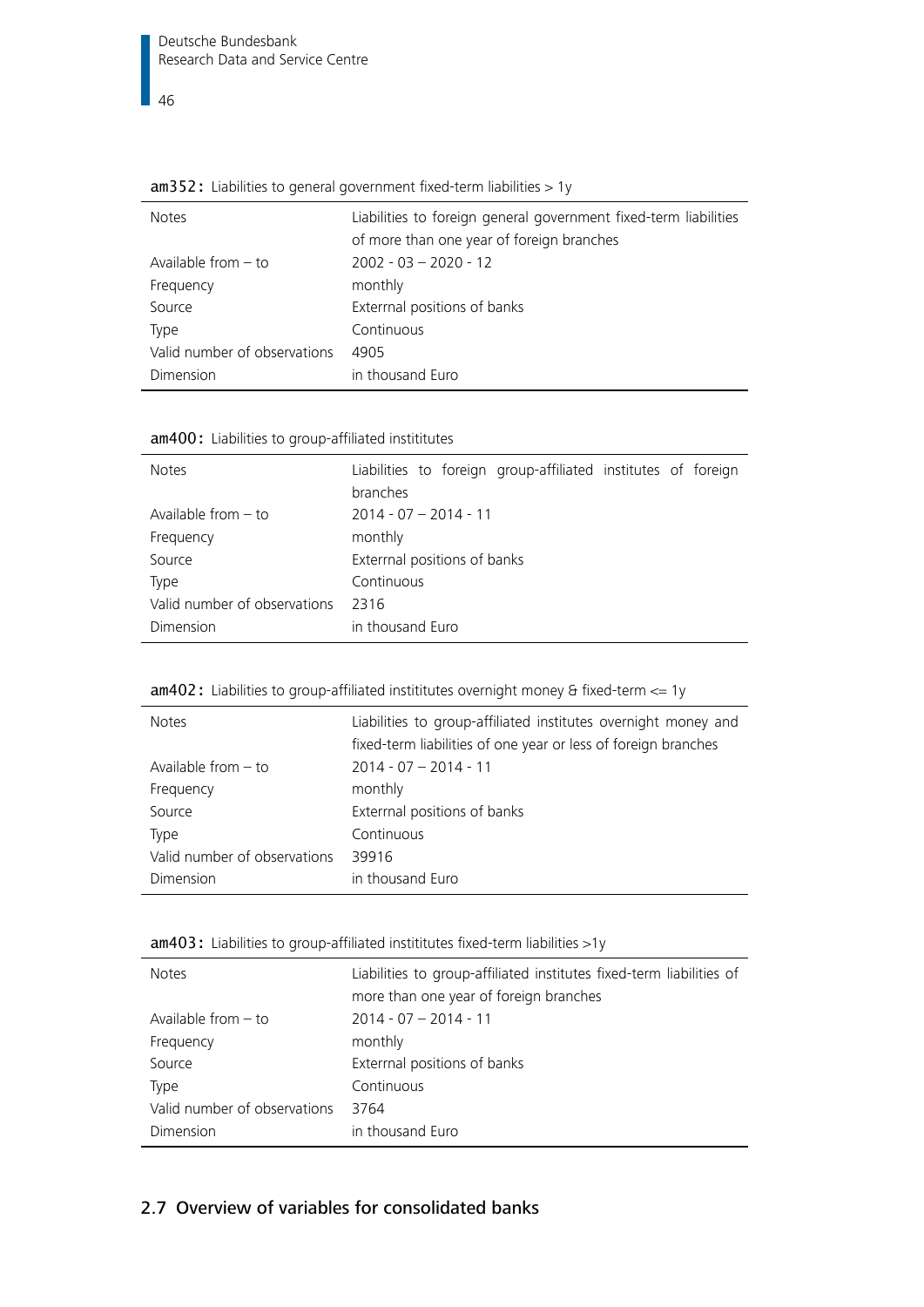| Name         | Label                                                                             |
|--------------|-----------------------------------------------------------------------------------|
| BAID_CON     | Identifier for consolidated banks in AUSTA                                        |
| <b>INTY</b>  | Type of institute                                                                 |
| <b>YEAR</b>  | Reference year                                                                    |
| <b>MONTH</b> | Reference month                                                                   |
| <b>DAY</b>   | Last day of month                                                                 |
| <b>DATE</b>  | Reference date (yyyy-mm-dd) according to ISO 8601                                 |
| land         | Country of counterparty (two letters)                                             |
| am100        | Total external assets                                                             |
| am103        | Loans to banks overnight money and fixed-term assets $\leq$ 1y                    |
| am104        | Loans to banks fixed-term assets $> 1y$                                           |
| am115        | Loans to firms and households overnight money $\theta$ fixed-term $\epsilon$ = 1y |
| am116        | Loans to firms and households fixed-term assets $> 1y$                            |
| am121        | Loans to general government overnight money $\theta$ fixed-term $\leq$ 1y         |
| am122        | Loans to general government fixed-term assets $> 1y$                              |
| am123        | Loans to foreigners                                                               |
| am124        | Foreign Treasury Bills and Treasury Discount Papers                               |
| am125        | Money Market Papers issued by foreign banks                                       |
| am128        | Money Market Papers issued by foreign nonbanks                                    |
| am131        | Fixed interest securities of foreign banks                                        |
| am135        | Fixed interest securities of foreign firms                                        |
| am138        | Fixed interest securities of foreign general government                           |
| am139        | Foreign shares and other securities                                               |
| am141        | Participating interests and shares in affiliated firms abroad                     |
|              |                                                                                   |

#### <span id="page-46-0"></span>2.8 Details of variables for consolidated banks

<span id="page-46-2"></span>BAID\_CON: Identifier for consolidated banks in AUSTA

| <b>Notes</b>                    | BAID of consolidated banks in AUSTA |
|---------------------------------|-------------------------------------|
| Available from $-$ to           | $2002 - 03 - 2021 - 12$             |
| Frequency                       | monthly                             |
| Source                          | Extermal positions of banks         |
| Type                            | Continuous                          |
| Number of distinct observations | 194                                 |

<span id="page-46-1"></span>

|  |  | <b>INTY:</b> Type of institute |
|--|--|--------------------------------|
|--|--|--------------------------------|

| <b>Notes</b>                    | here: consolidated bank      |
|---------------------------------|------------------------------|
| Available from $-$ to           | $2002 - 03 - 2021 - 12$      |
| Frequency                       | monthly                      |
| Source                          | Exterrnal positions of banks |
| Type                            | categorial                   |
| Number of distinct observations |                              |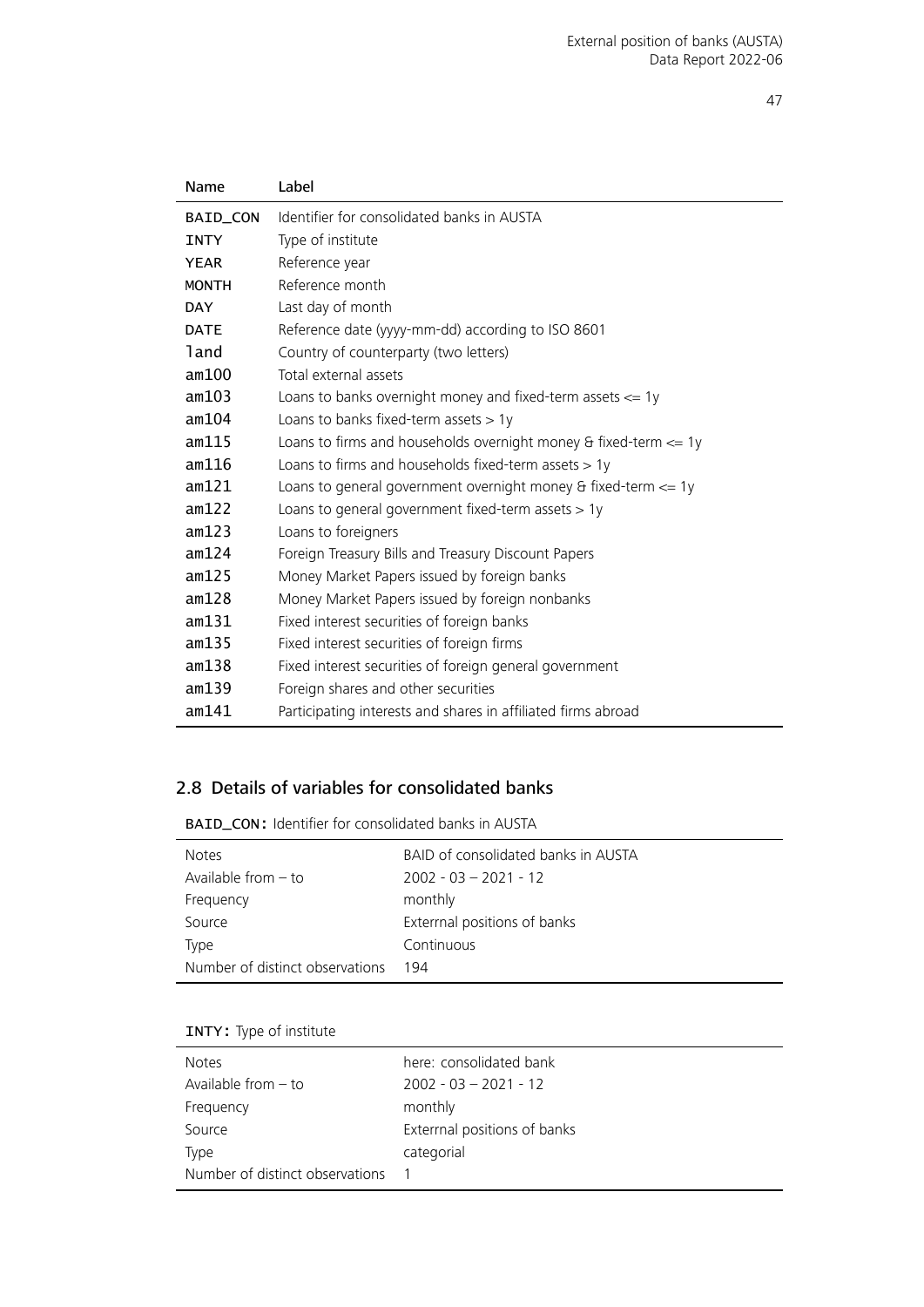#### <span id="page-47-0"></span>YEAR: Reference year

| Available from $-$ to           | $2002 - 03 - 2021 - 12$      |
|---------------------------------|------------------------------|
| Frequency                       | monthly                      |
| Source                          | Exterrnal positions of banks |
| Type                            | Continuous                   |
| Number of distinct observations | - 20                         |

#### <span id="page-47-1"></span>MONTH: Reference month

| Available from $-$ to           | $2002 - 03 - 2021 - 12$     |
|---------------------------------|-----------------------------|
| Frequency                       | monthly                     |
| Source                          | Extermal positions of banks |
| Type                            | Categorial                  |
| Number of distinct observations | - 12                        |

#### <span id="page-47-2"></span>DAY: Last day of month

| Available from $-$ to           | $2002 - 03 - 2021 - 12$      |
|---------------------------------|------------------------------|
| Frequency                       | monthly                      |
| Source                          | Exterrnal positions of banks |
| Type                            | Categorial                   |
| Number of distinct observations | - 4                          |
|                                 |                              |

#### <span id="page-47-3"></span>DATE: Reference date (yyyy-mm-dd) according to ISO 8601

| Available from $-$ to           | $2002 - 03 - 2021 - 12$      |
|---------------------------------|------------------------------|
| Frequency                       | monthly                      |
| Source                          | Exterrnal positions of banks |
| Type                            | String                       |
| Number of distinct observations | 238                          |

#### <span id="page-47-4"></span>1 and: Country of counterparty (two letters)

| Available from $-$ to           | $2002 - 03 - 2021 - 12$      |
|---------------------------------|------------------------------|
| Frequency                       | monthly                      |
| Source                          | Exterrnal positions of banks |
| Type                            | Categorial                   |
| Number of distinct observations | 106                          |

#### <span id="page-47-5"></span>am100: Total external assets

| Notes                 | Total external assets of foreign branches |
|-----------------------|-------------------------------------------|
| Available from $-$ to | $2002 - 03 - 2021 - 12$                   |
| Frequency             | monthly                                   |
| Source                | Extermal positions of banks               |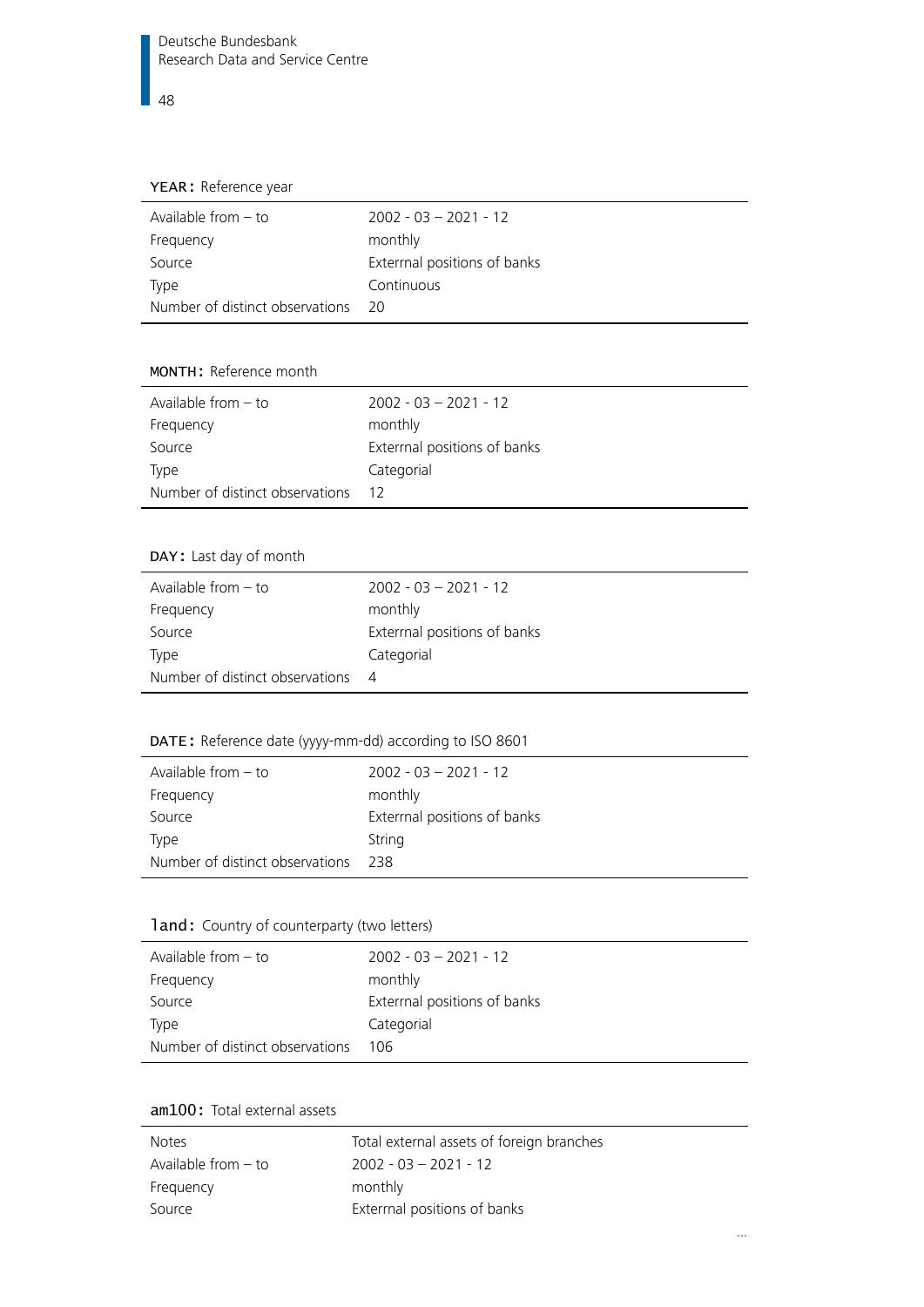…

|                              |                  | $\cdots$ |
|------------------------------|------------------|----------|
| Type                         | Continuous       |          |
| Valid number of observations | 1279919          |          |
| Dimension                    | in thousand Euro |          |

#### <span id="page-48-1"></span> $am103:$  Loans to banks overnight money and fixed-term assets  $\leq 1$ y

| <b>Notes</b>                 | Loans and advances to foreign banks overnight money and<br>fixed-term assets of one year or less of foreign branches |
|------------------------------|----------------------------------------------------------------------------------------------------------------------|
| Available from $-$ to        | $2002 - 03 - 2021 - 12$                                                                                              |
| Frequency                    | monthly                                                                                                              |
| Source                       | Exterrnal positions of banks                                                                                         |
| Type                         | Continuous                                                                                                           |
| Valid number of observations | 538382                                                                                                               |
| Dimension                    | in thousand Euro                                                                                                     |

<span id="page-48-0"></span> $am104$ : Loans to banks fixed-term assets > 1y

| <b>Notes</b>                 | Loans and advances to foreign banks fixed-term assets of more<br>than one year of foreign branches |
|------------------------------|----------------------------------------------------------------------------------------------------|
| Available from $-$ to        | $2002 - 03 - 2021 - 12$                                                                            |
| Frequency                    | monthly                                                                                            |
| Source                       | Exterrnal positions of banks                                                                       |
| Type                         | Continuous                                                                                         |
| Valid number of observations | 185077                                                                                             |
| Dimension                    | in thousand Euro                                                                                   |

#### <span id="page-48-2"></span>am115: Loans to firms and households overnight money & fixed-term <= 1y

| <b>Notes</b>                 | Loans and advances to foreign enterprises and households<br>overnight money and fixed-term assets of one year or less of<br>foreign branches |
|------------------------------|----------------------------------------------------------------------------------------------------------------------------------------------|
| Available from $-$ to        | $2002 - 03 - 2021 - 12$                                                                                                                      |
| Frequency                    | monthly                                                                                                                                      |
| Source                       | Exterrnal positions of banks                                                                                                                 |
| Type                         | Continuous                                                                                                                                   |
| Valid number of observations | 699301                                                                                                                                       |
| Dimension                    | in thousand Euro                                                                                                                             |

<span id="page-48-3"></span> $am116:$  Loans to firms and households fixed-term assets  $> 1y$ 

| <b>Notes</b>          | Loans and advances to foreign enterprises and households    |
|-----------------------|-------------------------------------------------------------|
|                       | fixed-term assets of more than one year of foreign branches |
| Available from $-$ to | $2002 - 03 - 2021 - 12$                                     |
| Frequency             | monthly                                                     |
| Source                | Extermal positions of banks                                 |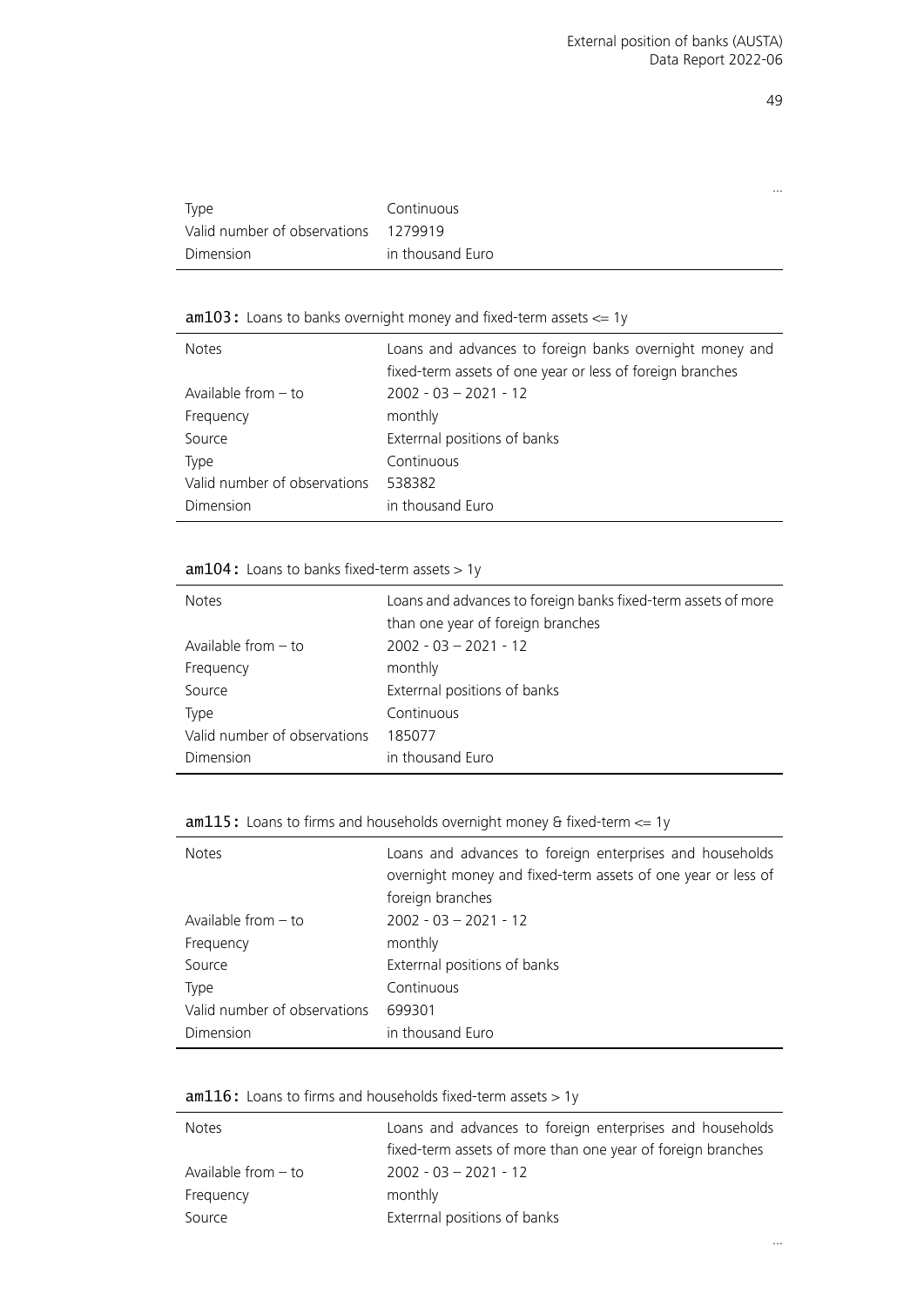| Type                                | Continuous       |
|-------------------------------------|------------------|
| Valid number of observations 786826 |                  |
| Dimension                           | in thousand Euro |

…

…

#### <span id="page-49-2"></span>am121: Loans to general government overnight money & fixed-term <= 1y

| <b>Notes</b>                 | Loans and advances to foreign general government overnight<br>money and fixed-term assets of one year or less of foreign<br>branches |
|------------------------------|--------------------------------------------------------------------------------------------------------------------------------------|
| Available from $-$ to        | $2002 - 03 - 2021 - 12$                                                                                                              |
| Frequency                    | monthly                                                                                                                              |
| Source                       | Exterrnal positions of banks                                                                                                         |
| Type                         | Continuous                                                                                                                           |
| Valid number of observations | 34943                                                                                                                                |
| Dimension                    | in thousand Euro                                                                                                                     |

#### <span id="page-49-3"></span>am122: Loans to general government fixed-term assets > 1y

| <b>Notes</b>                 | Loans and advances to foreign general government fixed-term<br>assets of more than one year of foreign branches |
|------------------------------|-----------------------------------------------------------------------------------------------------------------|
| Available from - to          | $2002 - 03 - 2021 - 12$                                                                                         |
| Frequency                    | monthly                                                                                                         |
| Source                       | Exterrnal positions of banks                                                                                    |
| Type                         | Continuous                                                                                                      |
| Valid number of observations | 81053                                                                                                           |
| Dimension                    | in thousand Euro                                                                                                |

#### <span id="page-49-0"></span>am123: Loans to foreigners

| <b>Notes</b>                 | Loans to foreigners of foreign branches |
|------------------------------|-----------------------------------------|
| Available from $-$ to        | $2002 - 03 - 2021 - 12$                 |
| Frequency                    | monthly                                 |
| Source                       | Extermal positions of banks             |
| Type                         | Continuous                              |
| Valid number of observations | 1212004                                 |
| Dimension                    | in thousand Euro                        |

#### <span id="page-49-1"></span>am124: Foreign Treasury Bills and Treasury Discount Papers

| <b>Notes</b>          | Foreign Treausry bills and Treasury discount paper of foreign |  |
|-----------------------|---------------------------------------------------------------|--|
|                       | branches                                                      |  |
| Available from $-$ to | $2002 - 03 - 2021 - 12$                                       |  |
| Frequency             | monthly                                                       |  |
| Source                | Extermal positions of banks                                   |  |
| Type                  | Continuous                                                    |  |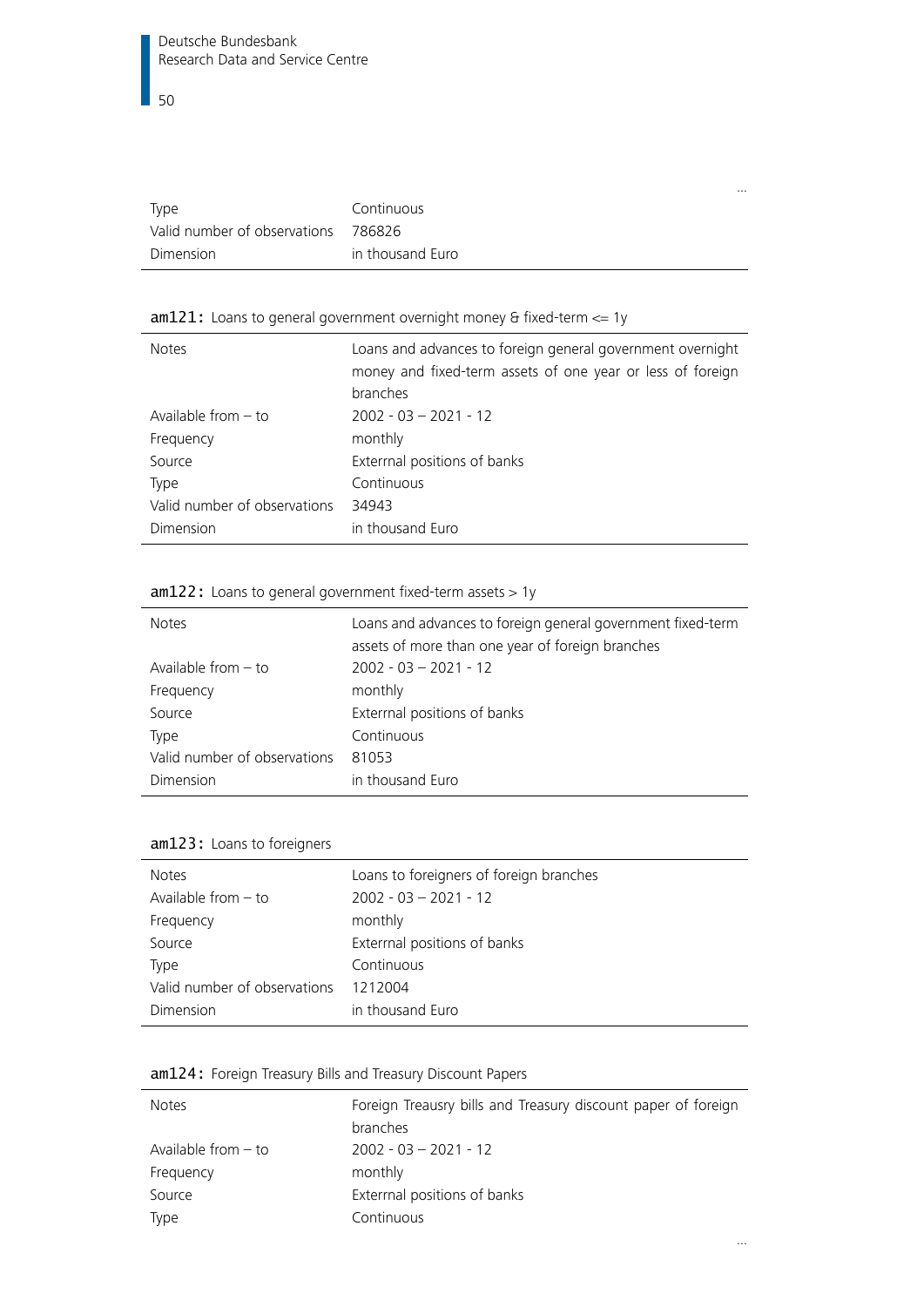…

| Valid number of observations 13307 |                  |
|------------------------------------|------------------|
| Dimension                          | in thousand Euro |

## <span id="page-50-0"></span>am125: Money Market Papers issued by foreign banks

| <b>Notes</b>                 | Money market paper issued by foreign banks of foreign |
|------------------------------|-------------------------------------------------------|
|                              | branches                                              |
| Available from $-$ to        | $2002 - 03 - 2021 - 12$                               |
| Frequency                    | monthly                                               |
| Source                       | Exterrnal positions of banks                          |
| Type                         | Continuous                                            |
| Valid number of observations | 14621                                                 |
| Dimension                    | in thousand Euro                                      |

#### <span id="page-50-1"></span>am128: Money Market Papers issued by foreign nonbanks

| <b>Notes</b>                 | Money market paper issued by foreign non-financial corpora- |  |
|------------------------------|-------------------------------------------------------------|--|
|                              | tions of foreign branches                                   |  |
| Available from $-$ to        | $2002 - 03 - 2021 - 12$                                     |  |
| Frequency                    | monthly                                                     |  |
| Source                       | Exterrnal positions of banks                                |  |
| Type                         | Continuous                                                  |  |
| Valid number of observations | 21745                                                       |  |
| Dimension                    | in thousand Euro                                            |  |

#### <span id="page-50-2"></span>am131: Fixed interest securities of foreign banks

| <b>Notes</b>                 | Fixed-interest securities issued by foreign banks of foreign<br>branches |
|------------------------------|--------------------------------------------------------------------------|
| Available from $-$ to        | $2002 - 03 - 2021 - 12$                                                  |
| Frequency                    | monthly                                                                  |
| Source                       | Exterrnal positions of banks                                             |
| <b>Type</b>                  | Continuous                                                               |
| Valid number of observations | 232086                                                                   |
| Dimension                    | in thousand Euro                                                         |

<span id="page-50-3"></span>

| am135: Fixed interest securities of foreign firms |  |  |  |  |  |  |
|---------------------------------------------------|--|--|--|--|--|--|
|---------------------------------------------------|--|--|--|--|--|--|

| <b>Notes</b>                 | Fixed-interest securities issued by foreign enterprises of foreign<br>branches |
|------------------------------|--------------------------------------------------------------------------------|
| Available from $-$ to        | $2002 - 03 - 2021 - 12$                                                        |
| Frequency                    | monthly                                                                        |
| Source                       | Extermal positions of banks                                                    |
| Type                         | Continuous                                                                     |
| Valid number of observations | 207742                                                                         |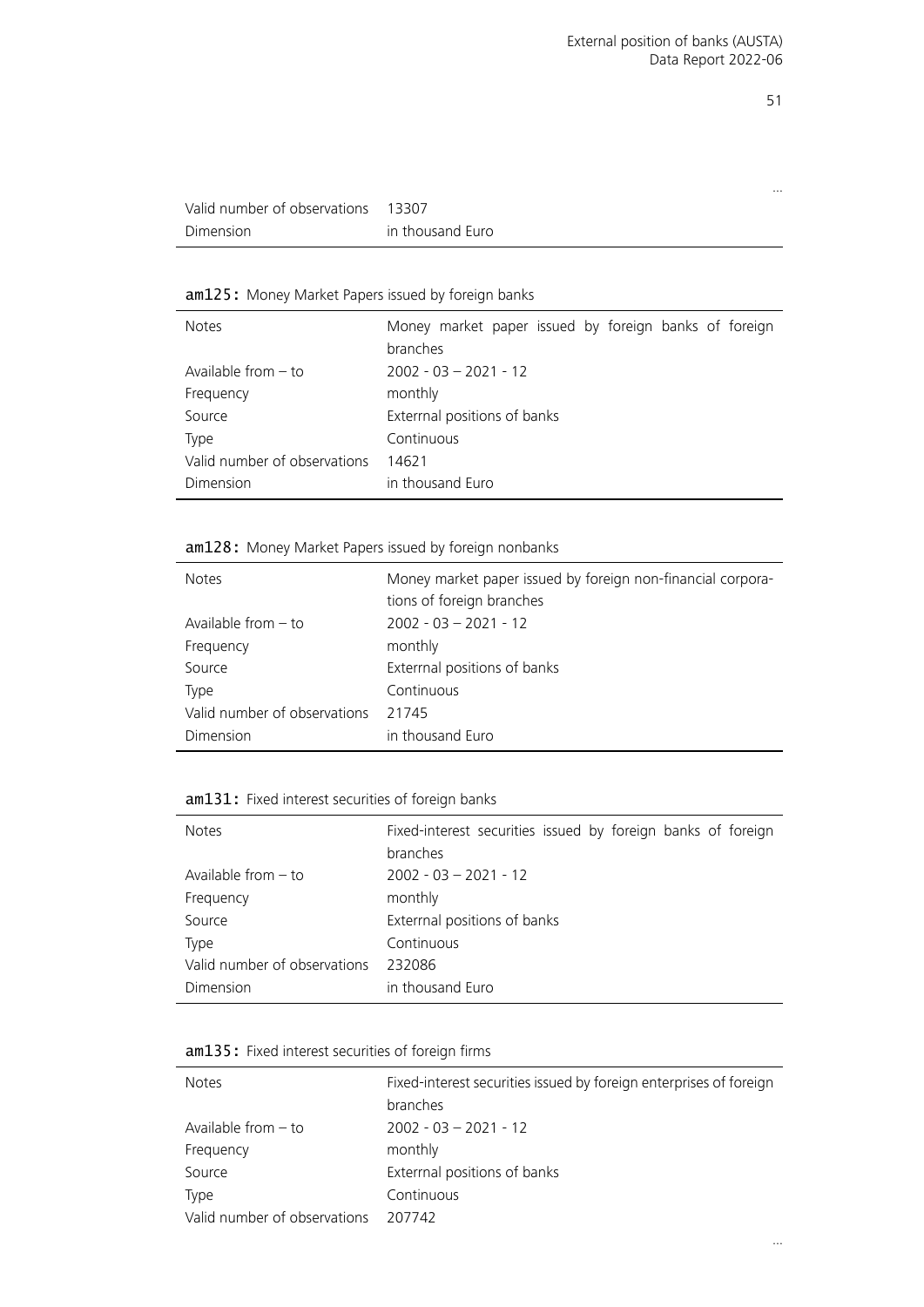| Dimension |
|-----------|
|           |
|           |

#### in thousand Euro

#### <span id="page-51-3"></span>am138: Fixed interest securities of foreign general government

| <b>Notes</b>                 | Fixed-interest securities issued by foreign general government<br>of foreign branches |
|------------------------------|---------------------------------------------------------------------------------------|
| Available from $-$ to        | $2002 - 03 - 2021 - 12$                                                               |
| Frequency                    | monthly                                                                               |
| Source                       | Exterrnal positions of banks                                                          |
| Type                         | Continuous                                                                            |
| Valid number of observations | 190209                                                                                |
| Dimension                    | in thousand Euro                                                                      |

…

#### <span id="page-51-1"></span>am139: Foreign shares and other securities

| <b>Notes</b>                 | Foreign shares and other securities by foreign branches |
|------------------------------|---------------------------------------------------------|
| Available from $-$ to        | $2002 - 03 - 2021 - 12$                                 |
| Frequency                    | monthly                                                 |
| Source                       | Extermal positions of banks                             |
| Type                         | Continuous                                              |
| Valid number of observations | 120545                                                  |
| Dimension                    | in thousand Euro                                        |

#### <span id="page-51-2"></span>am141: Participating interests and shares in affiliated firms abroad

<span id="page-51-0"></span>

| <b>Notes</b>                 | Participating interests and shares in affiliated enterprises |  |  |  |  |
|------------------------------|--------------------------------------------------------------|--|--|--|--|
|                              | abroad of foreign branches                                   |  |  |  |  |
| Available from $-$ to        | $2002 - 03 - 2021 - 12$                                      |  |  |  |  |
| Frequency                    | monthly                                                      |  |  |  |  |
| Source                       | Exterrnal positions of banks                                 |  |  |  |  |
| <b>Type</b>                  | Continuous                                                   |  |  |  |  |
| Valid number of observations | 71366                                                        |  |  |  |  |
| Dimension                    | in thousand Euro                                             |  |  |  |  |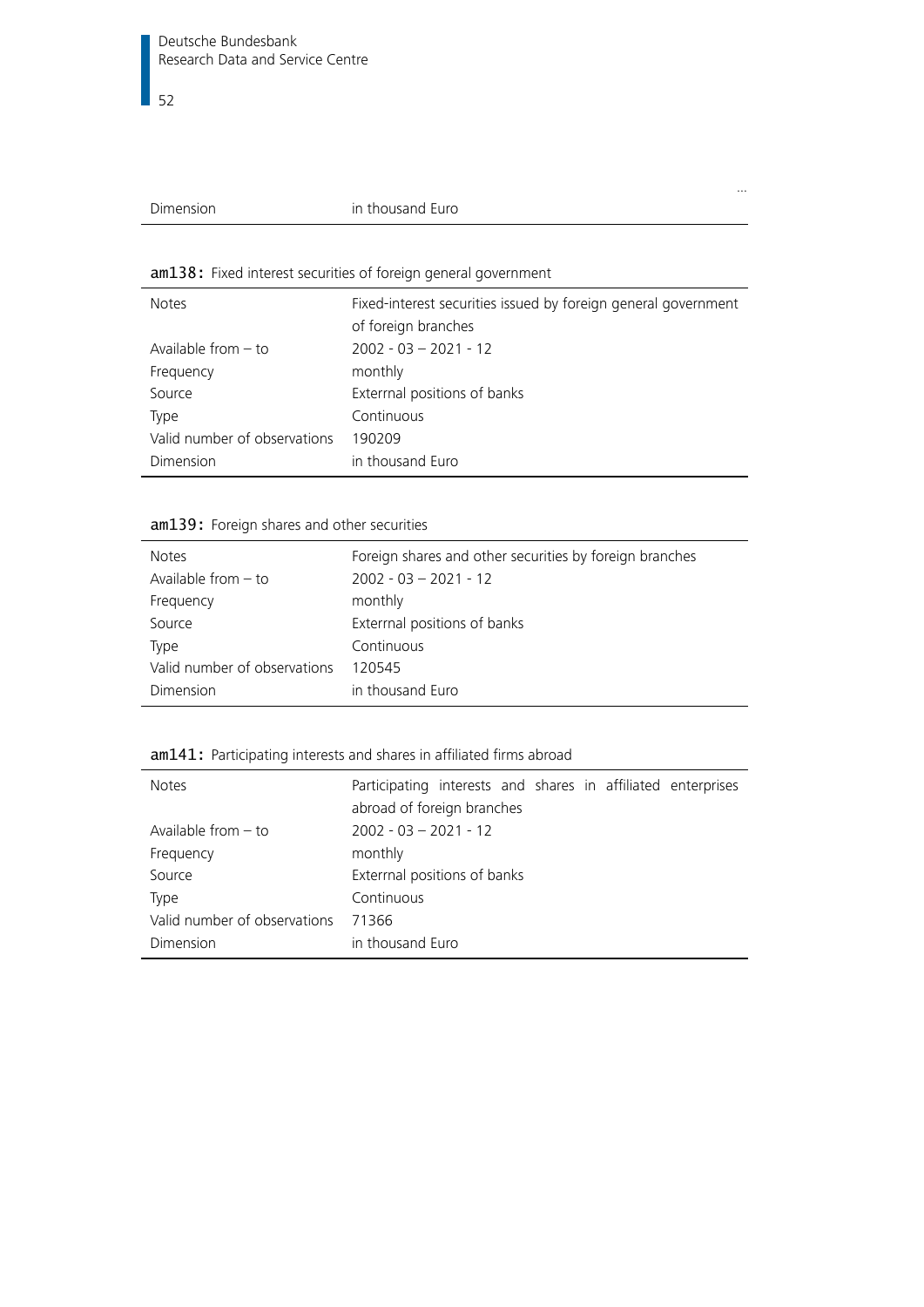## A Codelists

For more information on country codes, see: Country codes and currency codes in research datasets ([{https://www.bundesbank.de/resource/blob/825312/daf1dfd5cba969a651eed5c410a4fe43/mL/](https://www.bundesbank.de/resource/blob/825312/daf1dfd5cba969a651eed5c410a4fe43/mL/2020-04-codes-data.pdf) [2020-04-codes-data.pdf}](https://www.bundesbank.de/resource/blob/825312/daf1dfd5cba969a651eed5c410a4fe43/mL/2020-04-codes-data.pdf)).

#### <span id="page-52-0"></span>A.1 INTY

| <b>INTY</b> | Type of institute          |
|-------------|----------------------------|
|             | Domestic part              |
| 2           | Foreign branch             |
| 3           | Multioffice bank           |
| 4           | Foreign subsidiary         |
| 5           | Other                      |
| 6           | Consolidated banks (AUSTA) |

#### <span id="page-52-1"></span>A.2 Countries

| lan       | Description of the code                                                                         |
|-----------|-------------------------------------------------------------------------------------------------|
| AF        | Afghanistan                                                                                     |
| AL        | Albania                                                                                         |
| DZ        | Algeria                                                                                         |
| AS        | American Samoa                                                                                  |
| SC        | Amirante Isles, Seychelles                                                                      |
| AD        | Andorra                                                                                         |
| AO        | Angola, Cabinda                                                                                 |
| AI        | Anguilla                                                                                        |
| AQ        | Antarctica                                                                                      |
| AG        | Antigua and Barbuda                                                                             |
| AR        | Argentina                                                                                       |
| AM        | Armenia                                                                                         |
| AW        | Aruba                                                                                           |
| AU        | Australia, Tasmania                                                                             |
| AT        | Austria                                                                                         |
| ΑZ        | Azerbaijan                                                                                      |
| <b>BS</b> | <b>Bahamas</b>                                                                                  |
| BH        | Bahrain                                                                                         |
| BD        | Bangladesh                                                                                      |
| BB        | Barbados                                                                                        |
| BY        | <b>Belarus</b>                                                                                  |
| BE        | Belgium                                                                                         |
| <b>BZ</b> | Belize                                                                                          |
| BJ        | Benin                                                                                           |
| BM        | Bermuda                                                                                         |
| BT        | Bhutan                                                                                          |
| <b>BO</b> | Bolivarian Republic of Venezuela                                                                |
| AN        | Bonaire, Curacao Island, Netherlands Antilles, Saba, Sint Eustatius (Valid up to December 2010) |

…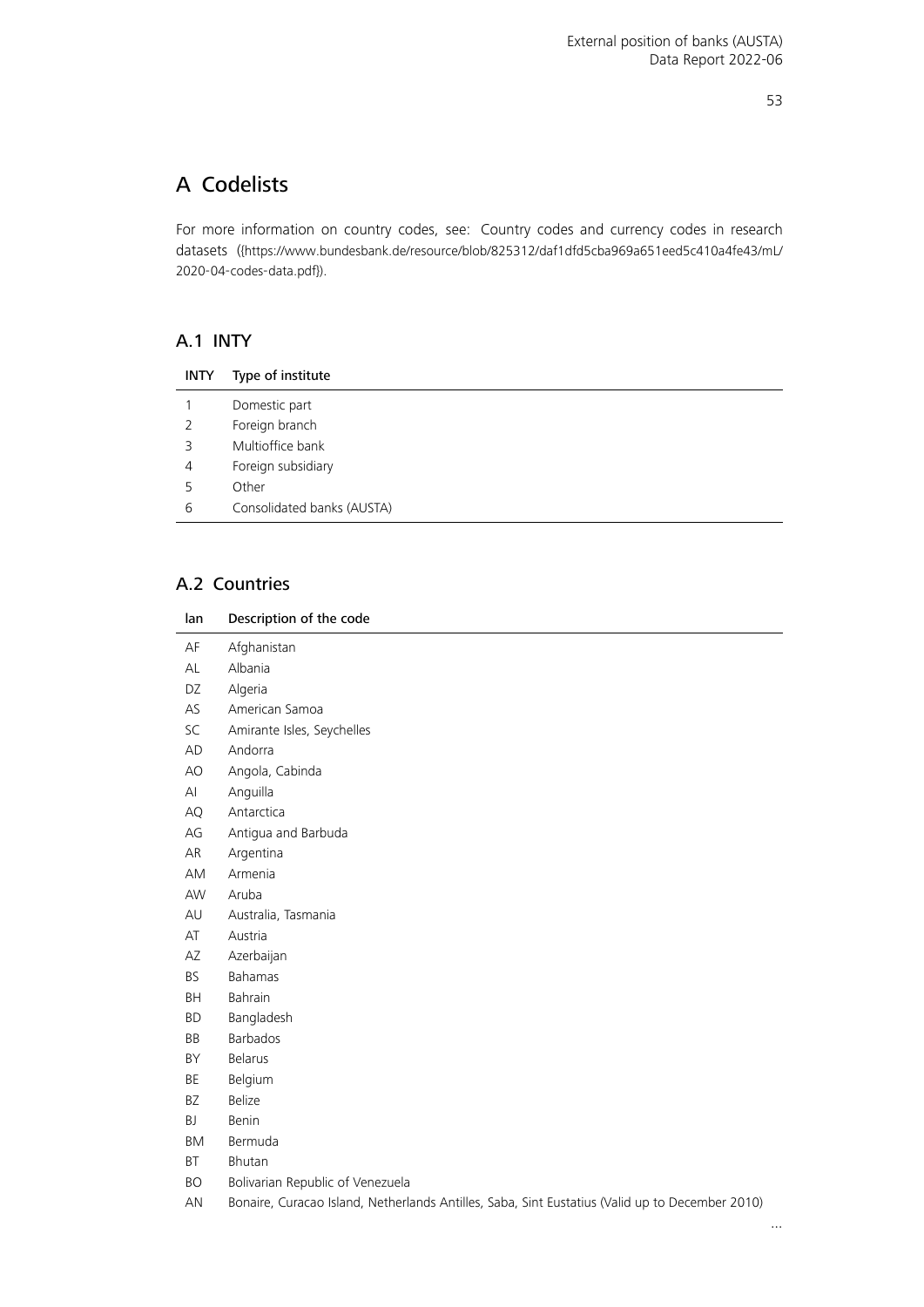- BQ Bonaire, Sint Eustatius and Saba
- BA Bosnia and Herzegovina
- BW Botswana
- BV Bouvet Island
- BR Brazil
- IO British Indian Ocean Territory
- VG British Virgin Islands
- BN Brunei Darussalam
- BG Bulgaria
- BF Burkina Faso
- BI Burundi
- CV Cabo Verde
- KH Cambodia
- CM Cameroon
- CA Canada
- KY Cayman Islands
- CF Central African Republic
- XC Ceuta
- TD Chad
- CL Chile
- CN China, Tibet
- CX Christmas Island (Indian Ocean)
- KI Christmas Island (Pacific Ocean), Kiribati
- CC Cocos (Keeling) Islands
- CO Colombia
- KM Comoros
- CK Cook-Islands
- CR Costa Rica
- CI Côte d'Ivoire
- QU Countries not identified
- HR Croatia
- CU Cuba
- CW Curacao Island (Valid from January 2011 (see AN))
- CY Cyprus
- CZ Czech Republic
- KP Dem. People's Republic of Korea (former North Korea)
- CD Democratic Republic of the Congo
- DK Denmark
- DM Dominica
- DO Dominican Republic
- DJ Dschibouti
- MY Eastern Malaysia, Labuan, Malaysia, Sabah
- EC Ecuador, Galapagos Islands
- EG Egypt
- SV El Salvador
- GQ Equatorial Guinea
- ER Eritrea
- EE Estonia
- ET Ethiopia
- FK Falkland Islands (Islas Malvinas)

…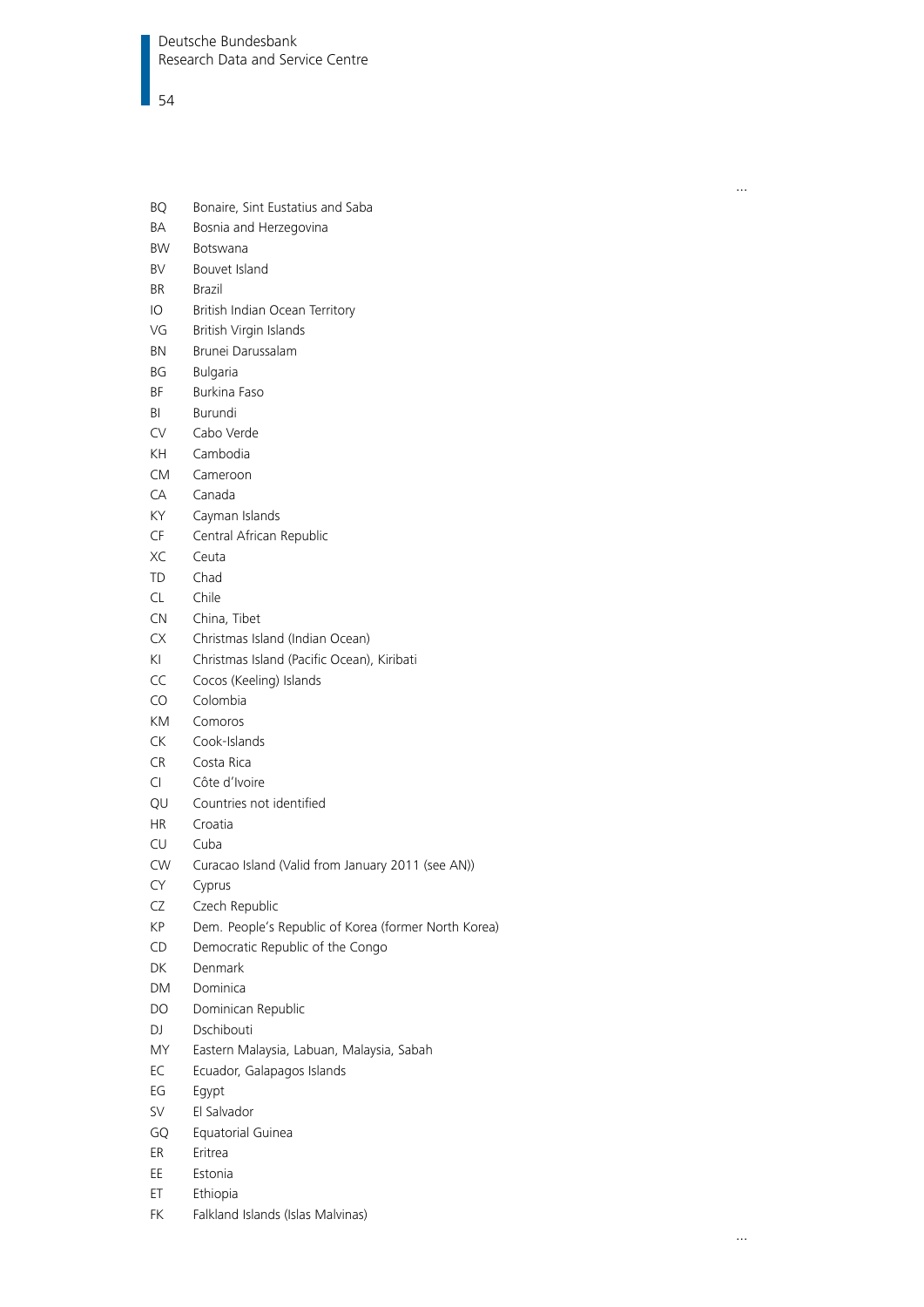|           | $\cdots$                                                                                     |
|-----------|----------------------------------------------------------------------------------------------|
| FO.       | Faroe Islands                                                                                |
| <b>FM</b> | Federated States of Micronesia                                                               |
| FJ.       | Fiji                                                                                         |
| FI.       | Finland (includes Åland Inseln)                                                              |
| <b>FR</b> | France, French Guiana, French Southern Territories, Guadeloupe, Martinique, Mayotte, Monaco, |
|           | Réunion, Saint Martin (french)                                                               |
| GF        | French Polynesia, Society Islands, Tahiti, Tuamotu (Paumotu) Islands                         |
| PF        | French Southern Territories                                                                  |
| TF        | Gabon                                                                                        |
| GA        | Gambia                                                                                       |
| GM        | Georgia                                                                                      |
| GE        | Ghana                                                                                        |
| GI        | Gibraltar                                                                                    |
| GR        | Greece                                                                                       |
| GL        | Greenland                                                                                    |
| GD        | Grenada                                                                                      |
| GU        | Guam                                                                                         |
| GT        | Guatemala                                                                                    |
| GG        | Guernsey (Valid from January 2003 (see code GB)}                                             |
| GN        | Guinea                                                                                       |
| GW        | Guinea-Bissau                                                                                |
| GY        | Guyana                                                                                       |
| HT.       | Haiti                                                                                        |
| <b>HM</b> | Heard and the McDonald Islands                                                               |
| <b>HN</b> | Honduras, Swan-Islands                                                                       |
| <b>HK</b> | Hongkong                                                                                     |
| HU        | Hungary                                                                                      |
| IS        | Iceland                                                                                      |
| IN        | India                                                                                        |
| 1A        | International organisations                                                                  |
| IR.       | Iran                                                                                         |
| IQ        | Iraq                                                                                         |
| ΙE        | Ireland                                                                                      |
| IM        | Isle of Man (Valid from January 2003 (see code GB)}                                          |
| IL.       | Israel                                                                                       |
| IT        | Italy                                                                                        |
| JM        | Jamaica                                                                                      |
| JP        | Japan                                                                                        |
| JE        | Jersey (Valid from January 2003 (see code GB)}                                               |
| JO        | Jordan                                                                                       |
| ΚZ        | Kazakhstan                                                                                   |
| KE        | Kenya                                                                                        |
| XK        | Kosovo                                                                                       |
| KW        | Kuwait                                                                                       |
| KG        |                                                                                              |
|           | Kyrgyzstan                                                                                   |
| LA        | Lao People's Demokratic Republic<br>Latvia                                                   |
| LV        |                                                                                              |
| LB        | Lebanon                                                                                      |
| LS        | Lesotho                                                                                      |
| LR        | Liberia                                                                                      |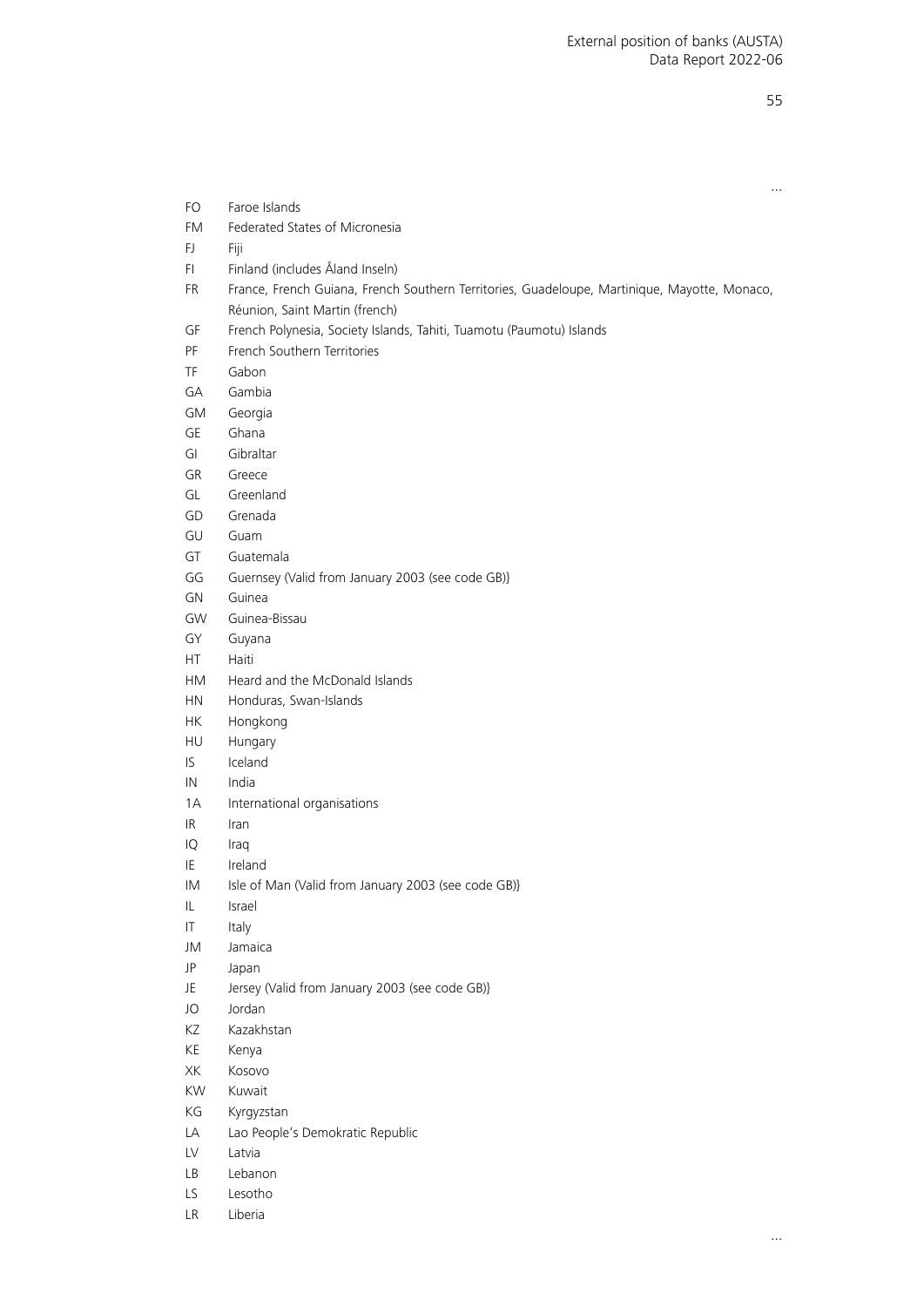Deutsche Bundesbank Research Data and Service Centre

56

| Northern Mariana Islands      |
|-------------------------------|
| Norway, Spitsbergen, Svalbard |
|                               |
|                               |
|                               |
|                               |
|                               |
|                               |
| Panama (including Canal Zone) |
|                               |
|                               |
|                               |
|                               |
|                               |
|                               |

- BO Plurinational State of Bolivia
- PL Poland

…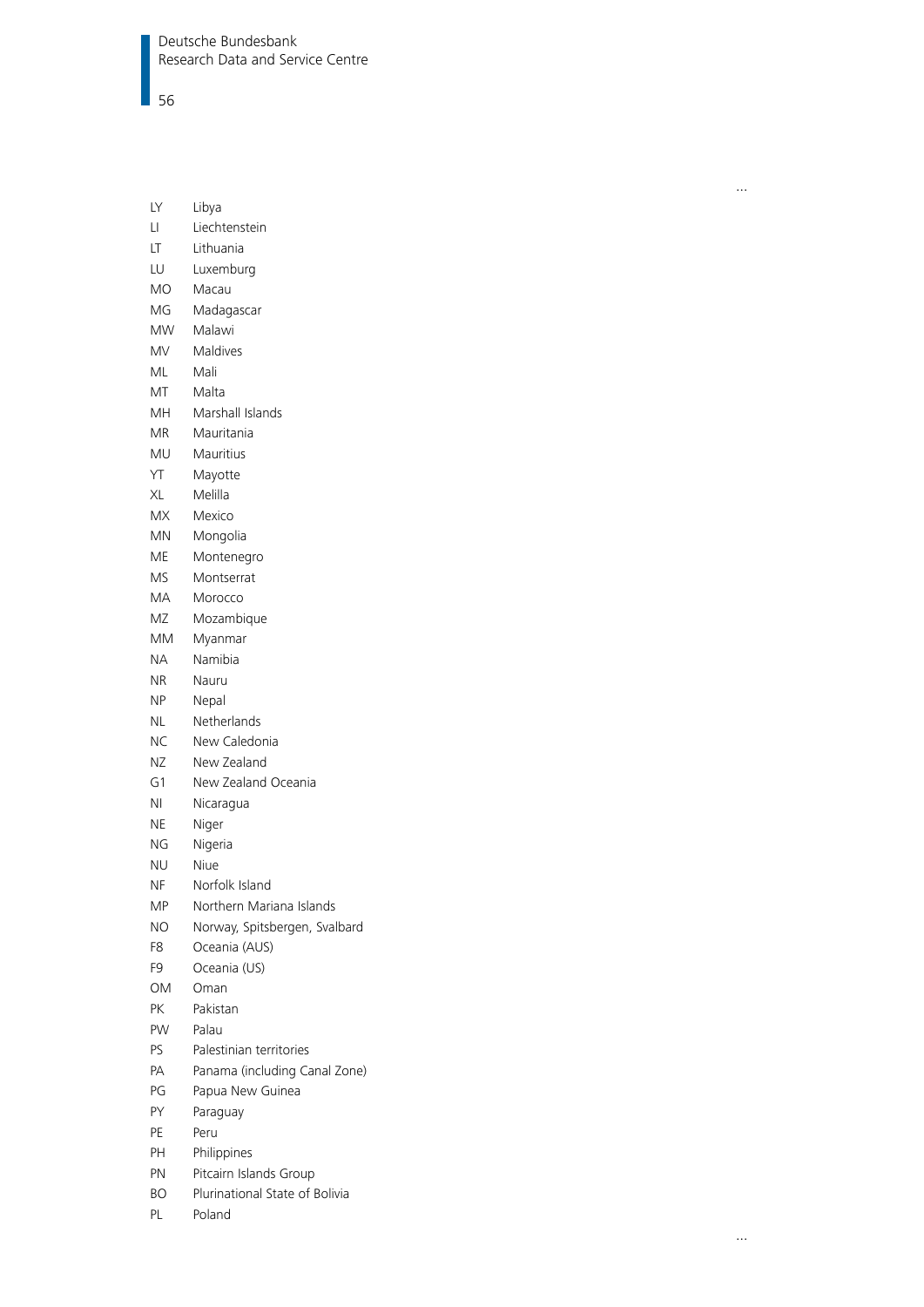…

| G2  | Polar Region                                               |
|-----|------------------------------------------------------------|
| PT  | Portugal, Azores, Madeira                                  |
| QA  | Qatar                                                      |
| ΚR  | Republic of Korea (former South Korea)                     |
| MK  | Republic of Macedonia (the former Yugoslavia)              |
| MD. | Republic of Moldova                                        |
| CD  | Republic of the Congo                                      |
| RO  | Romania                                                    |
| RU  | <b>Russian Federation</b>                                  |
| RW. | Rwanda                                                     |
| SН  | Saint Helena, Ascension and Tristan da Cunha               |
| ΚN  | Saint Kitts und Nevis                                      |
| LC  | Saint Lucia                                                |
| PM  | Saint Pierre and Miquelon                                  |
| VC  | Saint Vincent and the Grenadines                           |
| WS  | Samoa                                                      |
| SM  | San Marino                                                 |
| ST  | São Tomé and Príncipe                                      |
| SА  | Saudi-Arabia                                               |
| SΝ  | Senegal                                                    |
| XS  | Serbia                                                     |
| RS  | Serbia including Kosovo                                    |
| SL  | Sierra Leone                                               |
| SG  | Singapore                                                  |
| SΧ  | Sint Maarten (Dutch)                                       |
| SK  | Slovakia                                                   |
| SI  | Slovenia                                                   |
| SB  | Solomon Islands                                            |
| SO  | Somalia                                                    |
| ZΑ  | South Africa                                               |
| GS  | South Georgia and South Sandwich Islands                   |
| SS  | South Sudan                                                |
| ID  | Southern Borneo, Indonesia                                 |
| ES  | Spain, Balearic Islands, Canary Islands, Ceuta and Melilla |
| LΚ  | Sri Lanka                                                  |
| SD  | Sudan                                                      |
| SR  | Suriname                                                   |
| SZ  | Swaziland (=Eswatini)                                      |
| SE  | Sweden                                                     |
| CH  | Switzerland (includes Büsingen)                            |
| SY  | Syrien Arab Republic                                       |
| TW  | Taiwan                                                     |
| TJ  | Tajikistan                                                 |
| TН  | Thailand                                                   |
| TL  | Timor-Leste                                                |
| TG  | Togo                                                       |
| TΚ  | Tokelau                                                    |
| TO  | Tonga                                                      |
| Π   | Trinidad and Tobago                                        |
| ΤN  | Tunisia                                                    |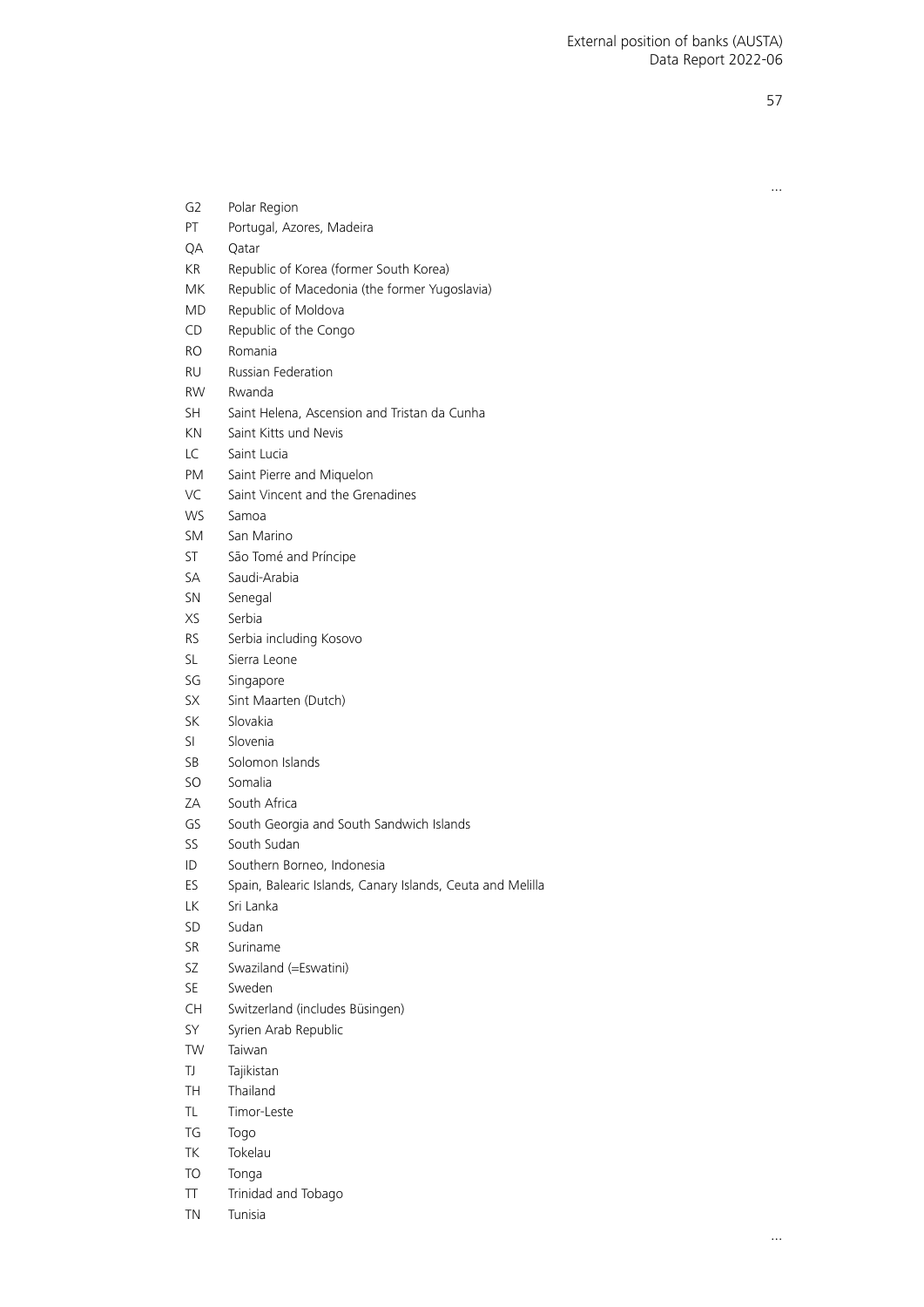#### $\overline{\phantom{1}}$  58

| <b>TR</b> | Turkey                                                                                      |
|-----------|---------------------------------------------------------------------------------------------|
| TM        | Turkmenistan                                                                                |
| <b>TC</b> | Turks und Caicos Islands                                                                    |
| TV        | Tuvalu                                                                                      |
| UG        | Uganda                                                                                      |
| UA        | Ukraine                                                                                     |
| AE        | United Arab Emirates, Abu Dhabi, Ajman, Dubai, Fujairah, Ras al Khaimah, Sharjah, Umm al-   |
|           | Qaiwain                                                                                     |
| GB        | United Kingdom (exclud. Guernsey, Jersey und Isle of Man), Northern Ireland (up to December |
|           | 2002, including Guernsey, Jersey, Isle of Man)                                              |
| TZ        | United Republic of Tanzania, Zanzibar                                                       |
| UM        | United States Minor Outlying Islands                                                        |
| US        | United States of America, Puerto Rico                                                       |
| UY        | Uruguay                                                                                     |
| UZ        | Uzbekistan                                                                                  |
| VU        | Vanuatu                                                                                     |
| VA        | Vatican City State, Holy See                                                                |
| <b>VN</b> | Vietnam                                                                                     |
| VI        | Virgin Islands of the United States                                                         |
| <b>WF</b> | Wallis and Futuna (Islands)                                                                 |
| <b>YE</b> | Yemen                                                                                       |
| YU        | Yugoslavia                                                                                  |
| ZM        | Zambia                                                                                      |
| ZW        | Zimbabwe                                                                                    |

 $\dots$ 

#### <span id="page-57-0"></span>A.3 Currencies

<span id="page-57-1"></span>

| curr       | Description of the code                         |
|------------|-------------------------------------------------|
| <b>CHF</b> | Swiss franc                                     |
| EUR        | Euro                                            |
| <b>GBP</b> | British pound sterling                          |
| JPY        | Japanese yean                                   |
| <b>USD</b> | US dollar                                       |
| Z97        | Foreign currencies excluding USD, CHF, GBP, JPY |
|            |                                                 |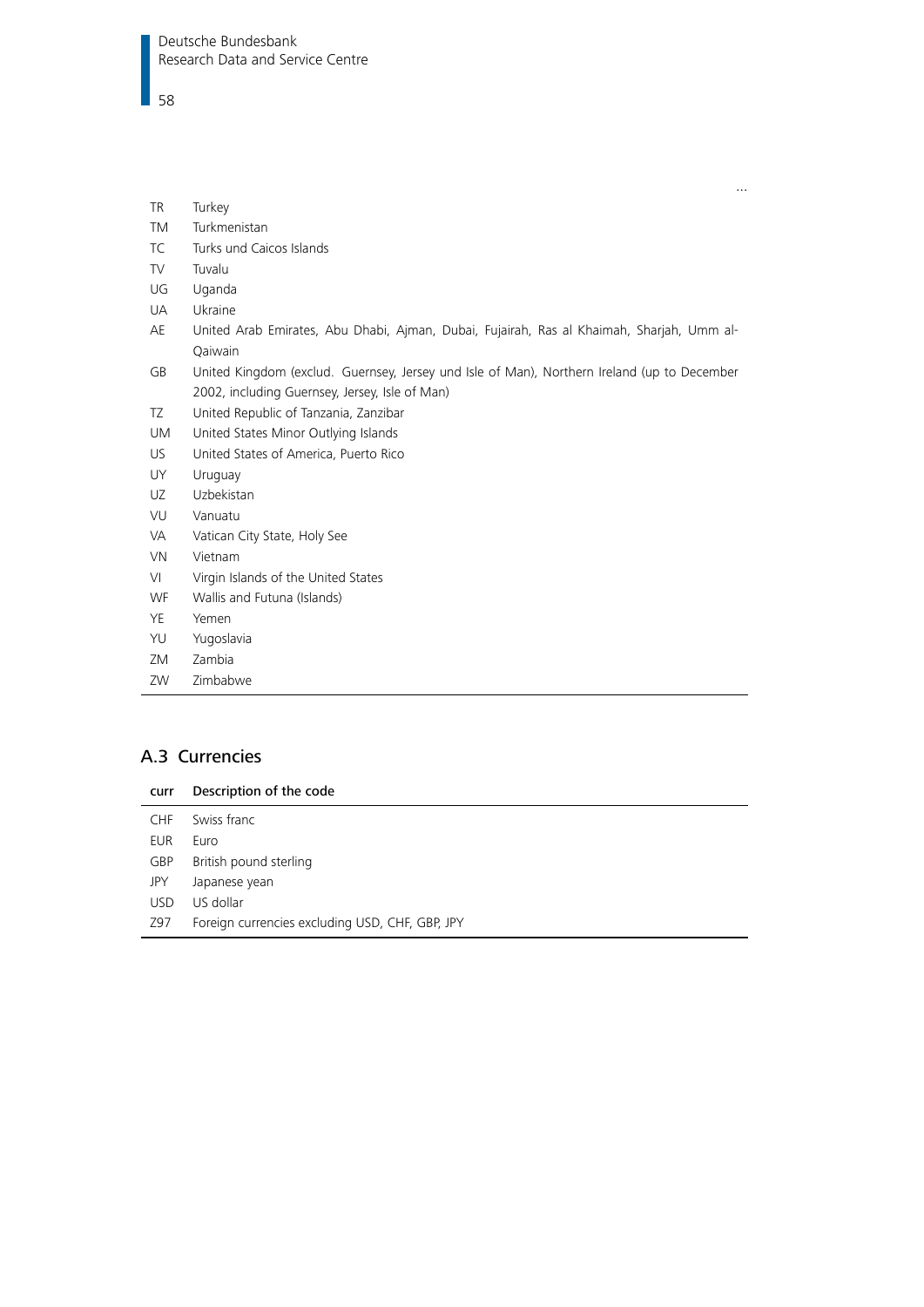#### B Definitions

Abroad Non-residents are natural persons or corporations whose normal abode, head office or registered office is located abroad.

#### Foreign banks

Foreign banks are institutions whose registered office or seat of management is located abroad, and which are regarded as banks in the country concerned. These also include domestic banks' branches abroad (including those of the reporting institution), but not the domestic branches and representative offices of foreign banks. Foreign monetary authorities/central banks, including the central banks of the euro-area member states and the ECB, as well as supranational banks such as the Bank for International Settlements (BIS), are also deemed to be foreign banks. Within the context of the European Union, only MFIs are to be recorded as banks.

#### Foreign branches

Foreign branches are legally dependent institutions located abroad, and which are regarded as banks in the country concerned.

#### Foreign subsidiaries

Foreign subsidiaries are legally independent institutions located abroad, and which are regarded as banks in the country concerned.

Monetary financial institutions (MFIs) Monetary financial institutions (MFIs) are central banks, resident credit institutions as defined in Community law, other resident financial institutions and also money market funds whose business is to receive deposits and/or close substitutes for deposits from entities other than MFIs and, for their own account (at least in economic terms), to grant credits and/or make investments in securities. For the purpose of the MFI interest rate statistics MFIs are defined with the exception of central banks and money market funds.

Foreign enterprises and households Foreign enterprises also include international development banks (with the exception of the European Investment Bank) and the European Financial Stability Facility (EFSF), as well as the foreign affiliates of domestic enterprises. Foreign households also include members of foreign armed forces stationed in Germany (including civilian support personnel) and their families. By contrast, foreign workers living in Germany are, as a rule, to be regarded as residents.

Foreign general government Foreign central governments, including their diplomatic and consular missions in Germany and the agencies of foreign armed forces, as well as foreign state and local government and foreign social security funds. In addition, this category also includes international organisations, excluding supranational banks and international development banks.

#### Form "External assets" (R11../R12..)

Item 123 Loans and advances to non-residents All loans and advances to non-residents (excluding trustee claims) not evidenced by negotiable securities are to be recorded here, in accordance with the classification by economic sector and by maturity provided for on the report form. Loans and advances to legally dependent affiliates of German enterprises and banks abroad are also to be included under this item; they are to be assigned to the country in which the affiliate is domiciled.

Domestic branches of foreign banks are also to list here any loans and advances they have made to their head office and to foreign affiliates. Institutions with branches abroad are also to record here, in the report for the domestic part of the institution, any loans and advances they have made to these branches abroad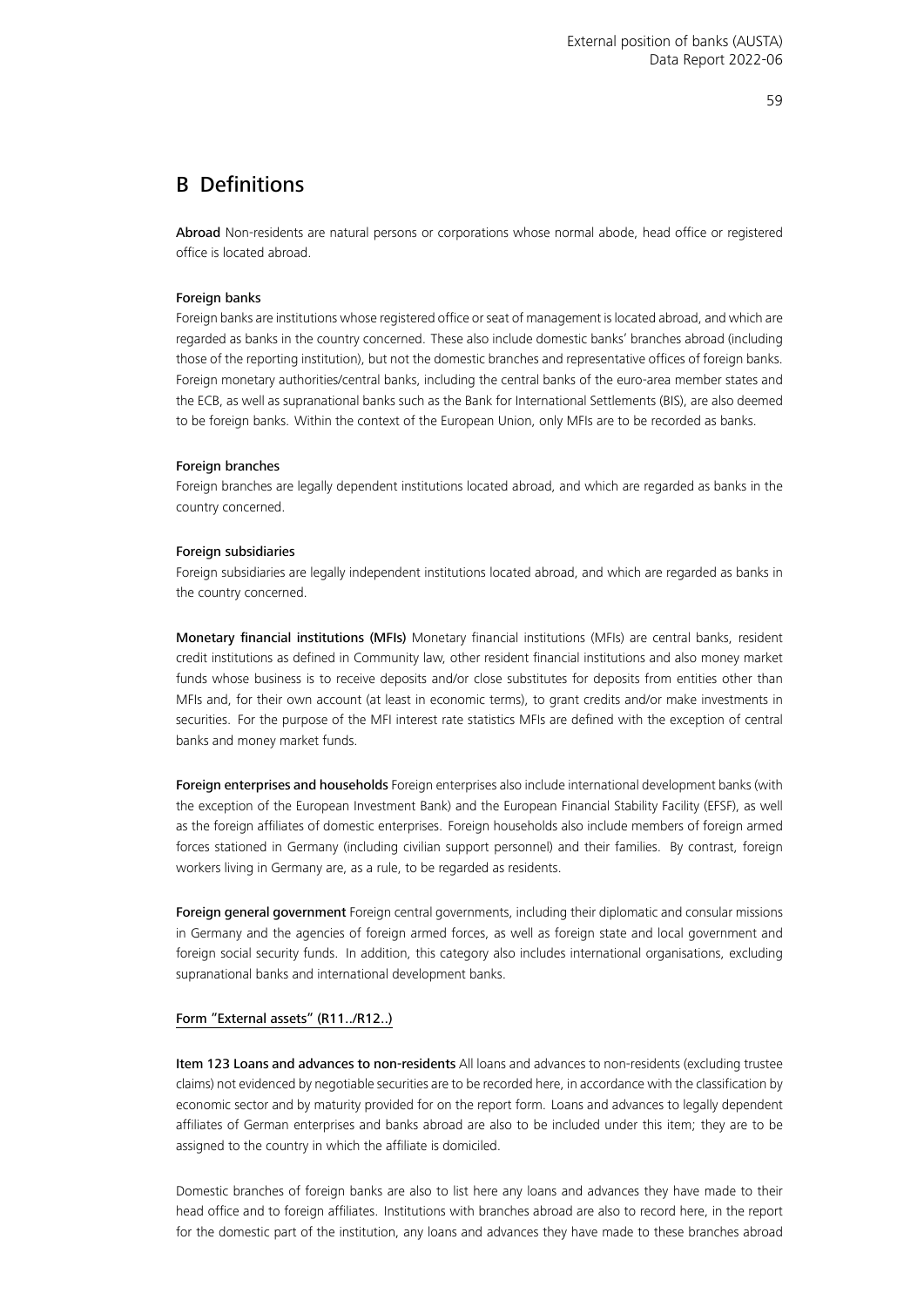(other than working capital supplied; see item 142).

Item 124 Foreign Treasury bills and Treasury discount paper Treasury bills, Treasury discount paper and similar debt instruments issued by foreign public bodies and which have been discounted and are eligible for refinancing with the central banks of the countries in which the reporting bank is established are to be shown under this item. The paper is to be shown under the currency in which it is denominated and under the country in which the issuer is domiciled. "Countries in which the reporting bank is established" are deemed to be all countries - including the main country of domicile - in which the reporting institution conducts banking business, offers services or is represented for other reasons, irrespective of the form (office, branch, representative office) in which it operates in the country concerned.

Items 125, 126 and 127 Money market paper Negotiable Treasury bills, Treasury notes and other money market paper (commercial paper, euro notes, certificates of deposit, "bons de caisse" and similar rights evidenced by certificates with an original maturity of up to and including one year) issued by foreign borrowers, other than those to be included in item 124 "Foreign Treasury bills and Treasury discount paper," are to be shown in these items. Debt securities issued by the ESCB are also to be recorded here using the ECB country code (pseudo-ISO code 4F, country code 918). Repurchased subordinated and non-subordinated negotiable money market paper issued by the reporting institution itself is to be recorded in the column "Assets vis-'a-vis Germany" under the corresponding asset item 125 in line with the balance sheet statistics.

Items 129 to 140 Other foreign securities (with items 151, 152, 190 and 193) Own holdings of securities issued by foreign borrowers are to be shown under these items - specifically, negotiable bonds and debt securities, and shares and other variable-yield securities (including shares in foreign money market funds, for example), other than those to be included in item 141 "Participating interests and shares in affiliated enterprises abroad."

The paper is to be shown under the currency in which it is denominated and under the country in which the issuer is domiciled.

Repurchased subordinated and non-subordinated negotiable debt securities issued by the reporting institution itself are to be recorded in the column "Assets vis-à-vis Germany" under the corresponding asset items 129 or 130 in line with the balance sheet statistics.

Holdings of non-negotiable debt securities are not to be shown here but in items 101 to 120 "Loans and advances …."

Item 141 Participating interests and shares in affiliated enterprises abroad (with items 153 and 154) All participating interests and shares in affiliated enterprises abroad (including in banks and in other financial intermediaries) are to be listed under this item, irrespective of whether they are securitised or not.

Item 142 Working capital supplied to foreign branches The working capital supplied to foreign branches which is included in item 176 "Other assets" of the Monthly balance sheet statistics is to be shown separately under this item.

Items 171 to 174 Loans and advances to group-affiliated banks Loans and advances to own foreign branches and to own foreign subsidiaries deemed to be banks in their country of domicile that are included under items 101 to 104 "Loans and advances … to foreign banks" are to be recorded separately here. Branches of foreign banks and banks either directly or indirectly majority-owned by non-residents must also include their loans and advances to foreign head offices or parent companies and to foreign affiliates.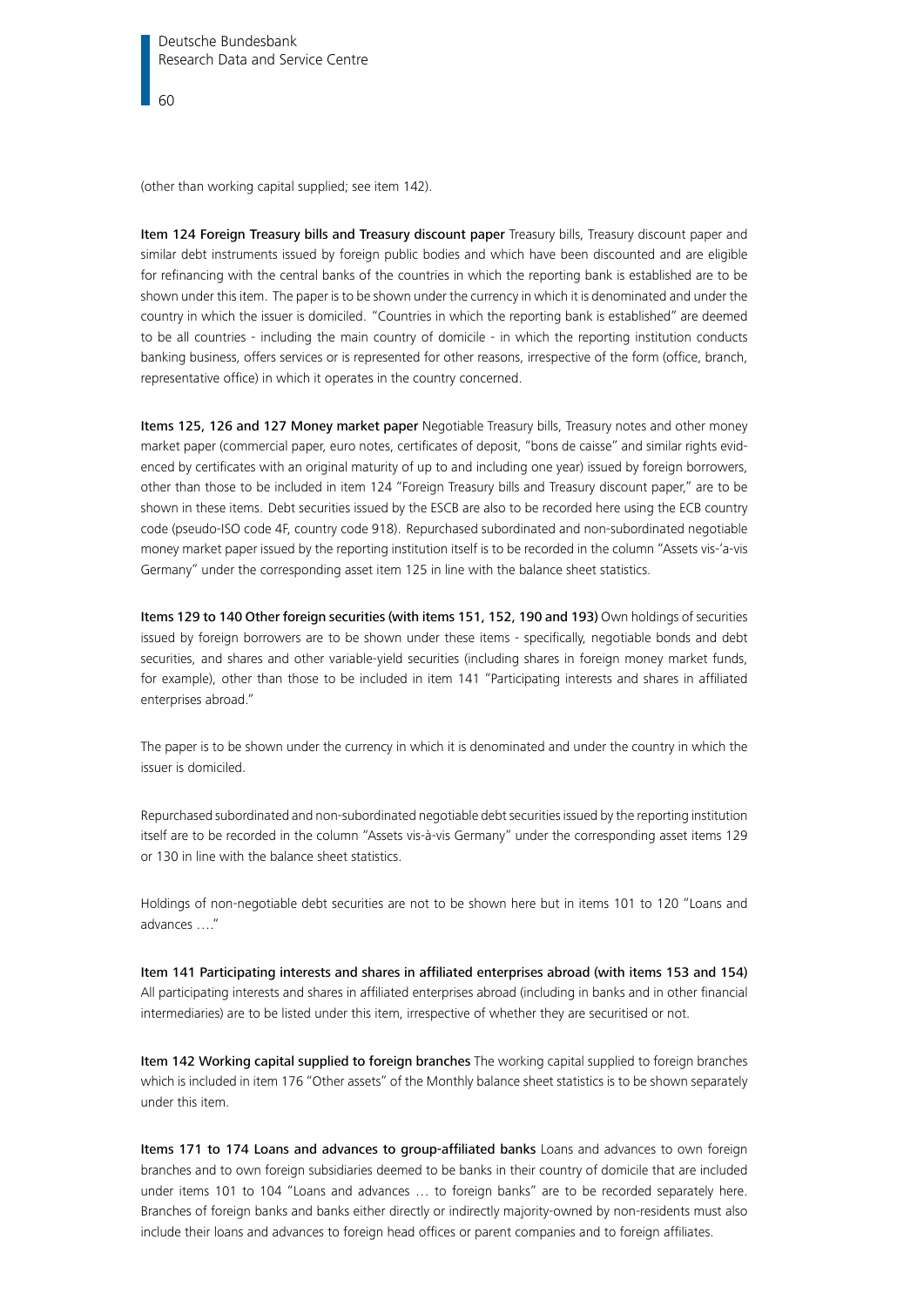From December 2014, the definition of "group-affiliated banks" will be expanded to include domestic bank subsidiaries and their foreign branches and foreign subsidiaries.

#### Form "External liabilities" (R21../R22..)

Item 353 Liabilities to non-residents (excluding savings deposits) All unsecuritised liabilities to nonresidents (other than savings deposits and trustee liabilities, but including subordinated liabilities) are to be shown under this item in accordance with the classification by sector of the economy and maturity provided for on the reporting form. Liabilities to legally dependent branches of German enterprises and banks abroad are also to be included under this item; they are to be assigned to the country in which the branch is domiciled. Liabilities arising from genuine sale and repurchase transactions (repos) and from securities and precious metal lending transactions against monetary collateral that are included in liabilities are to be shown here separately in the amounts received for the transfers. Building and loan associations are to show deposits under savings contracts placed by non-residents as deposits with an agreed maturity of over two years, depending on the creditor, on line 305 or lines 312, 318, 324, 330, 336, 344 or 350.

Domestic branches of foreign banks are also to show their liabilities to their head office and their foreign affiliates (with the exception of the working capital received; see item 357) under this item. Banks with branches abroad are also to show here, in the report for the domestic part of the institution, their liabilities to branches abroad.

Item 356 Non-residents' savings deposits Only funds satisfying the requirements of section 21 (4) of the Accounting Regulation for Credit Institutions are to be shown in this item as non-residents' savings deposits.

Item 357 Working capital supplied to domestic branches of foreign banks The working capital (including reserves) supplied to domestic branches of foreign banks as shown in item HV21/310 "Capital" of the Monthly balance sheet statistics is to be recorded here.

Items 371 to 375 Liabilities to group-affiliated banks Liabilities to own foreign branches and to own foreign subsidiaries deemed to be banks in their country of domicile that are included under items 301 to 305 "Liabilities … to foreign banks" are to be recorded separately here. Branches of foreign banks and banks either directly or indirectly majority-owned by non-residents must also include their liabilities to foreign head offices (with the exception of working capital; see item 357) or parent companies and to foreign affiliates.

From December 2014, the definition of "group-affiliated banks" will be expanded to include domestic bank subsidiaries and their foreign branches and foreign subsidiaries.

<span id="page-60-0"></span>For more information, see: External position report of banks (MFIs) guidelines August 2014 which can be downloadedfrom the Bundesbank website ([{https://www.bundesbank.de/resource/blob/618134/fca1ec5817](https://www.bundesbank.de/resource/blob/618134/fca1ec5817214601470259132587c395/mL/statso01-06-guidelines-for-the-external-position-report-data.pdf)214601470259132587c [mL/statso01-06-guidelines-for-the-external-position-report-data.pdf}](https://www.bundesbank.de/resource/blob/618134/fca1ec5817214601470259132587c395/mL/statso01-06-guidelines-for-the-external-position-report-data.pdf)).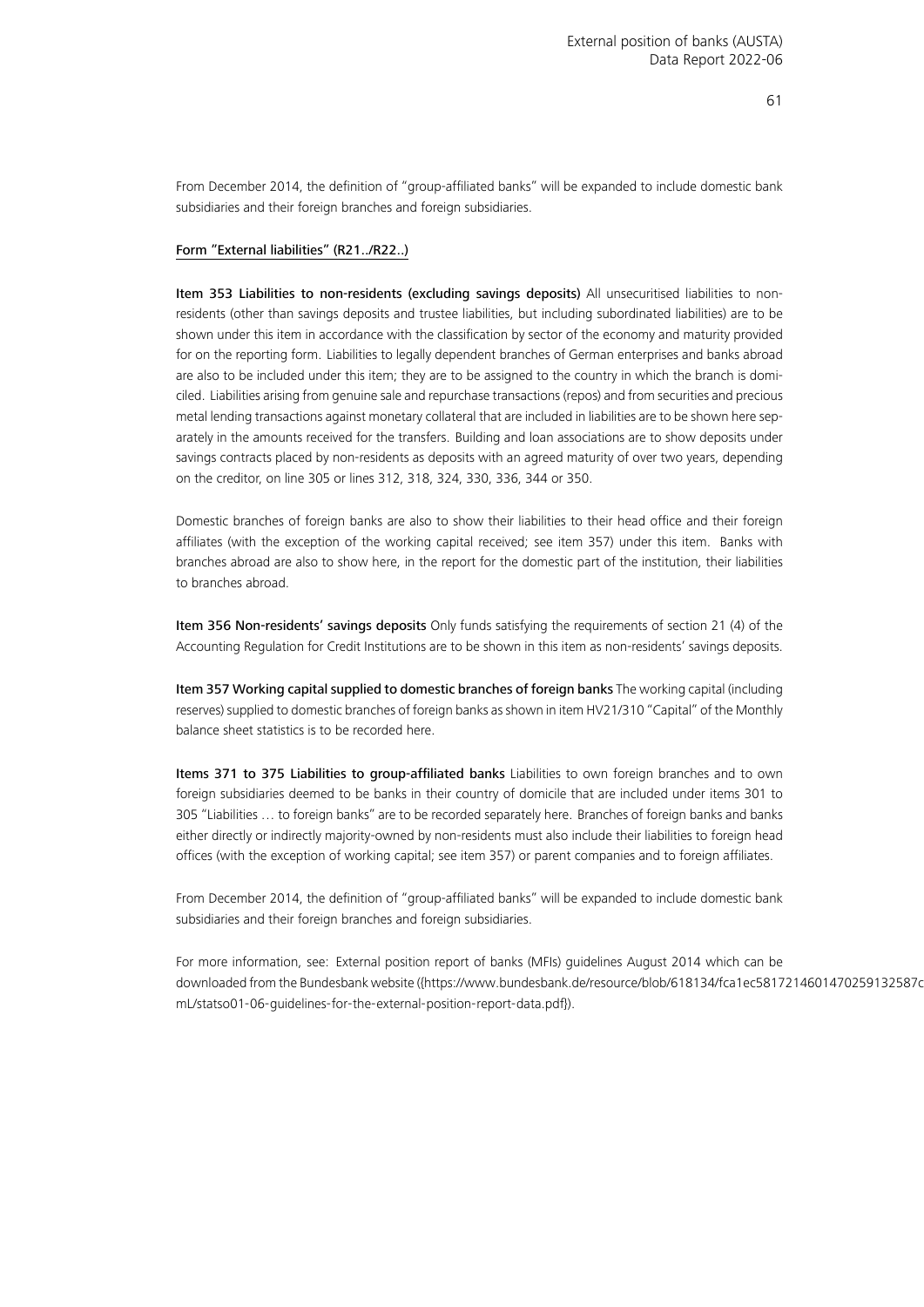$\Box$  62

## C Synopsis of assets and liabilities - domestic banks and affiliates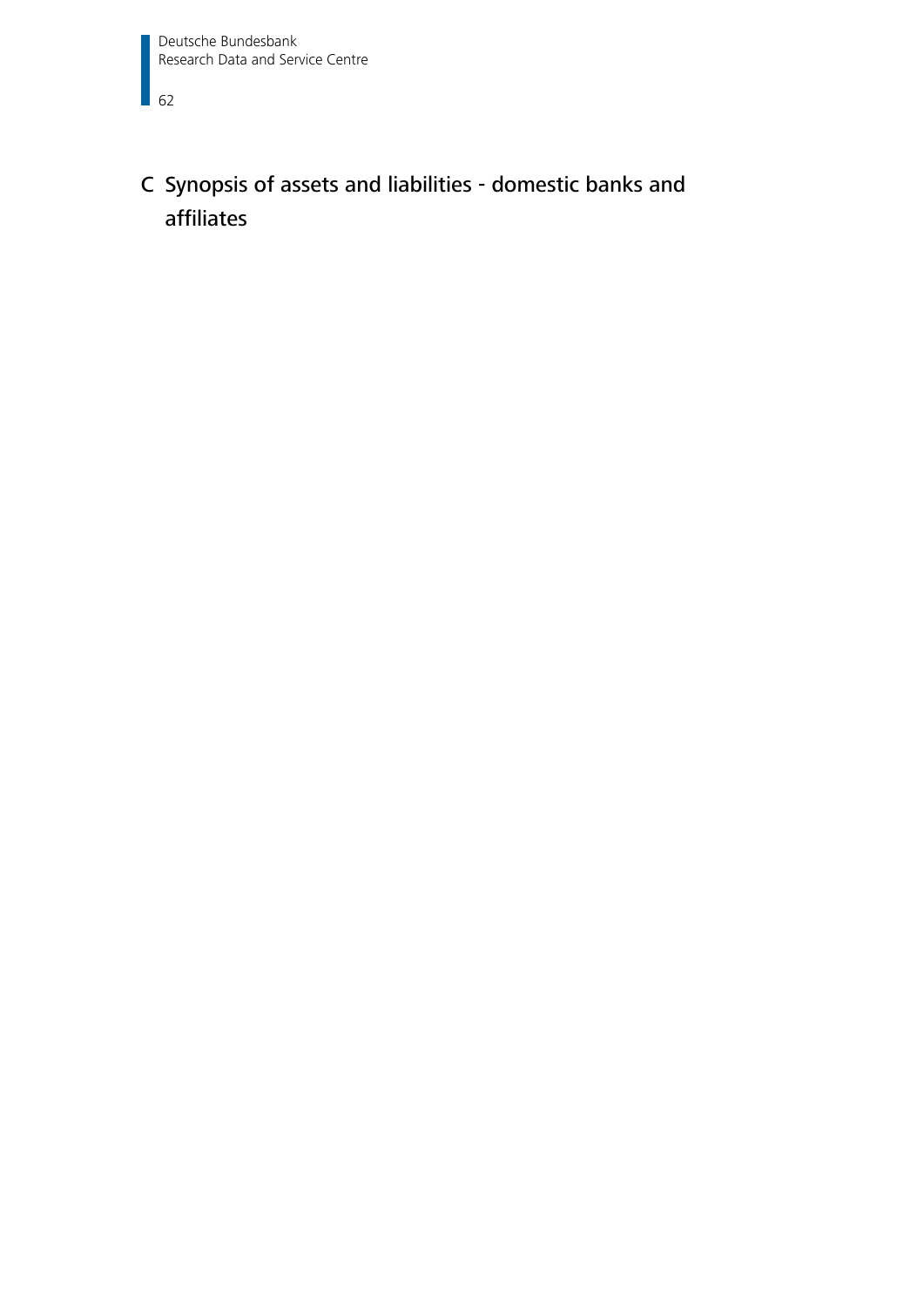## **Synopsis of assets and liabilities: Domestic banks**

| <b>External assets of domestic banks</b>                                                 |                  |         | <b>External liabilities of domestic banks</b>                                                                             |
|------------------------------------------------------------------------------------------|------------------|---------|---------------------------------------------------------------------------------------------------------------------------|
| Loans and advances to foreign                                                            |                  |         | Liabilities (excluding saving deposits) to foreign                                                                        |
| Banks (incl. central banks/ monetary authorities and<br>postal giro offices abroad)      |                  |         | <b>Banks</b>                                                                                                              |
| overnight money and other assets payable on demand<br>of whicl to group-affiliated banks | 101<br>171       | 371     | 301 amounts owed and repayable on demand<br>of whicl to group-affiliated banks                                            |
| fixed-term assets of 1 year or less<br>of whicl to group-affiliated banks                | 172 <sub>l</sub> | 372     | 102 302 fixed-term liabilities of 1 year or less<br>of whicl to group-affiliated banks                                    |
| fixed-term assets of more than 1 year<br>of whicl to group-affiliated banks              | 104              | 174 374 | 304 fixed-term liabilities of more than 1 year but not more than 2<br>of whicl to group-affiliated banks                  |
|                                                                                          |                  | 375     | 305 fixed-term liabilities of more than 2 years<br>of whicl to group-affiliated banks                                     |
|                                                                                          |                  |         | Insurance corporations                                                                                                    |
| overnight money and fixed-term assets of 1 year or less                                  | 105              |         | 307 amounts owed and repayable on demand<br>309 fixed-term liabilities of 1 year or less                                  |
| fixed-term assets of more than 1 year                                                    |                  |         | 106 311 fixed-term liabilities of more than 1 year but not more than 2<br>312 fixed-term liabilities of more than 2 years |
|                                                                                          |                  |         | Other financial intermediaries                                                                                            |
|                                                                                          |                  |         | 107 313 amounts owed and repayable on demand                                                                              |
| overnight money and fixed-term assets of 1 year or less                                  |                  |         | 315 fixed-term liabilities of 1 year or less                                                                              |
| fixed-term assets of more than 1 year                                                    |                  |         | 108 317 fixed-term liabilities of more than 1 year but not more than 2<br>318 fixed-term liabilities of more than 2 years |
|                                                                                          |                  |         | Non-financial corporations                                                                                                |
| overnight money and fixed-term assets of 1 year or less                                  |                  |         | 109 319 amounts owed and repayable on demand<br>321 fixed-term liabilities of 1 year or less                              |
| fixed-term assets of more than 1 year                                                    |                  |         | 110 323 fixed-term liabilities of more than 1 year but not more than 2<br>324 fixed-term liabilities of more than 2 years |
|                                                                                          |                  |         | Households                                                                                                                |
| overnight money and fixed-term assets of 1 year or less                                  | 111              |         | 325 amounts owed and repayable on demand<br>327 fixed-term liabilities of 1 year or less                                  |
| fixed-term assets of more than 1 year                                                    |                  |         | 112 329 fixed-term liabilities of more than 1 year but not more than 2<br>330 fixed-term liabilities of more than 2 years |
|                                                                                          |                  |         | Non-profit institutions                                                                                                   |
| overnight money and fixed-term assets of 1 year or less                                  |                  |         | 113 331 amounts owed and repayable on demand<br>333 fixed-term liabilities of 1 year or less                              |
| fixed-term assets of more than 1 year                                                    |                  |         | 114 335 fixed-term liabilities of more than 1 year but not more than 2                                                    |
|                                                                                          |                  |         | 336 fixed-term liabilities of more than 2 years                                                                           |
|                                                                                          |                  |         | Central government                                                                                                        |
| overnight money and fixed-term assets of 1 year or less                                  | 117              |         | 339 amounts owed and repayable on demand<br>341 fixed-term liabilities of 1 year or less                                  |
| fixed-term assets of more than 1 year                                                    |                  |         | 118 343 fixed-term liabilities of more than 1 year but not more than 2<br>344 fixed-term liabilities of more than 2 years |
|                                                                                          |                  |         | Other general government                                                                                                  |
| overnight money and fixed-term assets of 1 year or less                                  | 119              |         | 345 amounts owed and repayable on demand<br>347 fixed-term liabilities of 1 year or less                                  |
| fixed-term assets of more than 1 year                                                    | 120              |         | 349 fixed-term liabilities of more than 1 year but not more than 2<br>350 fixed-term liabilities of more than 2 years     |
| Loans to non-residents (101 to 120)                                                      | 123              |         | 353 Liabilities to non-residents (excluding saving deposits)<br>(main items 301 to 350)                                   |
|                                                                                          |                  |         |                                                                                                                           |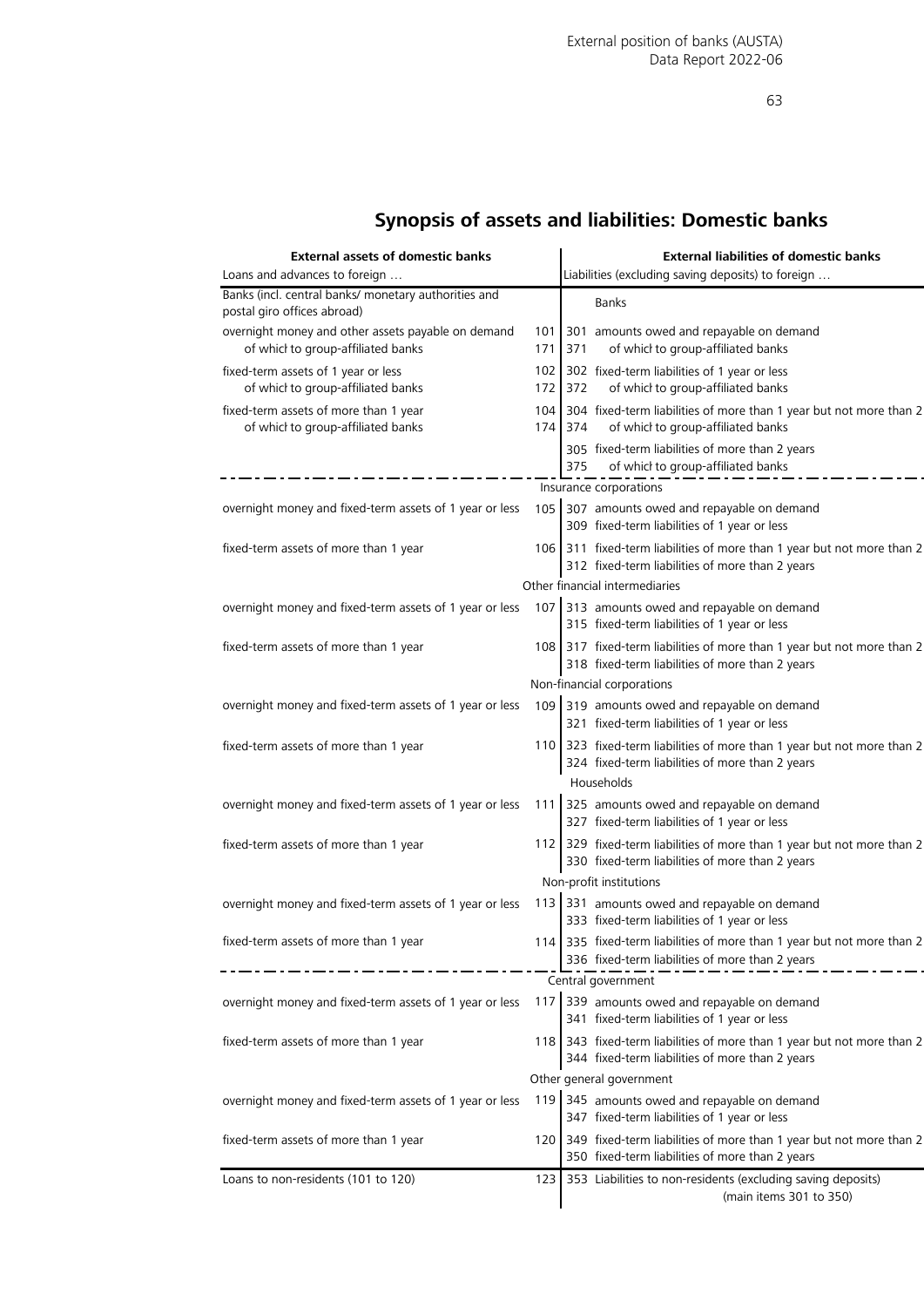## **Synopsis of assets and liabilities: Affiliates**

| External assets of branches and subsidiaries abroad<br>Loans and advances to foreign                   |            | External liabilities of branches and subsidiaries abroad<br>Liabilities (excluding saving deposits) to foreign              |
|--------------------------------------------------------------------------------------------------------|------------|-----------------------------------------------------------------------------------------------------------------------------|
| Banks (incl. central banks/ monetary authorities and postal<br>giro offices abroad)                    |            | Banks                                                                                                                       |
| overnight money and other assets of 1 year or less<br>of whicl to group-affiliated banks <sup>1)</sup> | 103<br>231 | 303 overnight money and fixed-term liabilities of 1 year or less<br>of which to group-affiliated banks <sup>2)</sup><br>402 |
| fixed-term assets of more than 1 year<br>of which to group-affiliated banks <sup>1)</sup>              | 232        | 104 304 fixed-term liabilities of more than 1 year<br>403<br>of which to group-affiliated banks <sup>2)</sup>               |
|                                                                                                        |            | Enterprises and households                                                                                                  |
| overnight money and fixed-term assets of 1 year or less                                                |            | 115 337 amounts owed and repayable on demand                                                                                |
| fixed-term assets of more than 1 year                                                                  |            | 116 338 fixed-term liabilities of more than 1 year                                                                          |
|                                                                                                        |            |                                                                                                                             |
|                                                                                                        |            |                                                                                                                             |
|                                                                                                        |            |                                                                                                                             |
|                                                                                                        |            |                                                                                                                             |
|                                                                                                        |            |                                                                                                                             |
|                                                                                                        |            |                                                                                                                             |
|                                                                                                        |            |                                                                                                                             |
|                                                                                                        |            |                                                                                                                             |
|                                                                                                        |            | General government                                                                                                          |
| overnight money and fixed-term assets of 1 year or less                                                | 121        | 351 overnight money and fixed-term liabilities of 1 year or less                                                            |
| fixed-term assets of more than 1 year                                                                  | 122        | 352 fixed-term liabilities of more than 1 year                                                                              |
|                                                                                                        |            |                                                                                                                             |
|                                                                                                        |            |                                                                                                                             |
| Loans to non-residents (103 to 122)                                                                    | 123        | 353 Liabilities to non-residents (excluding saving deposits)<br>(main items 303 to 352)                                     |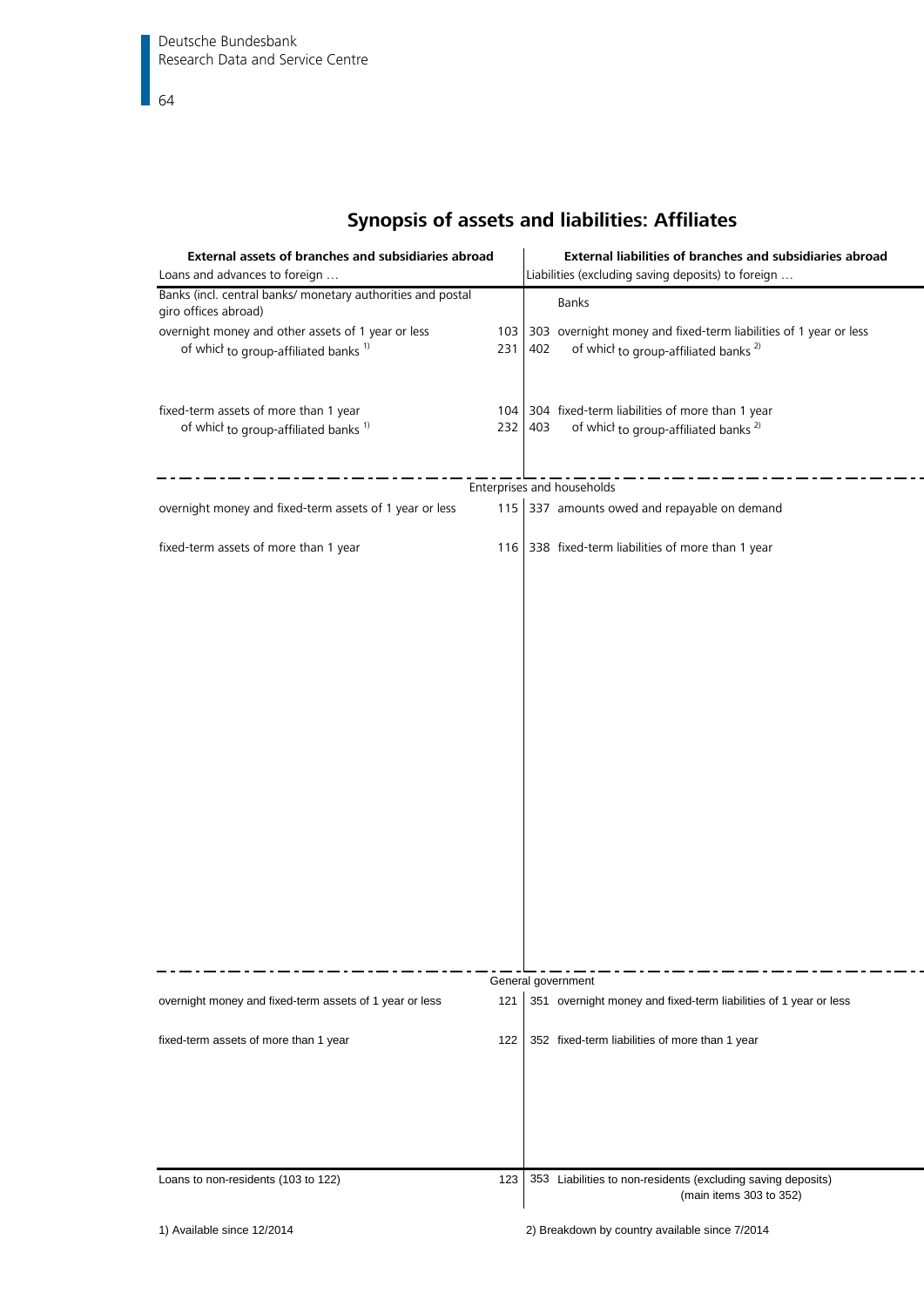| <b>External assets of domestic banks</b><br>Other external assets |     | <b>External liabilities of domestic banks</b><br>Liabilities (excluding saving deposits) to foreign |  |  |
|-------------------------------------------------------------------|-----|-----------------------------------------------------------------------------------------------------|--|--|
| Foreign Treasury bills and Treasury discount paper                | 124 |                                                                                                     |  |  |
| Money market paper (unless recorded in item 124)                  |     |                                                                                                     |  |  |
| of foreign                                                        |     |                                                                                                     |  |  |
| banks                                                             | 125 |                                                                                                     |  |  |
| enterprises                                                       | 126 |                                                                                                     |  |  |
| general government                                                | 127 |                                                                                                     |  |  |
| Fixed-interest securities of foreign                              |     |                                                                                                     |  |  |
| banks, with maturities of two years or less                       | 129 |                                                                                                     |  |  |
| banks, with maturities of more than two years                     | 130 |                                                                                                     |  |  |
| insurance corporations                                            | 132 |                                                                                                     |  |  |
| other financial intermediaries                                    | 133 |                                                                                                     |  |  |
| non-financial corporations                                        | 134 |                                                                                                     |  |  |
| central governments                                               | 136 |                                                                                                     |  |  |
| general government                                                | 137 |                                                                                                     |  |  |
| Foreign shares and other securities                               | 139 |                                                                                                     |  |  |
| Participating interests and shares in affiliated                  | 141 |                                                                                                     |  |  |
| enterprises abroad                                                |     | Non-residents' savings deposits with agreed notice of                                               |  |  |
|                                                                   |     | three months<br>354                                                                                 |  |  |
|                                                                   |     | 355<br>more than three months                                                                       |  |  |
|                                                                   |     | 356 Savings deposits placed by non-residents (354 + 355)                                            |  |  |
| Working capital supplied to foreign branches                      | 142 | 357 Working capital supplied to domestic branches of foreign banks                                  |  |  |
| memo item: Banknotes and coins in foreign currency                | 010 |                                                                                                     |  |  |
| Total external assets (010 + 123 to 139 + 141 to 143)             | 100 | 300 Total external liabilities (353 + 356 + 357 + 358)                                              |  |  |
| Supplementary data                                                |     |                                                                                                     |  |  |
| Included in items 101 to 104                                      |     | Included in items 301 to 305                                                                        |  |  |
| Loans and advances to group-affiliated banks <sup>3)</sup>        |     | 207 400 Liabilities to group-affiliated banks <sup>4)</sup>                                         |  |  |
| 3) After 12/2014 calculated as am171+am172+am174                  |     | 4) After 12/2014 calculated as am371+am372+am374+am375                                              |  |  |

## **Synopsis of assets and liabilities: Domestic banks**